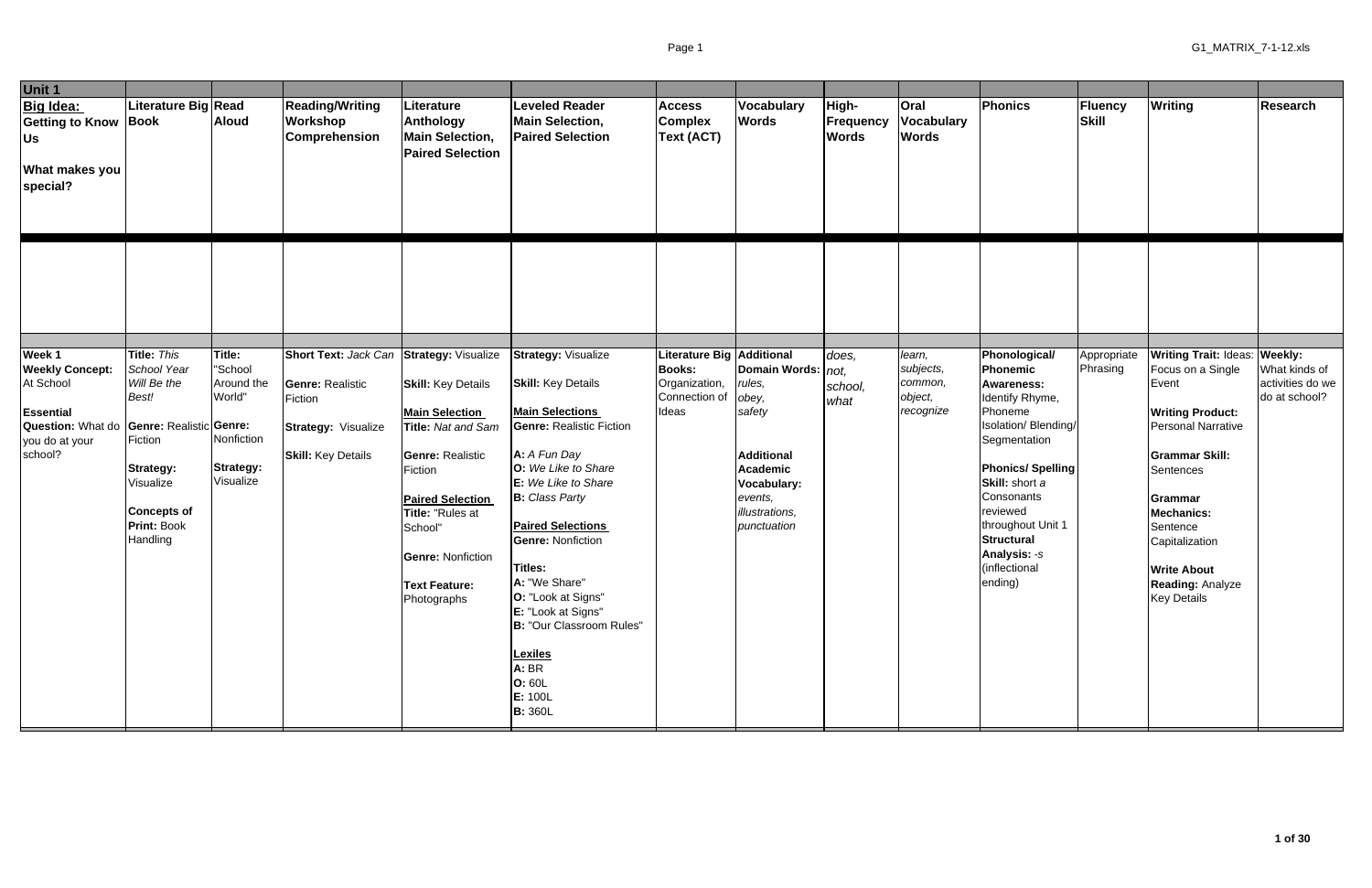| Unit 1                                                                                                                         |                                                                                                                                                                    |                                                                                          |                                                                                                                 |                                                                                                                                                                                                                                                   |                                                                                                                                                                                                                                                                                                                                                                                                                                       |                                                                                           |                                                                                                                                                |                                    |                                                   |                                                                                                                                                                                                                                                                    |                                |                                                                                                                                                                                                                                                                                                                      |                                                                                                               |
|--------------------------------------------------------------------------------------------------------------------------------|--------------------------------------------------------------------------------------------------------------------------------------------------------------------|------------------------------------------------------------------------------------------|-----------------------------------------------------------------------------------------------------------------|---------------------------------------------------------------------------------------------------------------------------------------------------------------------------------------------------------------------------------------------------|---------------------------------------------------------------------------------------------------------------------------------------------------------------------------------------------------------------------------------------------------------------------------------------------------------------------------------------------------------------------------------------------------------------------------------------|-------------------------------------------------------------------------------------------|------------------------------------------------------------------------------------------------------------------------------------------------|------------------------------------|---------------------------------------------------|--------------------------------------------------------------------------------------------------------------------------------------------------------------------------------------------------------------------------------------------------------------------|--------------------------------|----------------------------------------------------------------------------------------------------------------------------------------------------------------------------------------------------------------------------------------------------------------------------------------------------------------------|---------------------------------------------------------------------------------------------------------------|
| Big Idea:<br><b>Getting to Know Book</b><br>Us<br><b>What makes you</b><br>special?                                            | Literature Big Read                                                                                                                                                | <b>Aloud</b>                                                                             | <b>Reading/Writing</b><br><b>Workshop</b><br>Comprehension                                                      | Literature<br>Anthology<br><b>Main Selection,</b><br><b>Paired Selection</b>                                                                                                                                                                      | <b>Leveled Reader</b><br><b>Main Selection,</b><br><b>Paired Selection</b>                                                                                                                                                                                                                                                                                                                                                            | <b>Access</b><br><b>Complex</b><br>Text (ACT)                                             | Vocabulary<br><b>Words</b>                                                                                                                     | High-<br>Frequency<br><b>Words</b> | <b>Oral</b><br><b>Vocabulary</b><br><b>Words</b>  | Phonics                                                                                                                                                                                                                                                            | <b>Fluency</b><br><b>Skill</b> | Writing                                                                                                                                                                                                                                                                                                              | Research                                                                                                      |
|                                                                                                                                |                                                                                                                                                                    |                                                                                          |                                                                                                                 |                                                                                                                                                                                                                                                   |                                                                                                                                                                                                                                                                                                                                                                                                                                       |                                                                                           |                                                                                                                                                |                                    |                                                   |                                                                                                                                                                                                                                                                    |                                |                                                                                                                                                                                                                                                                                                                      |                                                                                                               |
| Week 2<br><b>Weekly Concept:</b><br>Where I Live<br><b>Essential</b><br><b>Question: What is</b><br>it like where you<br>live? | Title: Alicia's<br><b>Happy Day</b><br>Genre: Realistic Mouse"<br>Fiction<br><b>Strategy:</b><br>Visualize<br><b>Concepts of</b><br><b>Print: Book</b><br>Handling | Title: "City<br>Mouse and<br>Country<br>Genre:<br>Fable<br><b>Strategy:</b><br>Visualize | <b>Short Text: Six Kids</b><br><b>Genre: Fantasy</b><br><b>Strategy: Visualize</b><br><b>Skill:</b> Key Details | <b>Strategy: Visualize</b><br><b>Skill:</b> Key Details<br><b>Main Selection</b><br>Title: Go, Pip!<br><b>Genre: Fantasy</b><br><b>Paired Selection</b><br>Title: "I Live Here"<br><b>Genre: Nonfiction</b><br><b>Text Feature: Bold</b><br>print | <b>Strategy: Visualize</b><br><b>Skill:</b> Key Details<br><b>Main Selections</b><br><b>Genre: Fantasy</b><br>A: What Can We See?<br><b>O:</b> A Trip to the City<br>$E: A$ Trip to the City<br><b>B:</b> Harvest Time<br><b>Paired Selections</b><br><b>Genre: Nonfiction</b><br>A: "My Home"<br>O: "Where I Live"<br>E: "Where I Live"<br><b>B:</b> "Where We Live"<br><b>Lexiles</b><br>A: BR<br>O: 30L<br>E: BR<br><b>B: 330L</b> | Literature Big Additional<br><b>Books:</b><br>Organization,<br>Lack of Prior<br>Knowledge | Domain Words:   out,<br>building,<br>yard,<br>playground<br><b>Additional</b><br>Academic<br>Vocabulary:<br>author,<br>bold print,<br>sequence | down,<br>up,<br>very               | city,<br>country,<br>bored,<br>feast,<br>scurried | Phonemic<br><b>Awareness:</b><br>Alliteration,<br>Phoneme<br>Categorization/<br>Blending/<br>Segmentation<br><b>Phonics/Spelling</b><br>Skill: short i<br>Consonants<br>reviewed<br>throughout Unit 1<br><b>Structural</b><br>Analysis: double<br>final consonants | Intonation                     | Writing Trait: Ideas: Weekly:<br><b>Describing Details</b><br><b>Writing Product:</b><br>Descriptive<br>Sentences About a<br>Place<br><b>Grammar Skill:</b><br><b>Word Order</b><br><b>Mechanics:</b><br>Sentence<br>Punctuation<br>(periods)<br><b>Write About</b><br><b>Reading: Analyze</b><br><b>Key Details</b> | How are places<br>in our<br>community<br>similar to, or<br>different from,<br>places in other<br>communities? |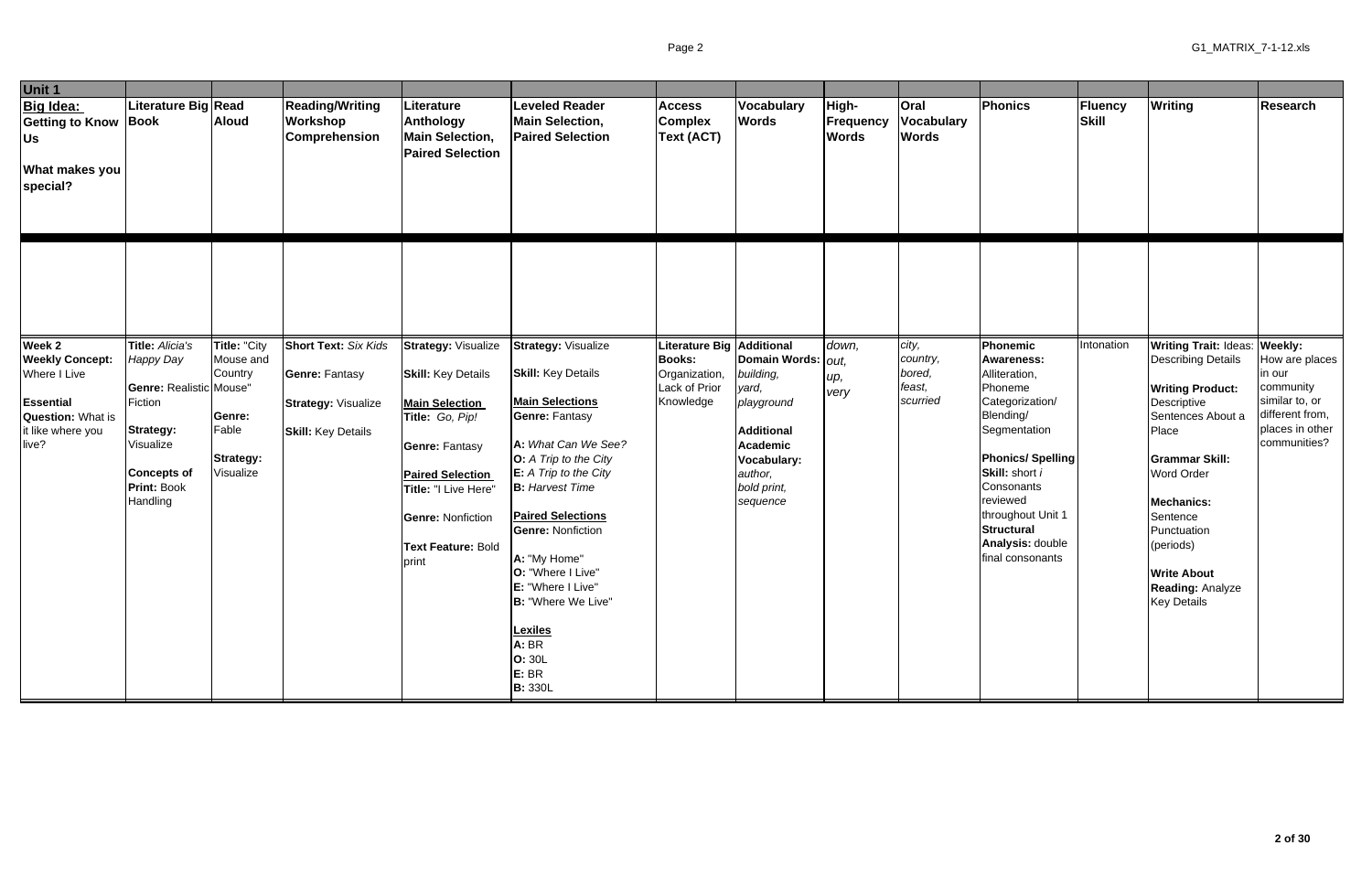| Unit 1                                                                                                               |                                                                                                                                                                         |                                                         |                                                                                                                    |                                                                                                                                                                                                                                          |                                                                                                                                                                                                                                                                                                                                                                                                                                                           |                                                                                            |                                                                                                                                                                          |                                           |                                                    |                                                                                                                                                                                                                                                                                                                               |                         |                                                                                                                                                                                                                                                                                                                                         |                                           |
|----------------------------------------------------------------------------------------------------------------------|-------------------------------------------------------------------------------------------------------------------------------------------------------------------------|---------------------------------------------------------|--------------------------------------------------------------------------------------------------------------------|------------------------------------------------------------------------------------------------------------------------------------------------------------------------------------------------------------------------------------------|-----------------------------------------------------------------------------------------------------------------------------------------------------------------------------------------------------------------------------------------------------------------------------------------------------------------------------------------------------------------------------------------------------------------------------------------------------------|--------------------------------------------------------------------------------------------|--------------------------------------------------------------------------------------------------------------------------------------------------------------------------|-------------------------------------------|----------------------------------------------------|-------------------------------------------------------------------------------------------------------------------------------------------------------------------------------------------------------------------------------------------------------------------------------------------------------------------------------|-------------------------|-----------------------------------------------------------------------------------------------------------------------------------------------------------------------------------------------------------------------------------------------------------------------------------------------------------------------------------------|-------------------------------------------|
| Big Idea:<br><b>Getting to Know Book</b><br>Us<br><b>What makes you</b><br>special?                                  | Literature Big Read                                                                                                                                                     | <b>Aloud</b>                                            | <b>Reading/Writing</b><br>Workshop<br><b>Comprehension</b>                                                         | Literature<br>Anthology<br><b>Main Selection,</b><br><b>Paired Selection</b>                                                                                                                                                             | <b>Leveled Reader</b><br><b>Main Selection,</b><br><b>Paired Selection</b>                                                                                                                                                                                                                                                                                                                                                                                | <b>Access</b><br><b>Complex</b><br>Text (ACT)                                              | Vocabulary<br><b>Words</b>                                                                                                                                               | High-<br><b>Frequency</b><br><b>Words</b> | <b>Oral</b><br><b>Vocabulary</b><br><b>Words</b>   | Phonics                                                                                                                                                                                                                                                                                                                       | Fluency<br><b>Skill</b> | <b>Writing</b>                                                                                                                                                                                                                                                                                                                          | Research                                  |
|                                                                                                                      |                                                                                                                                                                         |                                                         |                                                                                                                    |                                                                                                                                                                                                                                          |                                                                                                                                                                                                                                                                                                                                                                                                                                                           |                                                                                            |                                                                                                                                                                          |                                           |                                                    |                                                                                                                                                                                                                                                                                                                               |                         |                                                                                                                                                                                                                                                                                                                                         |                                           |
| Week 3<br><b>Weekly Concept:</b><br>Our Pets<br><b>Essential</b><br><b>Question: What</b><br>makes a pet<br>special? | Title: Cool Dog, Title: "Our<br>School Dog<br><b>Genre: Fiction</b><br>Strategy:<br>Visualize<br><b>Concepts of</b><br><b>Print: Track</b><br>Print and Return<br>Sweep | Pets"<br>Genre:<br>Nonfiction<br>Strategy:<br>Visualize | Short Text: A Pig for<br>Cliff<br><b>Genre: Fantasy</b><br><b>Strategy: Visualize</b><br><b>Skill:</b> Key Details | <b>Strategy: Visualize</b><br><b>Skill:</b> Key Details<br><b>Main Selection</b><br>Title: Flip<br><b>Genre: Fantasy</b><br><b>Paired Selection</b><br>Title: "What Pets<br>Need"<br><b>Genre: Nonfiction</b><br>Text Feature:<br>Labels | <b>Strategy: Visualize</b><br><b>Skill:</b> Key Details<br><b>Main Selections</b><br><b>Genre: Fantasy</b><br>A: Mouse's Moon Party<br>O: Pet Show<br>E: Pet Show<br><b>B:</b> Polly the Circus Star<br><b>Paired Selections</b><br><b>Genre: Nonfiction</b><br>Titles:<br>A: "A Mouse in the House"<br>O: "Love That Llama!"<br>E: "Love That Llama!"<br><b>B: "Birds That Talk"</b><br><b>Lexiles</b><br>A: 120L<br><b>O: 200L</b><br>E: 20L<br>B: 2801 | <b>Literature Big</b><br><b>Books:</b><br>Sentence<br>Structure,<br>Connection of<br>Ideas | <b>Additional</b><br>Domain Words:   come,<br>living things,<br>need,<br>cares<br><b>Additional</b><br><b>Academic</b><br>Vocabulary:<br>consonant,<br>label,<br>publish | be,<br>good,<br>pull                      | care,<br>train,<br>groom,<br>companion,<br>popular | Phonemic<br><b>Awareness:</b><br><b>Contrast Vowel</b><br>Sounds,<br>Phoneme<br>Blending/<br>Substitution/<br>Segmentation<br><b>Phonics/Spelling</b><br><b>Skill: beginning</b><br>consonant blends:<br>-blends<br>Consonants<br>reviewed<br>throughout Unit 1<br><b>Structural</b><br><b>Analysis: -s</b><br>(plural nouns) | Appropriate<br>Phrasing | <b>Writing Trait: Ideas: Weekly:</b><br><b>Describing Details</b><br><b>Writing Product:</b><br>Descriptive<br>Sentences About an<br>Animal<br><b>Grammar Skill:</b><br><b>Statements</b><br><b>Mechanics:</b><br>Capitalization and<br>Punctuation<br>(periods)<br><b>Write About</b><br><b>Reading: Analyze</b><br><b>Key Details</b> | What are the<br>ways to care for<br>pets? |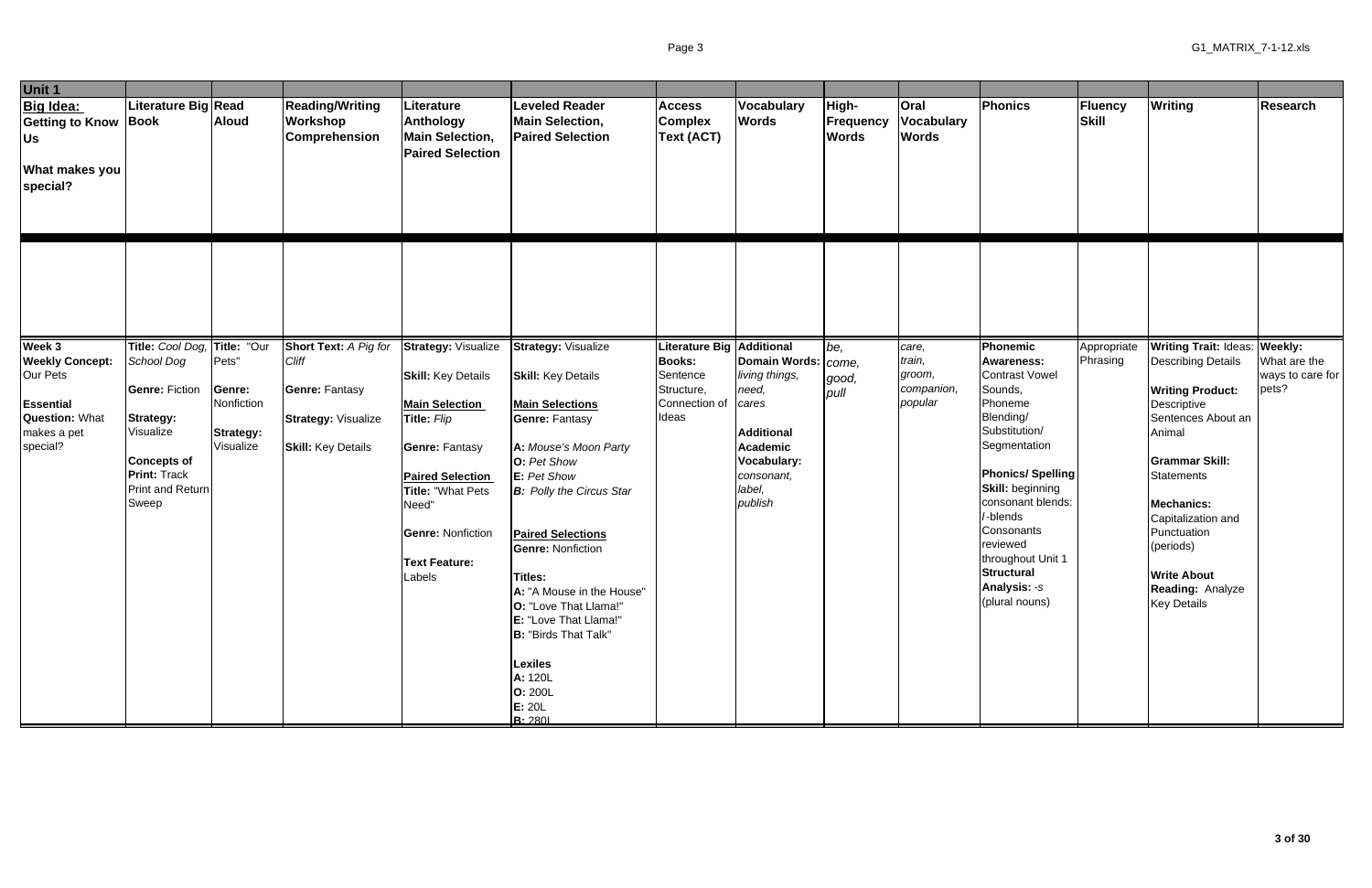| Unit 1                                                                                                                          |                                                                                                                                                                                   |                                                                                                |                                                                                                                                                 |                                                                                                                                                                                                                                                         |                                                                                                                                                                                                                                                                                                                                                                                                                                                                |                                                                                              |                                                                                                     |                                           |                                                              |                                                                                                                                                                                                                                                                                                    |                                |                                                                                                                                                                                                                                                                                                                                        |                                                                                  |
|---------------------------------------------------------------------------------------------------------------------------------|-----------------------------------------------------------------------------------------------------------------------------------------------------------------------------------|------------------------------------------------------------------------------------------------|-------------------------------------------------------------------------------------------------------------------------------------------------|---------------------------------------------------------------------------------------------------------------------------------------------------------------------------------------------------------------------------------------------------------|----------------------------------------------------------------------------------------------------------------------------------------------------------------------------------------------------------------------------------------------------------------------------------------------------------------------------------------------------------------------------------------------------------------------------------------------------------------|----------------------------------------------------------------------------------------------|-----------------------------------------------------------------------------------------------------|-------------------------------------------|--------------------------------------------------------------|----------------------------------------------------------------------------------------------------------------------------------------------------------------------------------------------------------------------------------------------------------------------------------------------------|--------------------------------|----------------------------------------------------------------------------------------------------------------------------------------------------------------------------------------------------------------------------------------------------------------------------------------------------------------------------------------|----------------------------------------------------------------------------------|
| <b>Big Idea:</b><br><b>Getting to Know Book</b><br>Us<br><b>What makes you</b><br>special?                                      | Literature Big Read                                                                                                                                                               | <b>Aloud</b>                                                                                   | <b>Reading/Writing</b><br>Workshop<br><b>Comprehension</b>                                                                                      | Literature<br>Anthology<br><b>Main Selection,</b><br><b>Paired Selection</b>                                                                                                                                                                            | <b>Leveled Reader</b><br><b>Main Selection,</b><br><b>Paired Selection</b>                                                                                                                                                                                                                                                                                                                                                                                     | <b>Access</b><br><b>Complex</b><br>Text (ACT)                                                | Vocabulary<br><b>Words</b>                                                                          | High-<br><b>Frequency</b><br><b>Words</b> | Oral<br><b>Vocabulary</b><br><b>Words</b>                    | <b>Phonics</b>                                                                                                                                                                                                                                                                                     | <b>Fluency</b><br><b>Skill</b> | Writing                                                                                                                                                                                                                                                                                                                                | <b>Research</b>                                                                  |
|                                                                                                                                 |                                                                                                                                                                                   |                                                                                                |                                                                                                                                                 |                                                                                                                                                                                                                                                         |                                                                                                                                                                                                                                                                                                                                                                                                                                                                |                                                                                              |                                                                                                     |                                           |                                                              |                                                                                                                                                                                                                                                                                                    |                                |                                                                                                                                                                                                                                                                                                                                        |                                                                                  |
| Week 4<br><b>Weekly Concept:</b><br>Let's Be Friends<br>Essential<br><b>Question: What do</b><br>friends do together? Strategy: | Title: Friends<br><b>All Around</b><br>Genre:<br>Nonfiction<br>Ask and Answer Strategy:<br><b>Questions</b><br><b>Concepts of</b><br><b>Print: Book</b><br>Handling and<br>Labels | Title:<br>"Games<br>Long Ago"<br>Genre:<br>Nonfiction<br>Ask and<br>Answer<br><b>Questions</b> | <b>Short Text: Toss!</b><br>Kick! Hop!<br><b>Genre: Nonfiction</b><br>Strategy: Ask and<br><b>Answer Questions</b><br><b>Skill:</b> Key Details | Strategy: Ask and<br><b>Answer Questions</b><br><b>Skill:</b> Key Details<br><b>Main Selection</b><br>Title: Friends<br><b>Genre: Nonfiction</b><br><b>Paired Selection</b><br>Title: "There Are<br>Days and There Are<br>Days"<br><b>Genre: Poetry</b> | <b>Strategy: Ask and Answer</b><br>Questions<br><b>Skill:</b> Key Details<br><b>Main Selections</b><br><b>Genre: Nonfiction</b><br>A: Friends Are Fun<br>O: Friends Are Fun<br>E: Friends Are Fun<br><b>B:</b> Friends Are Fun<br><b>Paired Selections</b><br><b>Genre: Poetry</b><br>Titles:<br>A: "I Like to Play"<br>O: "I Like to Play"<br>E: "I Like to Play"<br>B: "I Like to Play"<br><b>Lexiles</b><br>A: 130L<br>O: 110L<br>E: 100L<br><b>B:</b> 350L | <b>Literature Big Additional</b><br><b>Books:</b><br>Organization,<br>Connection of<br>Ideas | Domain Words:   make,<br>poem<br><b>Additional</b><br>Academic<br>Vocabulary:<br>evaluate,<br>rhyme | fun,<br>they,<br>too                      | cooperate,<br>relationship,<br>deliver,<br>chore,<br>collect | Phonemic<br><b>Awareness:</b><br>Phoneme<br>Categorization/<br>Segmentation/<br>Deletion, Rhyme,<br>Phoneme<br>Blending<br><b>Phonics/Spelling</b><br>Skill: short o<br>Consonants<br>reviewed<br>throughout Unit 1<br><b>Structural</b><br><b>Analysis:</b><br>alphabetical order<br>(one letter) | Appropriate<br>Phrasing        | <b>Writing Trait:</b><br>Organization:<br>Compare and<br>Contrast<br><b>Writing Product:</b><br><b>Personal Narrative</b><br><b>Grammar Skill:</b><br>Questions and<br>Exclamations<br>Grammar<br><b>Mechanics:</b><br>Question and<br><b>Exclamation Marks</b><br><b>Write About</b><br><b>Reading: Analyze</b><br><b>Key Details</b> | <b>Weekly:</b><br>What can we<br>learn about our<br>favorite games<br>or sports? |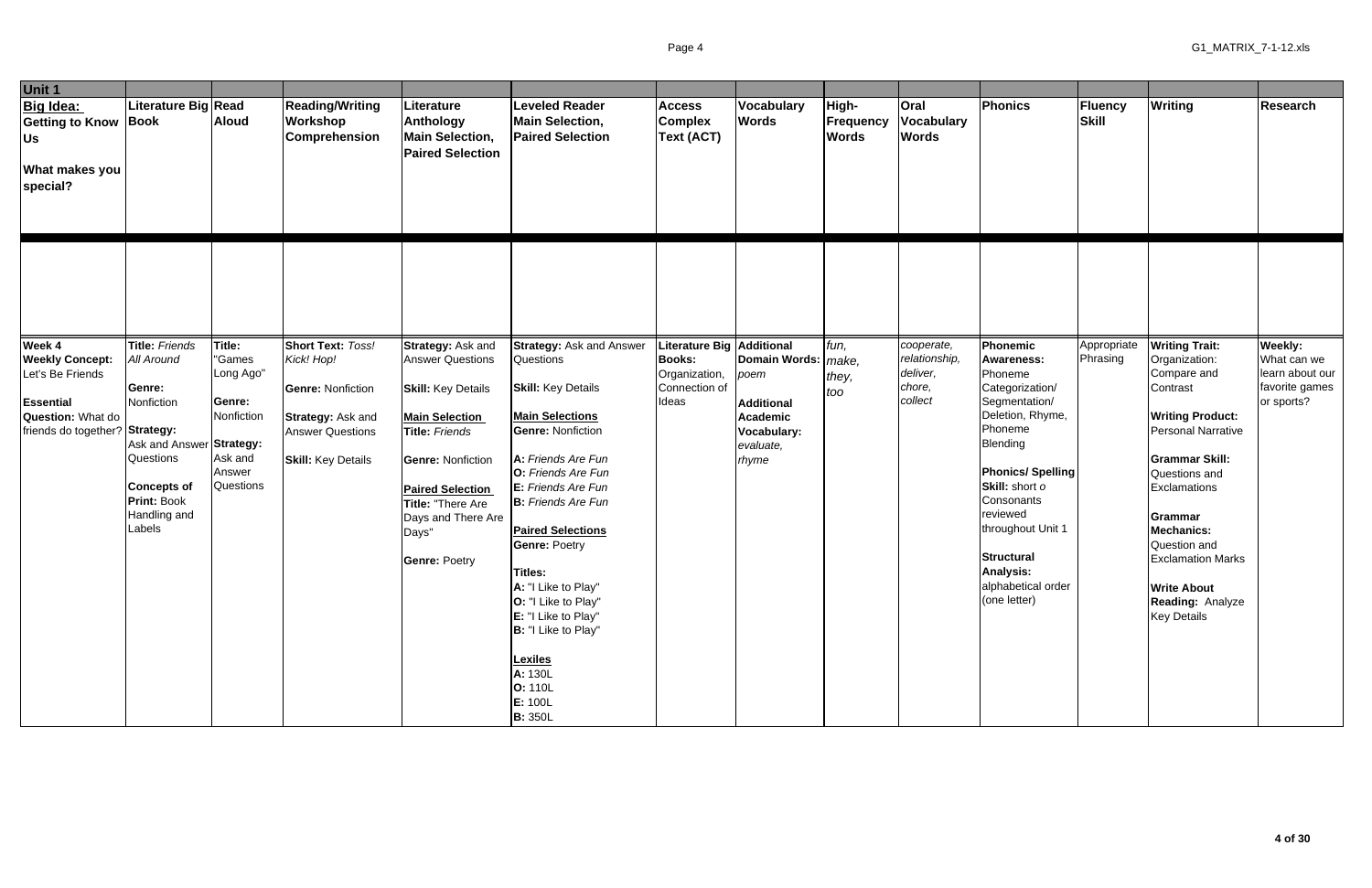| <b>Unit 1</b>                                                                                                                    |                                                                                                                                                   |                                                                                                          |                                                                                                                                                          |                                                                                                                                                                                                                                                      |                                                                                                                                                                                                                                                                                                                                                                                                                                                                                                   |                                                           |                                                                                     |                                    |                                                             |                                                                                                                                                                                                                                                                                                                  |                                |                                                                                                                                                                                                                                                                                                                                                            |                                                                                                                                                                                                                   |
|----------------------------------------------------------------------------------------------------------------------------------|---------------------------------------------------------------------------------------------------------------------------------------------------|----------------------------------------------------------------------------------------------------------|----------------------------------------------------------------------------------------------------------------------------------------------------------|------------------------------------------------------------------------------------------------------------------------------------------------------------------------------------------------------------------------------------------------------|---------------------------------------------------------------------------------------------------------------------------------------------------------------------------------------------------------------------------------------------------------------------------------------------------------------------------------------------------------------------------------------------------------------------------------------------------------------------------------------------------|-----------------------------------------------------------|-------------------------------------------------------------------------------------|------------------------------------|-------------------------------------------------------------|------------------------------------------------------------------------------------------------------------------------------------------------------------------------------------------------------------------------------------------------------------------------------------------------------------------|--------------------------------|------------------------------------------------------------------------------------------------------------------------------------------------------------------------------------------------------------------------------------------------------------------------------------------------------------------------------------------------------------|-------------------------------------------------------------------------------------------------------------------------------------------------------------------------------------------------------------------|
| <b>Big Idea:</b><br><b>Getting to Know Book</b><br><b>Us</b><br><b>What makes you</b><br>special?                                | Literature Big Read                                                                                                                               | <b>Aloud</b>                                                                                             | <b>Reading/Writing</b><br><b>Workshop</b><br><b>Comprehension</b>                                                                                        | Literature<br>Anthology<br><b>Main Selection,</b><br><b>Paired Selection</b>                                                                                                                                                                         | <b>Leveled Reader</b><br><b>Main Selection,</b><br><b>Paired Selection</b>                                                                                                                                                                                                                                                                                                                                                                                                                        | <b>Access</b><br><b>Complex</b><br>Text (ACT)             | Vocabulary<br><b>Words</b>                                                          | High-<br>Frequency<br><b>Words</b> | Oral<br><b>Vocabulary</b><br><b>Words</b>                   | Phonics                                                                                                                                                                                                                                                                                                          | <b>Fluency</b><br><b>Skill</b> | Writing                                                                                                                                                                                                                                                                                                                                                    | Research                                                                                                                                                                                                          |
|                                                                                                                                  |                                                                                                                                                   |                                                                                                          |                                                                                                                                                          |                                                                                                                                                                                                                                                      |                                                                                                                                                                                                                                                                                                                                                                                                                                                                                                   |                                                           |                                                                                     |                                    |                                                             |                                                                                                                                                                                                                                                                                                                  |                                |                                                                                                                                                                                                                                                                                                                                                            |                                                                                                                                                                                                                   |
| Week 5<br><b>Weekly Concept:</b><br>Let's Move!<br>Essential<br>Question:<br>How does your body Ask and Answer Folktale<br>move? | Title: Move!<br>Genre:<br>Nonfiction<br><b>Strategy:</b><br><b>Questions</b><br><b>Concepts of</b><br><b>Print: Special</b><br>Text<br>Treatments | Title: "Rabbit<br>and<br>Coyote<br>Race"<br>Genre:<br><b>Strategy:</b><br>Ask and<br>Answer<br>Questions | Short Text: Move and Strategy: Ask and<br>Grin!<br><b>Genre: Nonfiction</b><br>Strategy: Ask and<br><b>Answer Questions</b><br><b>Skill:</b> Key Details | <b>Answer Questions</b><br><b>Skill:</b> Key Details<br><b>Main Selection</b><br>Title: Move It!<br><b>Genre: Nonfiction</b><br><b>Paired Selection</b><br>Title: "Using<br>Diagrams"<br><b>Genre: Nonfiction</b><br><b>Text Feature:</b><br>Diagram | <b>Strategy: Ask and Answer</b><br>Questions<br><b>Skill:</b> Key Details<br><b>Main Selections</b><br><b>Genre: Nonfiction</b><br>A: We Can Move!<br>O: We Can Move!<br>E: We Can Move!<br><b>B:</b> We Can Move!<br><b>Paired Selections</b><br><b>Genre: Nonfiction</b><br><b>Titles:</b><br>A: "What's Under Your Skin?"<br>O: "What's Under Your Skin?"<br>E: "What's Under Your Skin?"<br>B: "What's Under Your Skin?"<br><b>Lexiles</b><br>A: 170L<br>O: 200L<br>E: 190L<br><b>B: 390L</b> | Literature Big<br><b>Books:</b><br>Purpose,<br>Vocabulary | <b>Additional</b><br>Academic<br>Vocabulary:<br>diagram,<br>first,<br>last,<br>next | jump,<br>move,<br>run,<br>two      | physical,<br>exercise,<br>agree,<br>exhausted,<br>difficult | Phonemic<br><b>Awareness:</b><br>Phoneme<br>Categorization/<br>Segmentation/<br>Deletion/ Blending<br><b>Phonics/Spelling</b><br><b>Skill: Beginning</b><br>consonant blends:<br>$r$ -blends;<br>s-blends<br>Consonants<br>reviewed<br>throughout Unit 1<br><b>Structural</b><br><b>Analysis:</b><br>possessives | Appropriate<br>Phrasing        | <b>Writing Trait:</b><br>Organization: Order<br>of Events<br><b>Writing Product:</b><br><b>Personal Narrative</b><br><b>Grammar Skill:</b><br><b>Writing Sentences</b><br><b>Mechanics:</b><br>Capitalization and<br>Punctuation<br>(periods, question<br>and exclamation<br>marks)<br><b>Write About</b><br><b>Reading: Analyze</b><br><b>Key Details</b> | Weekly:<br>How does the<br>human body<br>move?<br><b>Unit Level:</b><br><b>Research Skill:</b><br>Selecting a<br>Topic<br><b>Unit Project:</b><br>Self-select and<br>develop from<br>weekly research<br>projects. |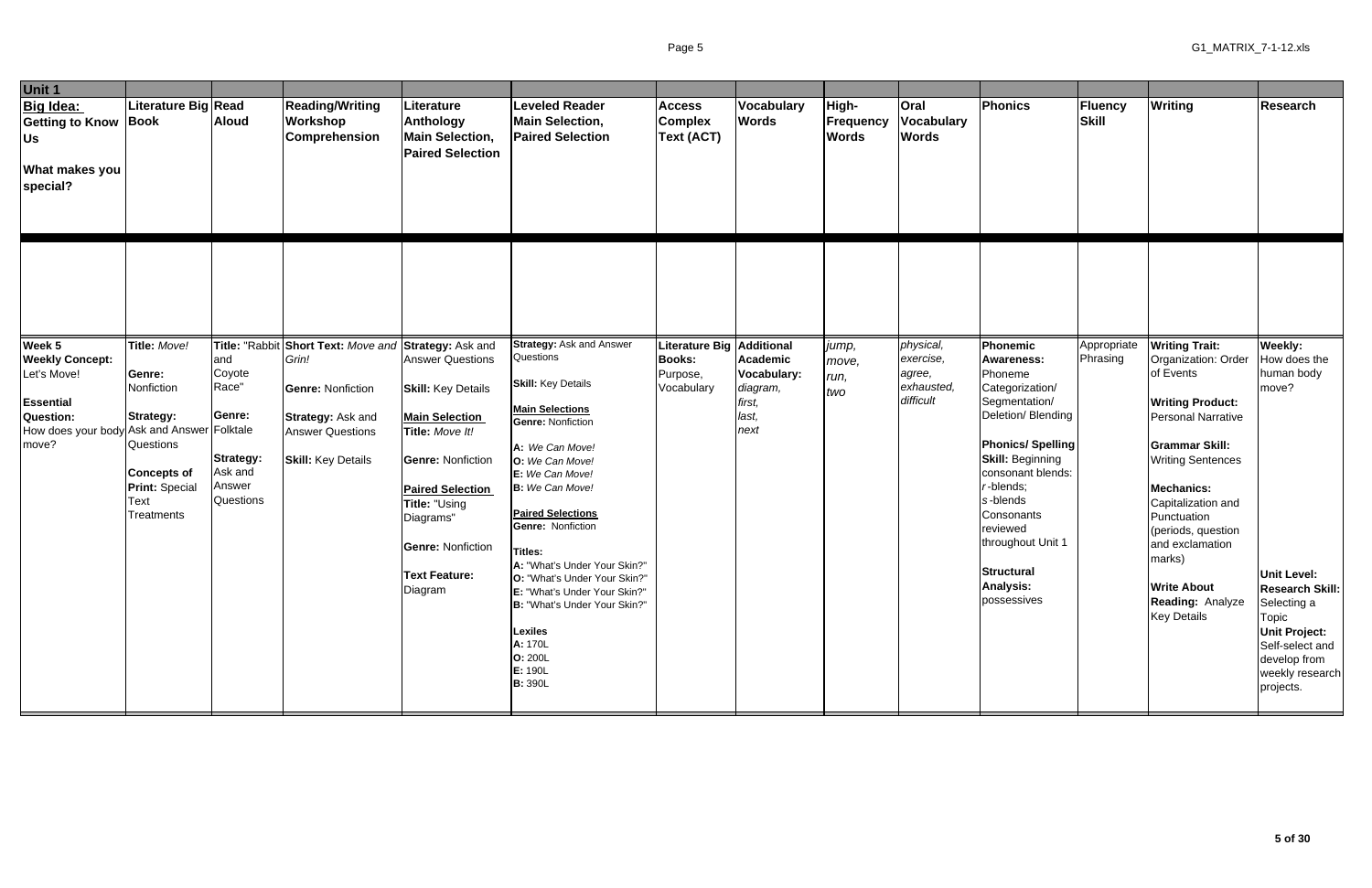| Unit 2                                                                                                                                          |                                                                                                                                                                                                |                                                                                                                   |                                                                                                                                                                               |                                                                                                                                                                                                                                                                                                                        |                                                                                                                                                                                                                                                                                                                                                                                                                                                                                                                         |                                                                                  |                                                                                                                                                                               |                                           |                                                                        |                                                                                                                                                                                                                                                  |                         |                                                                                                                                                                                                                                                               |                                                                                  |
|-------------------------------------------------------------------------------------------------------------------------------------------------|------------------------------------------------------------------------------------------------------------------------------------------------------------------------------------------------|-------------------------------------------------------------------------------------------------------------------|-------------------------------------------------------------------------------------------------------------------------------------------------------------------------------|------------------------------------------------------------------------------------------------------------------------------------------------------------------------------------------------------------------------------------------------------------------------------------------------------------------------|-------------------------------------------------------------------------------------------------------------------------------------------------------------------------------------------------------------------------------------------------------------------------------------------------------------------------------------------------------------------------------------------------------------------------------------------------------------------------------------------------------------------------|----------------------------------------------------------------------------------|-------------------------------------------------------------------------------------------------------------------------------------------------------------------------------|-------------------------------------------|------------------------------------------------------------------------|--------------------------------------------------------------------------------------------------------------------------------------------------------------------------------------------------------------------------------------------------|-------------------------|---------------------------------------------------------------------------------------------------------------------------------------------------------------------------------------------------------------------------------------------------------------|----------------------------------------------------------------------------------|
| <b>Big Idea:</b><br><b>Our Community Book</b><br>What makes a<br>community?                                                                     | Literature Big Read                                                                                                                                                                            | <b>Aloud</b>                                                                                                      | <b>Reading/Writing</b><br>Workshop<br><b>Comprehension</b>                                                                                                                    | Literature<br>Anthology<br><b>Main Selection,</b><br><b>Paired Selection</b>                                                                                                                                                                                                                                           | <b>Leveled Reader</b><br><b>Main Selection,</b><br><b>Paired Selection</b>                                                                                                                                                                                                                                                                                                                                                                                                                                              | <b>Access</b><br><b>Complex</b><br>Text (ACT)                                    | Vocabulary<br><b>Words</b>                                                                                                                                                    | High-<br><b>Frequency</b><br><b>Words</b> | <b>Oral</b><br><b>Vocabulary</b><br><b>Words</b>                       | Phonics                                                                                                                                                                                                                                          | Fluency<br><b>Skill</b> | <b>Writing</b>                                                                                                                                                                                                                                                | <b>Research</b>                                                                  |
|                                                                                                                                                 |                                                                                                                                                                                                |                                                                                                                   |                                                                                                                                                                               |                                                                                                                                                                                                                                                                                                                        |                                                                                                                                                                                                                                                                                                                                                                                                                                                                                                                         |                                                                                  |                                                                                                                                                                               |                                           |                                                                        |                                                                                                                                                                                                                                                  |                         |                                                                                                                                                                                                                                                               |                                                                                  |
| Week 1<br><b>Weekly Concept:</b><br>Jobs Around Town<br><b>Essential</b><br><b>Question: What</b><br>jobs need to be<br>done in a<br>community? | <b>Title: Millie</b><br>Waits for the<br>Mail<br><b>Genre: Fiction</b><br><b>Strategy:</b><br>Make and<br>Confirm<br>Predictions<br><b>Concepts of</b><br><b>Print: Ellipses</b><br>and Dashes | Title: "Jobs<br>Around<br>Town"<br>Genre:<br>Nonfiction<br><b>Strategy:</b><br>Make and<br>Confirm<br>Predictions | <b>Short Text: Good</b><br>Job, Ben!<br><b>Genre: Realistic</b><br>Fiction<br><b>Strategy: Make and</b><br><b>Confirm Predictions</b><br>Skill: Character,<br>Setting, Events | Strategy: Make and Strategy: Make and<br>Confirm Predictions<br>Skill: Character,<br>Setting, Events<br><b>Main Selection</b><br>Title: The Red Hat<br><b>Genre: Realistic</b><br>Fiction<br><b>Paired Selection</b><br>Title: "Firefighters at<br>Work"<br><b>Genre: Nonfiction</b><br><b>Text Feature:</b><br>Labels | Confirm Predictions<br><b>Skill:</b> Character, Setting,<br>Events<br><b>Main Selections</b><br><b>Genre: Realistic Fiction</b><br>A: Pick Up Day<br>O: Ben Brings the Mail<br>E: Ben Brings the Mail<br><b>B:</b> At Work with Mom<br><b>Paired Selections</b><br><b>Genre: nonfiction</b><br>Titles:<br>A: "The Recycling Center"<br>O: "At the Post Office"<br><b>E:</b> "At the Post Office"<br><b>B:</b> "Tools for the School<br>Nurse"<br><b>Lexiles</b><br>A: 70L<br><b>O: 200L</b><br>E: 70L<br><b>B: 330L</b> | <b>Literature Big</b><br><b>Books:</b><br>Sentence<br>Structure,<br>Organization | <b>Additional</b><br>Domain Words: <i>help</i> ,<br>firefighter,<br>siren,<br>protect<br><b>Additional</b><br><b>Academic</b><br>Vocabulary:<br>brainstorm,<br>end,<br>middle | again,<br>new,<br>there,<br>use           | occupation,<br>community,<br>equipment,<br>fortunately,<br>astonishing | Phonemic<br><b>Awareness:</b><br>Phoneme<br>Blending/Isolation/<br>Segmentation<br><b>Phonics/Spelling</b><br>Skill: short e<br>spelled e and ea<br><b>Structural</b><br><b>Analysis:</b><br>inflectional ending -<br>ed (no spelling<br>change) | Intonation              | <b>Writing Trait:</b><br>Organization: Focus<br>on an Idea<br><b>Writing Product:</b><br>Story<br><b>Grammar Skill:</b><br><b>Nouns</b><br><b>Mechanics:</b><br>Commas in a Series<br><b>Write About</b><br>Reading: Analyze<br>Character, Setting,<br>Events | <b>Weekly: What</b><br>can we learn<br>about jobs that<br>help the<br>community? |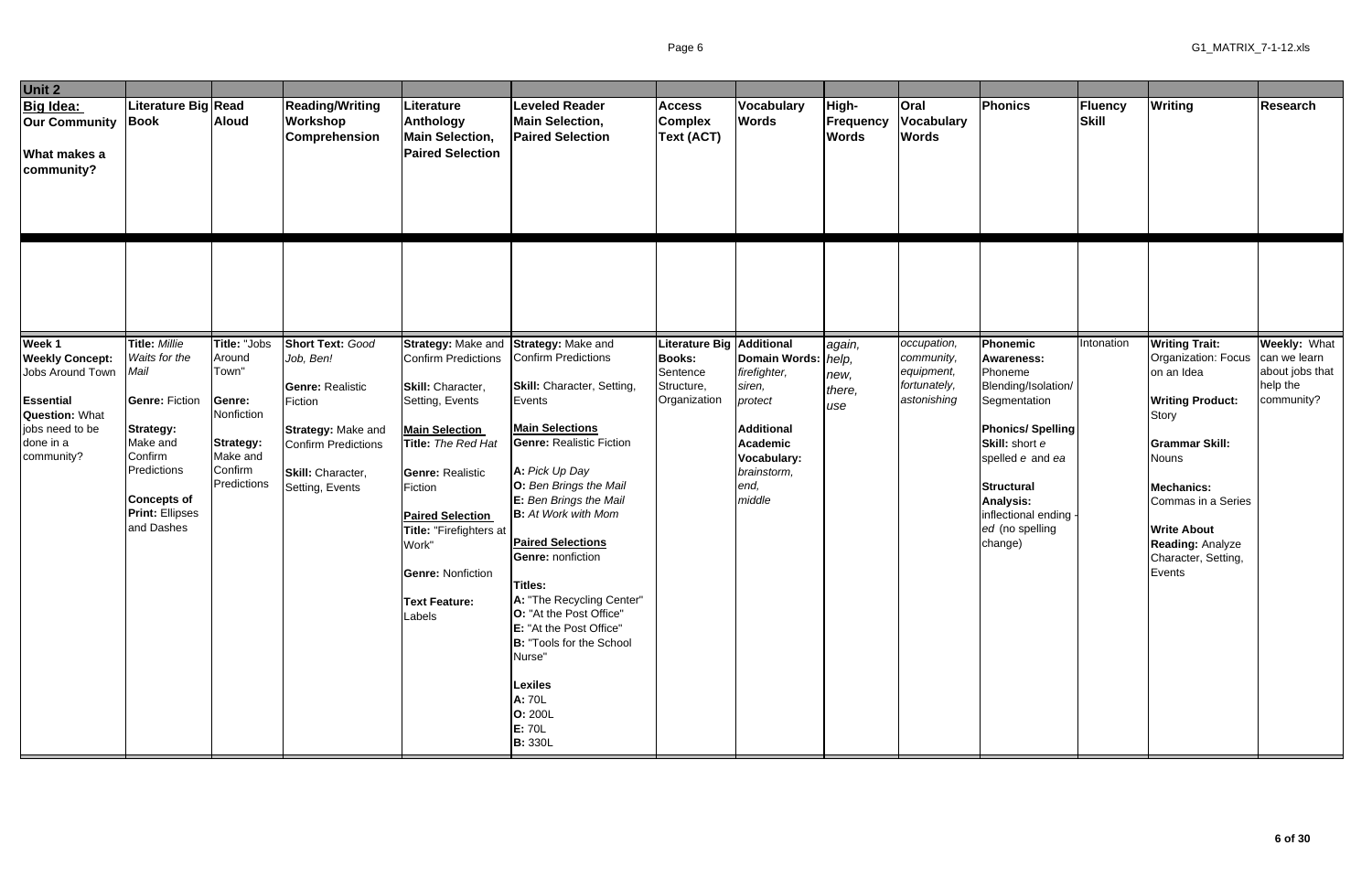| Unit 2                                                                                                            |                                                                                                                                                 |                                                                                |                                                                                                                          |                                                                                                                                                                                                                                                                      |                                                                                                                                                                                                                                                                                                                                                                                                                                                                                    |                                               |                                                                                                                                       |                                           |                                                  |                                                                                                                                                          |                         |                                                                                                                                                                                                                                                                                  |                                                                         |
|-------------------------------------------------------------------------------------------------------------------|-------------------------------------------------------------------------------------------------------------------------------------------------|--------------------------------------------------------------------------------|--------------------------------------------------------------------------------------------------------------------------|----------------------------------------------------------------------------------------------------------------------------------------------------------------------------------------------------------------------------------------------------------------------|------------------------------------------------------------------------------------------------------------------------------------------------------------------------------------------------------------------------------------------------------------------------------------------------------------------------------------------------------------------------------------------------------------------------------------------------------------------------------------|-----------------------------------------------|---------------------------------------------------------------------------------------------------------------------------------------|-------------------------------------------|--------------------------------------------------|----------------------------------------------------------------------------------------------------------------------------------------------------------|-------------------------|----------------------------------------------------------------------------------------------------------------------------------------------------------------------------------------------------------------------------------------------------------------------------------|-------------------------------------------------------------------------|
| Big Idea:<br><b>Our Community</b><br><b>What makes a</b><br>community?                                            | iterature Big Read<br><b>Book</b>                                                                                                               | <b>Aloud</b>                                                                   | <b>Reading/Writing</b><br>Workshop<br><b>Comprehension</b>                                                               | Literature<br>Anthology<br><b>Main Selection,</b><br><b>Paired Selection</b>                                                                                                                                                                                         | <b>Leveled Reader</b><br><b>Main Selection,</b><br><b>Paired Selection</b>                                                                                                                                                                                                                                                                                                                                                                                                         | <b>Access</b><br><b>Complex</b><br>Text (ACT) | Vocabulary<br><b>Words</b>                                                                                                            | High-<br><b>Frequency</b><br><b>Words</b> | <b>Oral</b><br><b>Vocabulary</b><br><b>Words</b> | Phonics                                                                                                                                                  | <b>Fluency</b><br>Skill | <b>Writing</b>                                                                                                                                                                                                                                                                   | <b>Research</b>                                                         |
| Week 2<br><b>Weekly Concept:</b>                                                                                  | Title: The 3<br><b>Little Dassies</b>                                                                                                           | Title: "The<br><b>Three Little</b>                                             | Short Text: Cubs in a<br>Hut                                                                                             | Strategy: Make and Strategy: Make and<br>Confirm Predictions                                                                                                                                                                                                         | Confirm Predictions                                                                                                                                                                                                                                                                                                                                                                                                                                                                | Literature Big Additional<br><b>Books:</b>    | Domain Words:   /ive,                                                                                                                 | could,                                    | shelter,<br>materials,                           | Phonemic<br><b>Awareness:</b>                                                                                                                            | Expression              | <b>Writing Trait:</b><br>Organization:                                                                                                                                                                                                                                           | Weekly: What<br>can we learn                                            |
| <b>Buildings All Around</b><br>Essential<br>Question:<br>What buildings do<br>you know? What<br>are they made of? | <b>Genre: Fantasy</b><br><b>Strategy:</b><br>Make and<br>Confirm<br>redictions <sup></sup><br><b>Concepts of</b><br><b>Print:</b><br>Quotations | Pigs"<br>Genre:<br>Folktale<br>Strategy:<br>Make and<br>Confirm<br>Predictions | <b>Genre: Fantasy</b><br><b>Strategy: Make and</b><br><b>Confirm Predictions</b><br>Skill: Character,<br>Setting, Events | Skill: Character,<br>Setting, Events<br><b>Main Selection</b><br>Title: The Pigs, the<br>Wolf, and the Mud<br><b>Genre: Fantasy</b><br><b>Paired Selection</b><br>Title: "Homes<br>Around the World"<br><b>Genre: Nonfiction</b><br><b>Text Feature:</b><br>Captions | <b>Skill:</b> Character, Setting,<br>Events<br><b>Main Selections</b><br><b>Genre: Fantasy</b><br>A: What a Nest!<br>O: Staying Afloat<br><b>E:</b> Staying Afloat<br><b>B:</b> City Armadillo, Country<br>Armadillo<br><b>Paired Selections</b><br><b>Genre: Nonfiction</b><br><b>Titles:</b><br>A: "Stone Castles"<br>O: "A Day on a Houseboat"<br>E: "A Day on a Houseboat"<br>B: "City or Country?"<br><b>Lexiles</b><br>A: 170L<br><b>O: 150L</b><br>E: 10L<br><b>B: 330L</b> | Vocabulary                                    | homes,<br>build,<br>shelter<br><b>Additional</b><br><b>Academic</b><br><b>Vocabulary:</b><br>apostrophe,<br>dialogue,<br>presentation | one,<br>then,<br>three                    | collapsed,<br>furious,<br>refused                | Rhyme, Phoneme<br>Identity/Blending/<br>Segmentation<br><b>Phonics/Spelling</b><br>Skill: short u<br><b>Structural</b><br>Analysis:<br>contractions with |                         | Beginning, Middle,<br>End<br><b>Writing Product:</b><br>Story<br><b>Grammar Skill:</b><br>Singular and Plural<br><b>Nouns</b><br><b>Mechanics: Adding</b><br>s and -es to form<br>plural nouns<br><b>Write About</b><br><b>Reading: Analyze</b><br>Character, Setting,<br>Events | abou the<br>buildings in our<br>community?<br>What are they<br>made of? |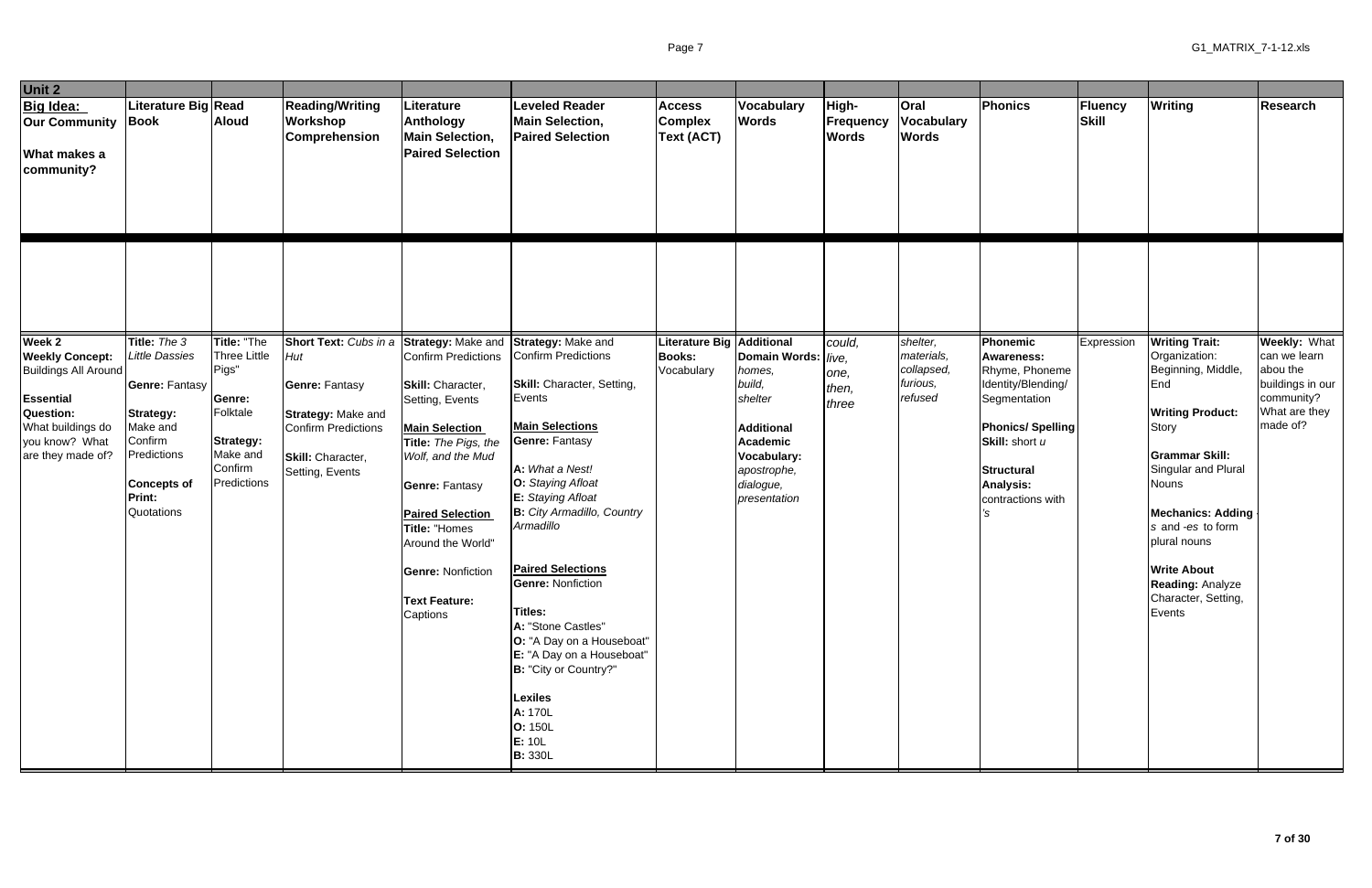| Unit 2                                                                                                                       |                                                                                                                                          |                                                                                     |                                                                                                                                                  |                                                                                                                                                                                                                                 |                                                                                                                                                                                                                                                                                                                                                                                                                  |                                                                    |                                                                                                                                     |                                           |                                                            |                                                                                                                                                                                                                                                                                                                                                                 |                         |                                                                                                                                                                                                                                                                                       |                                                                                                  |
|------------------------------------------------------------------------------------------------------------------------------|------------------------------------------------------------------------------------------------------------------------------------------|-------------------------------------------------------------------------------------|--------------------------------------------------------------------------------------------------------------------------------------------------|---------------------------------------------------------------------------------------------------------------------------------------------------------------------------------------------------------------------------------|------------------------------------------------------------------------------------------------------------------------------------------------------------------------------------------------------------------------------------------------------------------------------------------------------------------------------------------------------------------------------------------------------------------|--------------------------------------------------------------------|-------------------------------------------------------------------------------------------------------------------------------------|-------------------------------------------|------------------------------------------------------------|-----------------------------------------------------------------------------------------------------------------------------------------------------------------------------------------------------------------------------------------------------------------------------------------------------------------------------------------------------------------|-------------------------|---------------------------------------------------------------------------------------------------------------------------------------------------------------------------------------------------------------------------------------------------------------------------------------|--------------------------------------------------------------------------------------------------|
| <b>Big Idea:</b><br><b>Our Community</b><br>What makes a<br>community?                                                       | iterature Big Read<br>Book                                                                                                               | <b>Aloud</b>                                                                        | <b>Reading/Writing</b><br>Workshop<br><b>Comprehension</b>                                                                                       | <b>Literature</b><br>Anthology<br><b>Main Selection,</b><br><b>Paired Selection</b>                                                                                                                                             | <b>Leveled Reader</b><br><b>Main Selection,</b><br><b>Paired Selection</b>                                                                                                                                                                                                                                                                                                                                       | <b>Access</b><br><b>Complex</b><br><b>Text (ACT)</b>               | Vocabulary<br><b>Words</b>                                                                                                          | High-<br><b>Frequency</b><br><b>Words</b> | Oral<br><b>Vocabulary</b><br><b>Words</b>                  | Phonics                                                                                                                                                                                                                                                                                                                                                         | Fluency<br>Skill        | <b>Writing</b>                                                                                                                                                                                                                                                                        | <b>Research</b>                                                                                  |
| Week 3<br><b>Weekly Concept:</b><br>A Community in<br>Nature<br>Essential<br>Question:<br>Where do animals<br>live together? | Title: Babies in<br>the Bayou<br>Genre:<br>Nonfiction<br>Strategy:<br>Reread<br><b>Concepts of</b><br>Print:<br>Distinguish<br>Sentences | Title:<br>"Animals in<br>the Desert"<br>Genre:<br>Nonfiction<br>Strategy:<br>Reread | <b>Short Text: The Best</b><br>Spot<br><b>Genre: Nonfiction</b><br><b>Strategy: Reread</b><br><b>Skill:</b> Main Topic and<br><b>Key Details</b> | <b>Strategy: Reread</b><br><b>Skill: Main Topic</b><br>and Key Details<br><b>Main Selection</b><br>Title: At a Pond<br><b>Genre: Nonfiction</b><br><b>Paired Selection</b><br>Title: "Way Down<br>Deep"<br><b>Genre: Poetry</b> | <b>Strategy: Reread</b><br><b>Skill:</b> Main Topic and Key<br><b>Details</b><br><b>Main Selections</b><br><b>Genre: Nonfiction</b><br>A: Meerkat Family<br>O: Meerkat Family<br><b>E:</b> Meerkat Family<br><b>B:</b> Meerkat Family<br><b>Paired Selections</b><br><b>Genre: Poetry</b><br>Titles:<br>A: "I Live in a House!"<br>O: "I Live in a House!"<br>E: "I Live in a House!"<br>B: "I Live in a House!" | <b>Literature Big</b><br><b>Books:</b><br>Purpose,<br>Organization | <b>Additional</b><br>Domain Word:<br>poem<br><b>Additional</b><br><b>Academic</b><br>Vocabulary:<br>draft,<br>repetition,<br>rhythm | eat,<br>no,<br>of,<br>under,<br>who       | habitat,<br>depend,<br>hibernate,<br>tranquil,<br>tolerate | Phonemic<br><b>Awareness:</b><br>Phoneme<br>Categorization/<br>Blending/<br>Substitution/<br>Segmentation<br><b>Phonics/Spelling</b><br><b>Skill:</b> ending<br>consonant blends<br>nd, nk, nt, st, sk,<br>mp<br><b>Structural</b><br><b>Analysis:</b><br>inflectional ending -<br>ing (no spelling<br>change); first<br>introduction to two-<br>syllable words | Appropriate<br>Phrasing | <b>Writing Trait: Ideas:</b><br>Main Idea<br><b>Writing Product:</b><br>Sentences That<br>Explain<br><b>Grammar Skill:</b><br>Possessive Nouns<br><b>Mechanics:</b><br>Apostrophe with<br>Possessive Nouns<br><b>Write About</b><br>Reading: Analyze<br>Main Topic and Key<br>Details | Weekly:<br>What can we<br>learn about a<br>habitat? What<br>kinds of<br>creatures live<br>there? |
|                                                                                                                              |                                                                                                                                          |                                                                                     |                                                                                                                                                  |                                                                                                                                                                                                                                 | <b>Lexiles</b><br>A: 170L<br><b>O: 210L</b><br>E: 170L<br><b>B: 370L</b>                                                                                                                                                                                                                                                                                                                                         |                                                                    |                                                                                                                                     |                                           |                                                            |                                                                                                                                                                                                                                                                                                                                                                 |                         |                                                                                                                                                                                                                                                                                       |                                                                                                  |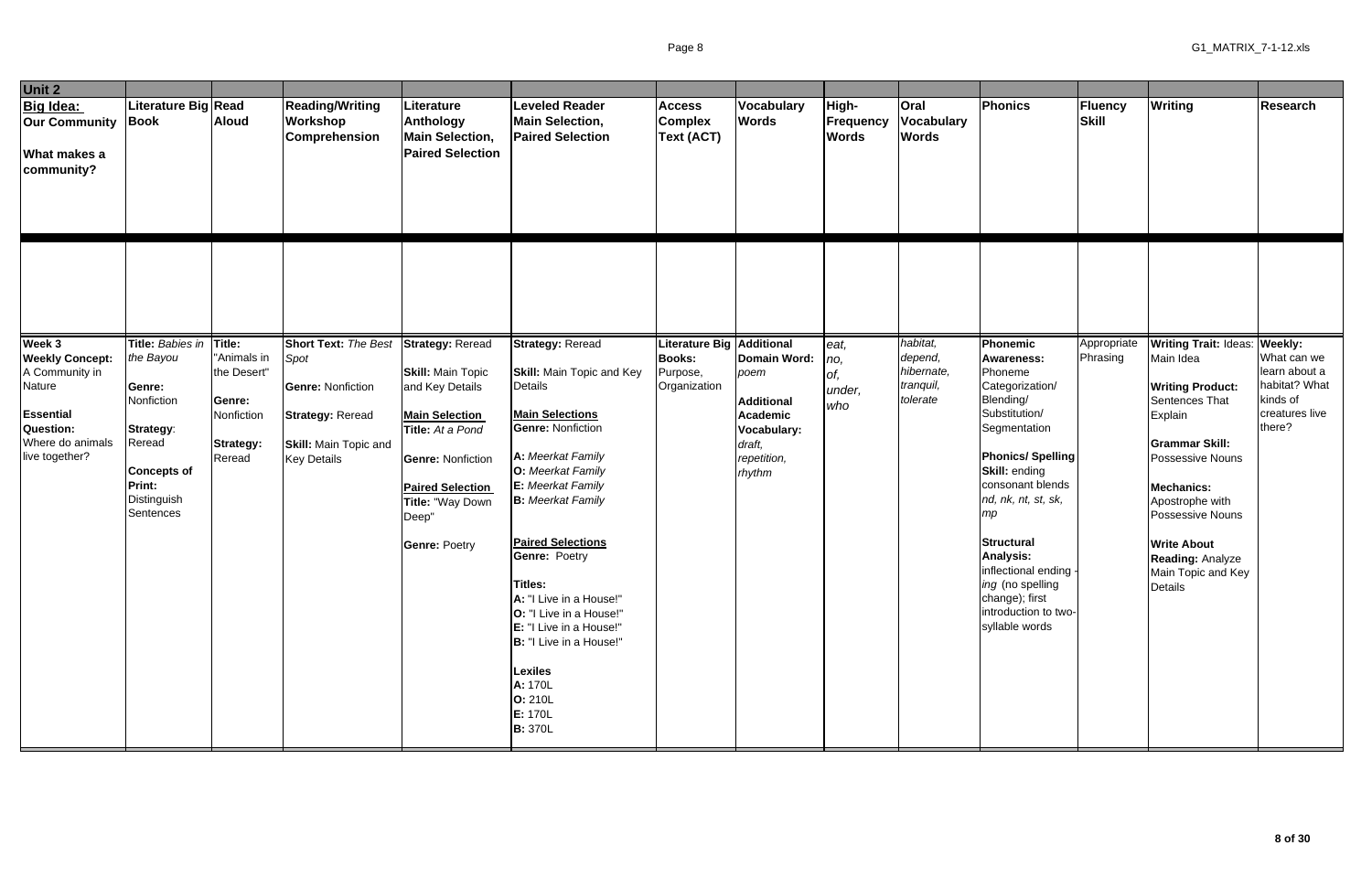| Unit 2                                                                                                                                   |                                                                                                                                                                          |                                                    |                                                                                                             |                                                                                                                                                                                                                          |                                                                                                                                                                                                                                                                                                                                                                                                                         |                                                      |                                                                                                                                                    |                                    |                                                  |                                                                                                                                                                                                                            |                  |                                                                                                                                                                                                                                                                                                                                |                                                        |
|------------------------------------------------------------------------------------------------------------------------------------------|--------------------------------------------------------------------------------------------------------------------------------------------------------------------------|----------------------------------------------------|-------------------------------------------------------------------------------------------------------------|--------------------------------------------------------------------------------------------------------------------------------------------------------------------------------------------------------------------------|-------------------------------------------------------------------------------------------------------------------------------------------------------------------------------------------------------------------------------------------------------------------------------------------------------------------------------------------------------------------------------------------------------------------------|------------------------------------------------------|----------------------------------------------------------------------------------------------------------------------------------------------------|------------------------------------|--------------------------------------------------|----------------------------------------------------------------------------------------------------------------------------------------------------------------------------------------------------------------------------|------------------|--------------------------------------------------------------------------------------------------------------------------------------------------------------------------------------------------------------------------------------------------------------------------------------------------------------------------------|--------------------------------------------------------|
| <b>Big Idea:</b><br><b>Our Community Book</b><br><b>What makes a</b><br>community?                                                       | Literature Big Read                                                                                                                                                      | <b>Aloud</b>                                       | <b>Reading/Writing</b><br>Workshop<br><b>Comprehension</b>                                                  | Literature<br>Anthology<br><b>Main Selection,</b><br><b>Paired Selection</b>                                                                                                                                             | <b>Leveled Reader</b><br><b>Main Selection,</b><br><b>Paired Selection</b>                                                                                                                                                                                                                                                                                                                                              | <b>Access</b><br><b>Complex</b><br><b>Text (ACT)</b> | Vocabulary<br><b>Words</b>                                                                                                                         | High-<br>Frequency<br><b>Words</b> | <b>Oral</b><br><b>Vocabulary</b><br><b>Words</b> | <b>Phonics</b>                                                                                                                                                                                                             | Fluency<br>Skill | <b>Writing</b>                                                                                                                                                                                                                                                                                                                 | <b>Research</b>                                        |
| Week 4                                                                                                                                   | Title: The Story Title: "Luis's                                                                                                                                          |                                                    | <b>Short Text: Thump</b>                                                                                    | <b>Strategy: Reread</b>                                                                                                                                                                                                  | <b>Strategy: Reread</b>                                                                                                                                                                                                                                                                                                                                                                                                 | <b>Literature Big Additional</b>                     |                                                                                                                                                    | all.                               | leadership,                                      | Phonemic                                                                                                                                                                                                                   | Intonation       | <b>Writing Trait:</b>                                                                                                                                                                                                                                                                                                          | Weekly:                                                |
| <b>Weekly Concept:</b><br>Let's Help<br><b>Essential</b><br><b>Question:</b><br>How do people help Biography<br>out in the<br>community? | of Martin Luther Library"<br>King Jr.<br>Genre:<br>Nonfiction/<br>Strategy:<br>Reread<br><b>Concepts of</b><br><b>Print: Special</b><br><b>Text</b><br><b>Treatments</b> | Genre:<br>Nonfiction<br><b>Strategy:</b><br>Reread | Thump Helps Out<br><b>Genre: Fantasy</b><br><b>Strategy: Reread</b><br>Skill: Character,<br>Setting, Events | Skill: Character,<br>Setting, Events<br><b>Main Selection</b><br>Title: Nell's Books<br><b>Genre: Fantasy</b><br><b>Paired Selection</b><br>Title: "Kids Can<br>Help!"<br><b>Genre: Nonfiction</b><br>Text Feature: List | <b>Skill:</b> Character, Setting,<br>Events<br><b>Main Selections</b><br><b>Genre: Fantasy</b><br>A: The Sick Tree<br>O: Squirrels Help<br>E: Squirrels Help<br><b>B:</b> Wow, Kitty!<br><b>Paired Selections</b><br><b>Genre: Nonfiction</b><br>Titles:<br>A: "Beach Clean-Up"<br>O: "Food Drive"<br>E: "Food Drive"<br><b>B: "Sharing Skills"</b><br>Lexiles<br>A: 40L<br><b>O: 200L</b><br>E: 190L<br><b>B: 390L</b> | <b>Books:</b><br>Genre, Prior<br>Knowledge           | Domain Words:   call,<br>neighborhood,<br>garden,<br>recycle<br><b>Additional</b><br>Academic<br>Vocabulary:<br>highlight,<br>imaginary,<br>stress | day,<br>her,<br>want               | admire,<br>enjoy,<br>rely,<br>connections        | <b>Awareness:</b><br>Phoneme<br>Isolation/<br>Categorization/<br>Blending/<br>Segmentation<br><b>Phonics/Spelling</b><br>Skill: consonant<br>digraphs th, sh,<br>ng.<br><b>Structural</b><br>Analysis: closed<br>syllables |                  | Organization:<br>Beginning, Middle,<br>End<br><b>Writing Product:</b><br><b>Story</b><br><b>Grammar Skill:</b><br>Common and Proper<br><b>Nouns</b><br><b>Mechanics:</b><br>Capitalize Proper<br>Nouns (people, pets,<br>places, and things)<br><b>Write About</b><br><b>Reading: Analyze</b><br>Character, Setting,<br>Events | How can we<br>make our<br>classroom a<br>better place? |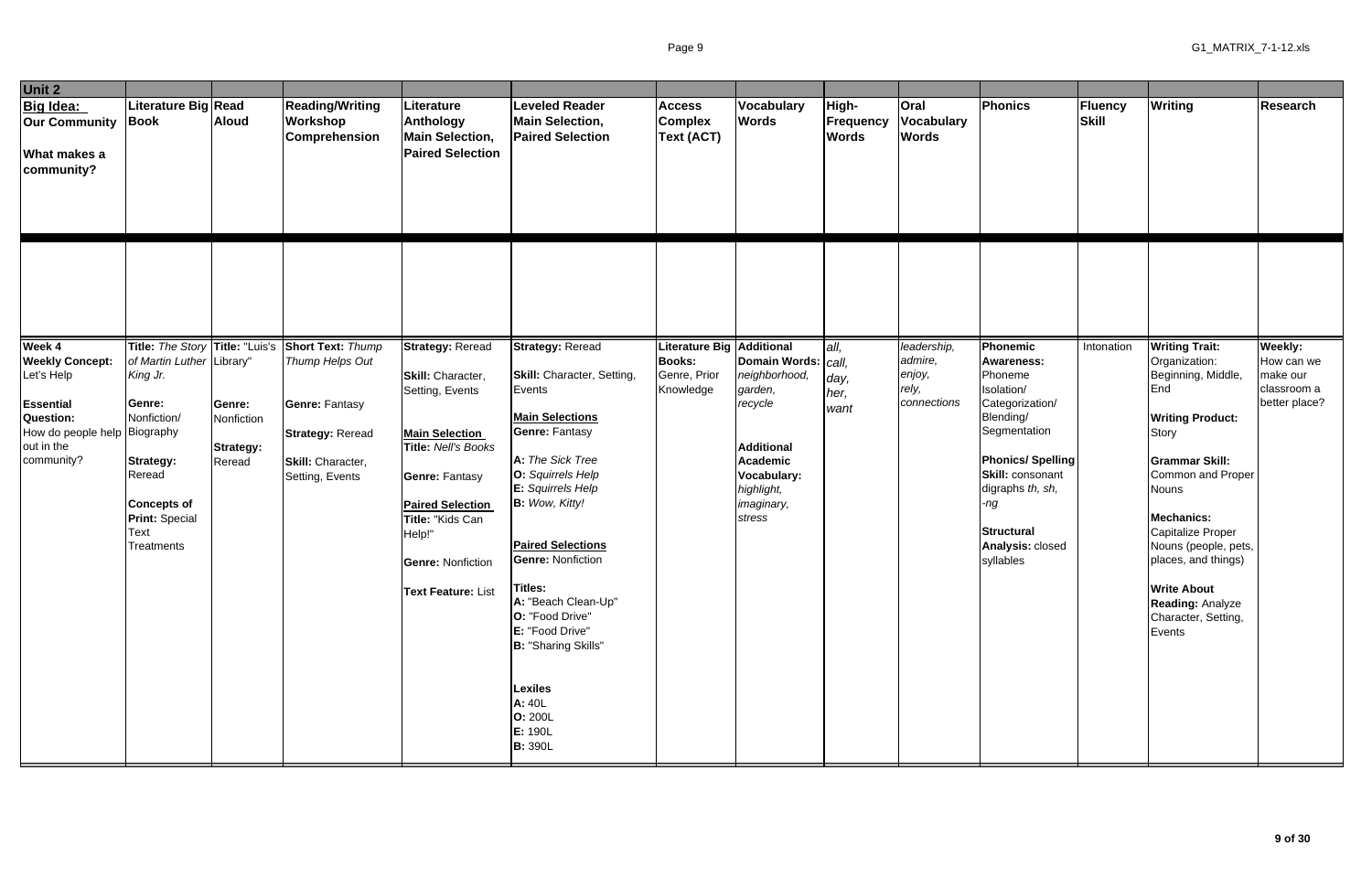| Unit 2                                                                                                                             |                                                                                                                                                                                            |                                           |                                                                                                                                                          |                                                                                                                                                                                                                                                                                                  |                                                                                                                                                                                                                                                                                                                                                                                                                                   |                                                                        |                                                          |                                           |                                                    |                                                                                                                                                                                                                 |                         |                                                                                                                                                                                                                                                                                                                                                       |                                                                                                                                                                                                      |
|------------------------------------------------------------------------------------------------------------------------------------|--------------------------------------------------------------------------------------------------------------------------------------------------------------------------------------------|-------------------------------------------|----------------------------------------------------------------------------------------------------------------------------------------------------------|--------------------------------------------------------------------------------------------------------------------------------------------------------------------------------------------------------------------------------------------------------------------------------------------------|-----------------------------------------------------------------------------------------------------------------------------------------------------------------------------------------------------------------------------------------------------------------------------------------------------------------------------------------------------------------------------------------------------------------------------------|------------------------------------------------------------------------|----------------------------------------------------------|-------------------------------------------|----------------------------------------------------|-----------------------------------------------------------------------------------------------------------------------------------------------------------------------------------------------------------------|-------------------------|-------------------------------------------------------------------------------------------------------------------------------------------------------------------------------------------------------------------------------------------------------------------------------------------------------------------------------------------------------|------------------------------------------------------------------------------------------------------------------------------------------------------------------------------------------------------|
| <b>Big Idea:</b><br><b>Our Community</b><br>What makes a<br>community?                                                             | Literature Big Read<br><b>Book</b>                                                                                                                                                         | <b>Aloud</b>                              | <b>Reading/Writing</b><br><b>Workshop</b><br>Comprehension                                                                                               | Literature<br><b>Anthology</b><br><b>Main Selection,</b><br><b>Paired Selection</b>                                                                                                                                                                                                              | <b>Leveled Reader</b><br><b>Main Selection,</b><br><b>Paired Selection</b>                                                                                                                                                                                                                                                                                                                                                        | <b>Access</b><br><b>Complex</b><br><b>Text (ACT)</b>                   | Vocabulary<br><b>Words</b>                               | High-<br><b>Frequency</b><br><b>Words</b> | Oral<br>Vocabulary<br><b>Words</b>                 | Phonics                                                                                                                                                                                                         | Fluency<br>Skill        | <b>Writing</b>                                                                                                                                                                                                                                                                                                                                        | Research                                                                                                                                                                                             |
|                                                                                                                                    |                                                                                                                                                                                            |                                           |                                                                                                                                                          |                                                                                                                                                                                                                                                                                                  |                                                                                                                                                                                                                                                                                                                                                                                                                                   |                                                                        |                                                          |                                           |                                                    |                                                                                                                                                                                                                 |                         |                                                                                                                                                                                                                                                                                                                                                       |                                                                                                                                                                                                      |
| Week 5<br><b>Weekly Concept:</b><br>Follow the Map<br><b>Essential</b><br><b>Question:</b><br>How can you find<br>your way around? | Title: Me on the Title: "Map<br>Map<br><b>Genre: Realistic Genre:</b><br>Fiction<br><b>Strategy:</b><br>Reread<br><b>Concepts of</b><br><b>Print: Reading</b><br>Sentences<br>across Pages | lt!"<br>Nonfiction<br>Strategy:<br>Reread | <b>Short Text: Which</b><br>Way on the Map?<br><b>Genre: Nonfiction</b><br><b>Strategy: Reread</b><br><b>Skill: Main Topic and</b><br><b>Key Details</b> | <b>Strategy: Reread</b><br><b>Skill: Main Topic</b><br>and Key Details<br><b>Main Selection</b><br>Title: Fun with Maps<br><b>Genre: Nonfiction</b><br>Text Feature: Map<br><b>Paired Selection</b><br>Title: "North, East,<br>South, or West?"<br><b>Genre: Nonfiction</b><br>Text Feature: Map | <b>Strategy: Reread</b><br><b>Skill:</b> Main Topic and Key<br>Details<br><b>Main Selection Titles</b><br><b>Genre: Nonfiction</b><br>A: How Maps Help<br>O: How Maps Help<br>E: How Maps Help<br><b>B:</b> How Maps Help<br><b>Paired Selections</b><br><b>Genre: Nonfiction</b><br>Titles:<br>A: "On the Map"<br>O: "On the Map"<br>E: "On the Map"<br>B: "On the Map"<br><b>Lexiles</b><br>A: 130L<br><b>O: 230L</b><br>E: 60L | Literature Big Additional<br><b>Books:</b><br>Purpose,<br>Organization | Academic<br>Vocabulary:<br>blog,<br>landmark,<br>various | around,<br>by,<br>many,<br>place,<br>walk | locate,<br>route,<br>height,<br>model,<br>separate | Phonemic<br><b>Awareness:</b><br>Phoneme<br>Segmentation/<br>Addition/ Blending<br><b>Phonics/Spelling</b><br>Skill: consonant<br>digraphs ch, -tch,<br>wh, ph<br>Structural<br>Analysis: -es<br>(plural nouns) | Appropriate<br>Phrasing | <b>Writing Trait: Ideas: Weekly:</b><br><b>Supporting Details</b><br><b>Writing Product:</b><br>Sentences That<br>Explain<br><b>Grammar Skill:</b><br><b>Irregular Plural</b><br><b>Nouns</b><br><b>Mechanics: Capital</b><br>Letters and Periods<br>(in sentences)<br><b>Write About</b><br><b>Reading: Analyze</b><br>Main Topic and Key<br>Details | What can we<br>learn about<br>maps?<br><b>Unit Level:</b><br>Research Skill:<br>Collecting<br>Information<br><b>Unit Project:</b><br>Self-select and<br>develop from<br>weekly research<br>projects. |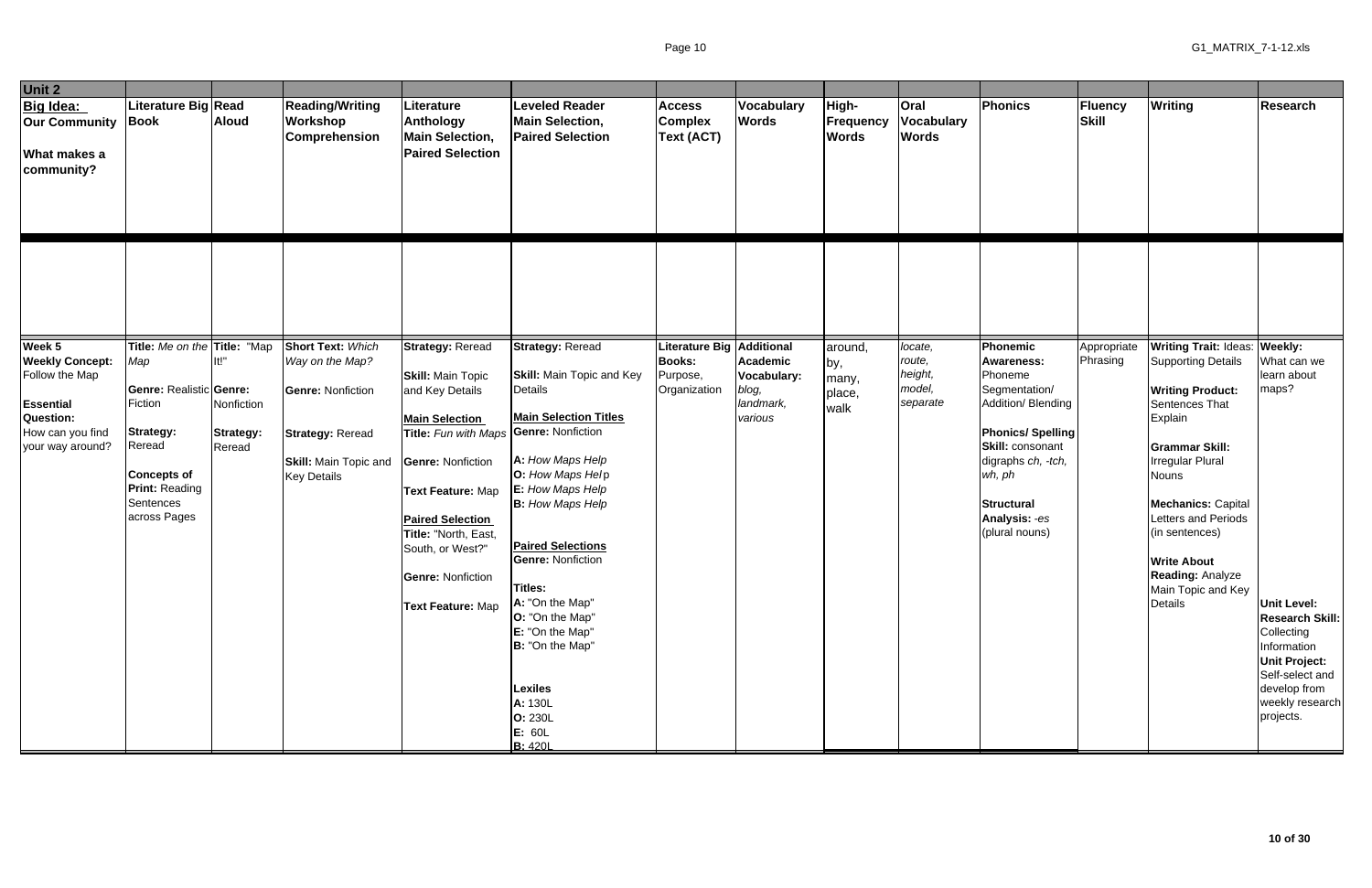| Unit 3                                                                                                              |                                                                                                                                                                                                      |                                                                                                |                                                                                                                                                                               |                                                                                                                                                                                                                                                                                                |                                                                                                                                                                                                                                                                                                                                                                                              |                                                                    |                                                                                                                                                                                |                                           |                                                                |                                                                                                                                                                                                                                                                                                       |                         |                                                                                                                                                                                                                                                                       |                                                       |
|---------------------------------------------------------------------------------------------------------------------|------------------------------------------------------------------------------------------------------------------------------------------------------------------------------------------------------|------------------------------------------------------------------------------------------------|-------------------------------------------------------------------------------------------------------------------------------------------------------------------------------|------------------------------------------------------------------------------------------------------------------------------------------------------------------------------------------------------------------------------------------------------------------------------------------------|----------------------------------------------------------------------------------------------------------------------------------------------------------------------------------------------------------------------------------------------------------------------------------------------------------------------------------------------------------------------------------------------|--------------------------------------------------------------------|--------------------------------------------------------------------------------------------------------------------------------------------------------------------------------|-------------------------------------------|----------------------------------------------------------------|-------------------------------------------------------------------------------------------------------------------------------------------------------------------------------------------------------------------------------------------------------------------------------------------------------|-------------------------|-----------------------------------------------------------------------------------------------------------------------------------------------------------------------------------------------------------------------------------------------------------------------|-------------------------------------------------------|
| Big Idea:<br><b>Changes Over</b><br><b>Time</b><br><b>What can</b><br>happen over<br>time?                          | Literature Big Read<br><b>Book</b>                                                                                                                                                                   | <b>Aloud</b>                                                                                   | <b>Reading/Writing</b><br>Workshop<br>Comprehension                                                                                                                           | Literature<br><b>Anthology</b><br><b>Main Selection,</b><br><b>Paired Selection</b>                                                                                                                                                                                                            | <b>Leveled Reader</b><br><b>Main Selection,</b><br><b>Paired Selection</b>                                                                                                                                                                                                                                                                                                                   | <b>Access</b><br><b>Complex</b><br>Text (ACT)                      | Vocabulary<br><b>Words</b>                                                                                                                                                     | High-<br><b>Frequency</b><br><b>Words</b> | Oral<br><b>Vocabulary</b><br><b>Words</b>                      | Phonics                                                                                                                                                                                                                                                                                               | <b>Fluency</b><br>Skill | <b>Writing</b>                                                                                                                                                                                                                                                        | <b>Research</b>                                       |
| Week 1<br><b>Weekly Concept:</b><br>What Time Is It?<br>Essential<br><b>Question:</b><br>How do we<br>measure time? | Title: A Second Title:<br>Is a Hiccup<br><b>Genre: Fiction</b><br><b>Strategy:</b><br>Make and<br>Confirm<br>Predictions<br><b>Concepts of</b><br><b>Print:</b><br>Capitalization<br>and Punctuation | "Measuring<br>Time"<br>Genre:<br>Nonfiction<br>Strategy:<br>Make and<br>Confirm<br>Predictions | <b>Short Text: Nate the</b><br>Snake Is Late<br><b>Genre: Fantasy</b><br><b>Strategy: Make and</b><br><b>Confirm Predictions</b><br><b>Skill:</b> Character,<br>Setting, Plot | <b>Strategy: Make and</b><br>Confirm Predictions<br>Skill: Character,<br>Setting, Plot<br><b>Main Selection</b><br>Title: On My Way to<br>School<br><b>Genre: Fantasy</b><br><b>Paired Selection</b><br>Title: "It's About<br>Time"<br><b>Genre: Nonfiction</b><br>Text Feature: Bold<br>print | Strategy: Make and<br>Confirm Predictions<br><b>Skill:</b> Character, Setting,<br>Plot<br><b>Main Selections</b><br><b>Genre: Fantasy</b><br>A: Busy's Watch<br>O: Kate Saves the Date!<br>E: Kate Saves the Date!<br><b>B:</b> Uncle George Is Coming<br><b>Paired Selections</b><br><b>Genre: Nonfiction</b><br>Titles:<br>A: "Make a Clock"<br>O: "Use a Calendar"<br>E: "Use a Calendar" | <b>Literature Big</b><br><b>Books:</b><br>Purpose,<br>Organization | Additional<br>Domain Words:   now,<br>clock,<br>sundial,<br>shadow<br><b>Additional</b><br><b>Academic</b><br>Vocabulary:<br>capitalization,<br>flare,<br>rubric,<br>timetable | away,<br>some,<br>today,<br>way,<br>why   | schedule,<br>immediately,<br>weekend,<br>calendar,<br>occasion | Phonemic<br><b>Awareness:</b><br>Phoneme Identity/<br>Addition/<br>Substitution/<br>Blending/<br>Segmentation<br><b>Phonics/Spelling</b><br>Skill: long a: a_e<br><b>Structural</b><br><b>Analysis:</b><br>contractions with<br>not (isn't, aren't,<br>wasn't, weren't,<br>hasn't, haven't,<br>can't) | Intonation              | <b>Writing Trait: Word Weekly:</b><br>Choice: Sensory<br>Details<br><b>Writing Product:</b><br>Poem<br><b>Grammar Skill:</b><br>Verbs<br><b>Mechanics:</b><br><b>Commas in Series</b><br><b>Write About</b><br><b>Reading: Analyze</b><br>Character, Setting,<br>Plot | What are the<br>different ways<br>to measure<br>time? |
|                                                                                                                     |                                                                                                                                                                                                      |                                                                                                |                                                                                                                                                                               |                                                                                                                                                                                                                                                                                                | B: "So Many Clocks!"<br><b>Lexiles</b><br>A: 40L<br><b>O: 220L</b><br>E: 330L<br><b>B: 320L</b>                                                                                                                                                                                                                                                                                              |                                                                    |                                                                                                                                                                                |                                           |                                                                |                                                                                                                                                                                                                                                                                                       |                         |                                                                                                                                                                                                                                                                       |                                                       |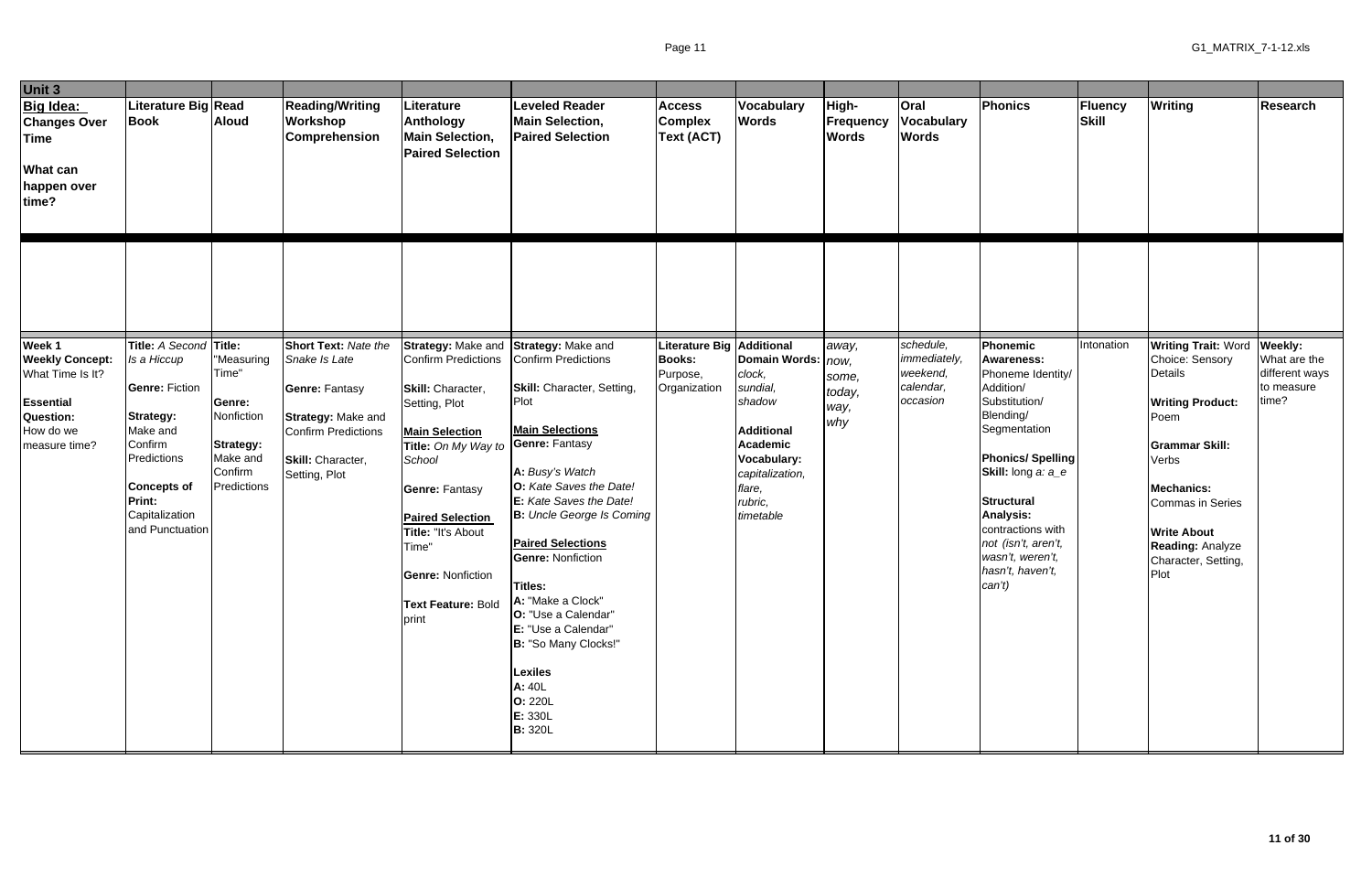| Unit 3                                                                                                                                 |                                                                                                                                                                                        |                                                                                                                           |                                                                                                                            |                                                                                                                                                                                                                                    |                                                                                                                                                                                                                                                                                                                                                                                                                                                                              |                                                                                     |                                                                                                                                                        |                                                     |                                                   |                                                                                                                                                                                                                                   |                         |                                                                                                                                                                                                                                                                                                                                       |                         |
|----------------------------------------------------------------------------------------------------------------------------------------|----------------------------------------------------------------------------------------------------------------------------------------------------------------------------------------|---------------------------------------------------------------------------------------------------------------------------|----------------------------------------------------------------------------------------------------------------------------|------------------------------------------------------------------------------------------------------------------------------------------------------------------------------------------------------------------------------------|------------------------------------------------------------------------------------------------------------------------------------------------------------------------------------------------------------------------------------------------------------------------------------------------------------------------------------------------------------------------------------------------------------------------------------------------------------------------------|-------------------------------------------------------------------------------------|--------------------------------------------------------------------------------------------------------------------------------------------------------|-----------------------------------------------------|---------------------------------------------------|-----------------------------------------------------------------------------------------------------------------------------------------------------------------------------------------------------------------------------------|-------------------------|---------------------------------------------------------------------------------------------------------------------------------------------------------------------------------------------------------------------------------------------------------------------------------------------------------------------------------------|-------------------------|
| Big Idea:<br><b>Changes Over</b><br><b>Time</b><br><b>What can</b><br>happen over<br>time?                                             | Literature Big Read<br><b>Book</b>                                                                                                                                                     | <b>Aloud</b>                                                                                                              | <b>Reading/Writing</b><br><b>Workshop</b><br><b>Comprehension</b>                                                          | Literature<br><b>Anthology</b><br><b>Main Selection,</b><br><b>Paired Selection</b>                                                                                                                                                | <b>Leveled Reader</b><br><b>Main Selection,</b><br><b>Paired Selection</b>                                                                                                                                                                                                                                                                                                                                                                                                   | <b>Access</b><br><b>Complex</b><br><b>Text (ACT)</b>                                | Vocabulary<br><b>Words</b>                                                                                                                             | High-<br><b>Frequency</b><br><b>Words</b>           | <b>Oral</b><br><b>Vocabulary</b><br><b>Words</b>  | Phonics                                                                                                                                                                                                                           | Fluency<br>Skill        | <b>Writing</b>                                                                                                                                                                                                                                                                                                                        | <b>Research</b>         |
|                                                                                                                                        |                                                                                                                                                                                        |                                                                                                                           |                                                                                                                            |                                                                                                                                                                                                                                    |                                                                                                                                                                                                                                                                                                                                                                                                                                                                              |                                                                                     |                                                                                                                                                        |                                                     |                                                   |                                                                                                                                                                                                                                   |                         |                                                                                                                                                                                                                                                                                                                                       |                         |
| Week 2<br><b>Weekly Concept:</b><br>Watch It Grow!<br><b>Essential</b><br><b>Question:</b><br>How do plants<br>change as they<br>grow? | <b>Title: Mystery</b><br>Vine<br><b>Genre: Fiction</b><br>Strategy:<br>Make and<br>Confirm<br>Predictions<br><b>Concepts of</b><br><b>Print:</b><br>Punctuation<br>Within<br>Sentences | Title: "The<br>Great Big,<br>Gigantic<br>Turnip"<br>Genre:<br>Folktale<br>Strategy:<br>Make and<br>Confirm<br>Predictions | Short Text: Time to<br>Plant!<br>Genre: Drama<br><b>Strategy: Make and</b><br>Confirm Predictions<br>Skill: Plot: Sequence | <b>Confirm Predictions</b><br><b>Main Selection</b><br>Title: The Big Yuca<br>Plant<br><b>Genre: Play</b><br><b>Paired Selection</b><br>Title: "How Plants<br>Grow"<br><b>Genre: Nonfiction</b><br><b>Text Feature:</b><br>Diagram | Strategy: Make and Strategy: Make and<br>Confirm Predictions<br>Skill: Plot: Sequence Skill: Plot: Sequence<br><b>Main Selections</b><br>Genre: Play<br>A: Corn Fun<br>O: Yum, Strawberries!<br>E: Yum, Strawberries!<br><b>B</b> : A Tree's Life<br><b>Paired Selections</b><br><b>Genre: Nonfiction</b><br>Titles:<br>A: "Ear of Corn"<br>O: "Strawberry Plant"<br>E: "Strawberry Plant"<br><b>B:</b> "Inside Trees"<br>Lexiles<br>A: NP<br>O: NP<br>E: NP<br><b>B:</b> NP | <b>Literature Big Additional</b><br><b>Books: Prior</b><br>Knowledge,<br>Vocabulary | Domain Words:   grow,<br>seed,<br>root,<br>sprout<br><b>Additional</b><br><b>Academic</b><br><b>Vocabulary:</b><br>audience,<br>harvest,<br>vegetables | green,<br>prettty,<br>should,<br>together,<br>water | bloom,<br>sprout,<br>grasped,<br>assist,<br>spied | <b>Phonemic</b><br><b>Awareness:</b><br>Alliteration,<br>Phoneme<br>Deletion/<br>Segmentation/<br>Blending<br><b>Phonics/Spelling</b><br>Skill: long i: i_e<br><b>Structural</b><br><b>Analysis: plurals</b><br>(with CVCe words) | Appropriate<br>Phrasing | <b>Writing Trait: Word Weekly:</b><br>Choice: Use Specific How do plants<br>Words<br><b>Writing Product:</b><br>Opinion About a<br>Topic<br><b>Grammar Skill:</b><br>Present-Tense<br>Verbs<br><b>Mechanics:</b><br>Capitalize and<br><b>Underline Titles of</b><br>Plays<br><b>Write About</b><br>Reading: Analyze<br>Plot: Sequence | change as they<br>grow? |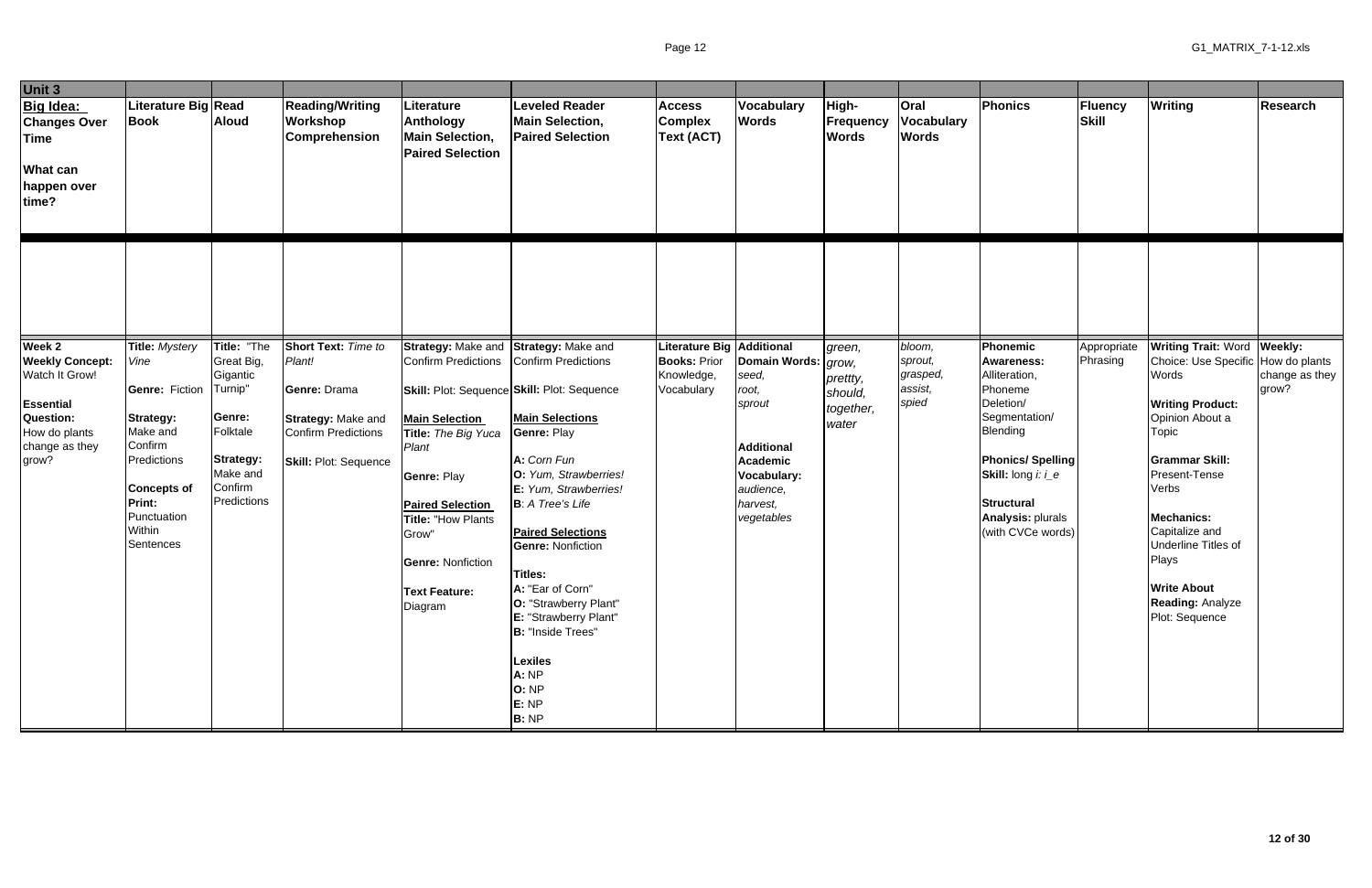| Unit 3                                                                                     |                                                                                                                                                                 |                                                                       |                                                                                                                       |                                                                                                                                                                                                                              |                                                                                                                                                                                                                                                                                                                                                                                                                                                           |                                                      |                                                                                            |                                    |                                                  |                                                                                                                                                                                         |                  |                                                                                                                                                                                                                                   |                                  |
|--------------------------------------------------------------------------------------------|-----------------------------------------------------------------------------------------------------------------------------------------------------------------|-----------------------------------------------------------------------|-----------------------------------------------------------------------------------------------------------------------|------------------------------------------------------------------------------------------------------------------------------------------------------------------------------------------------------------------------------|-----------------------------------------------------------------------------------------------------------------------------------------------------------------------------------------------------------------------------------------------------------------------------------------------------------------------------------------------------------------------------------------------------------------------------------------------------------|------------------------------------------------------|--------------------------------------------------------------------------------------------|------------------------------------|--------------------------------------------------|-----------------------------------------------------------------------------------------------------------------------------------------------------------------------------------------|------------------|-----------------------------------------------------------------------------------------------------------------------------------------------------------------------------------------------------------------------------------|----------------------------------|
| Big Idea:<br><b>Changes Over</b><br><b>Time</b><br><b>What can</b><br>happen over<br>time? | Literature Big Read<br><b>Book</b>                                                                                                                              | <b>Aloud</b>                                                          | <b>Reading/Writing</b><br>Workshop<br><b>Comprehension</b>                                                            | Literature<br>Anthology<br><b>Main Selection,</b><br><b>Paired Selection</b>                                                                                                                                                 | <b>Leveled Reader</b><br><b>Main Selection,</b><br><b>Paired Selection</b>                                                                                                                                                                                                                                                                                                                                                                                | <b>Access</b><br><b>Complex</b><br><b>Text (ACT)</b> | <b>Vocabulary</b><br><b>Words</b>                                                          | High-<br>Frequency<br><b>Words</b> | <b>Oral</b><br><b>Vocabulary</b><br><b>Words</b> | Phonics                                                                                                                                                                                 | Fluency<br>Skill | <b>Writing</b>                                                                                                                                                                                                                    | <b>Research</b>                  |
| Week 3<br><b>Weekly Concept:</b><br>Tales Over Time                                        | Title:<br>Interrupting<br>Chicken                                                                                                                               | Title: "The<br>Foolish,<br>Timid Rabbit"                              | <b>Short Text: The Nice</b><br><b>Mitten</b>                                                                          | Strategy: Make and<br>Confirm Predictions                                                                                                                                                                                    | <b>Strategy: Make and</b><br>Confirm Predictions                                                                                                                                                                                                                                                                                                                                                                                                          | Literature Big<br><b>Books:</b><br>Organization,     | <b>Additional</b><br>Domain Words: from,<br>poem                                           | any,                               | tale,<br>hero,<br>timid,                         | Phonemic<br><b>Awareness:</b><br>Rhyme, Phoneme                                                                                                                                         | Expression       | <b>Writing Trait: Word Weekly: What</b><br>Choice: Use Strong<br>Verbs                                                                                                                                                            | can we learn<br>about folktales? |
| <b>Essential</b><br>Question:<br>What is a folktale?                                       | <b>Genre: Fiction</b><br><b>Strategy:</b><br>Make and<br>Confirm<br>Predictions<br><b>Concepts of</b><br><b>Print: Quotation</b><br>Marks/Text<br><b>Styles</b> | Genre:<br>Folktale<br>Strategy:<br>Make and<br>Confirm<br>Predictions | <b>Genre: Folktale</b><br>Strategy: Make and<br><b>Confirm Predictions</b><br><b>Skill: Plot: Cause and</b><br>Effect | Skill: Plot: Cause<br>and Effect<br><b>Main Selection</b><br>Title: The<br>Gingerbread Man<br><b>Genre: Folktale</b><br><b>Paired Selection</b><br>Title: "Mother Goose Paired Selections:<br>Rhymes"<br><b>Genre: Rhyme</b> | Skill: Plot: Cause and Effect Connection of<br><b>Main Selections</b><br><b>Genre: Folktale</b><br>A: How Coquí Got Her<br>Voice<br>O: The Magic Paintbrush<br>E: The Magic Paintbrush<br><b>B:</b> The Storytelling Stone<br>Genre: Poetry/Song<br><b>Titles:</b><br>A: "El Coquí/The Coquí"<br>O: "Make New Friends"<br>E: "Wanted: A Friend"<br><b>B: "Family Stories"</b><br><b>Lexiles</b><br>A: 300L<br><b>O: 230L</b><br>E: 240L<br><b>B:</b> 460L | Ideas                                                | <b>Additional</b><br><b>Academic</b><br><b>Vocabulary:</b><br>element,<br>puppet,<br>style | happy,<br>once,<br>SO,<br>upon     | foolish,<br>eventually                           | Blending/<br>Segmentation<br><b>Phonics/Spelling</b><br>Skill: soft c; soft<br>g, dge<br><b>Structural</b><br><b>Analysis:</b><br>inflectional<br>endings -ed and<br>ing (drop final e) |                  | <b>Writing Product:</b><br>Poem<br><b>Grammar Skill:</b><br>Past- and Future-<br><b>Tense Verbs</b><br><b>Mechanics:</b><br><b>Commas in Series</b><br><b>Write About</b><br><b>Reading: Analyze</b><br>Plot: Cause and<br>Effect |                                  |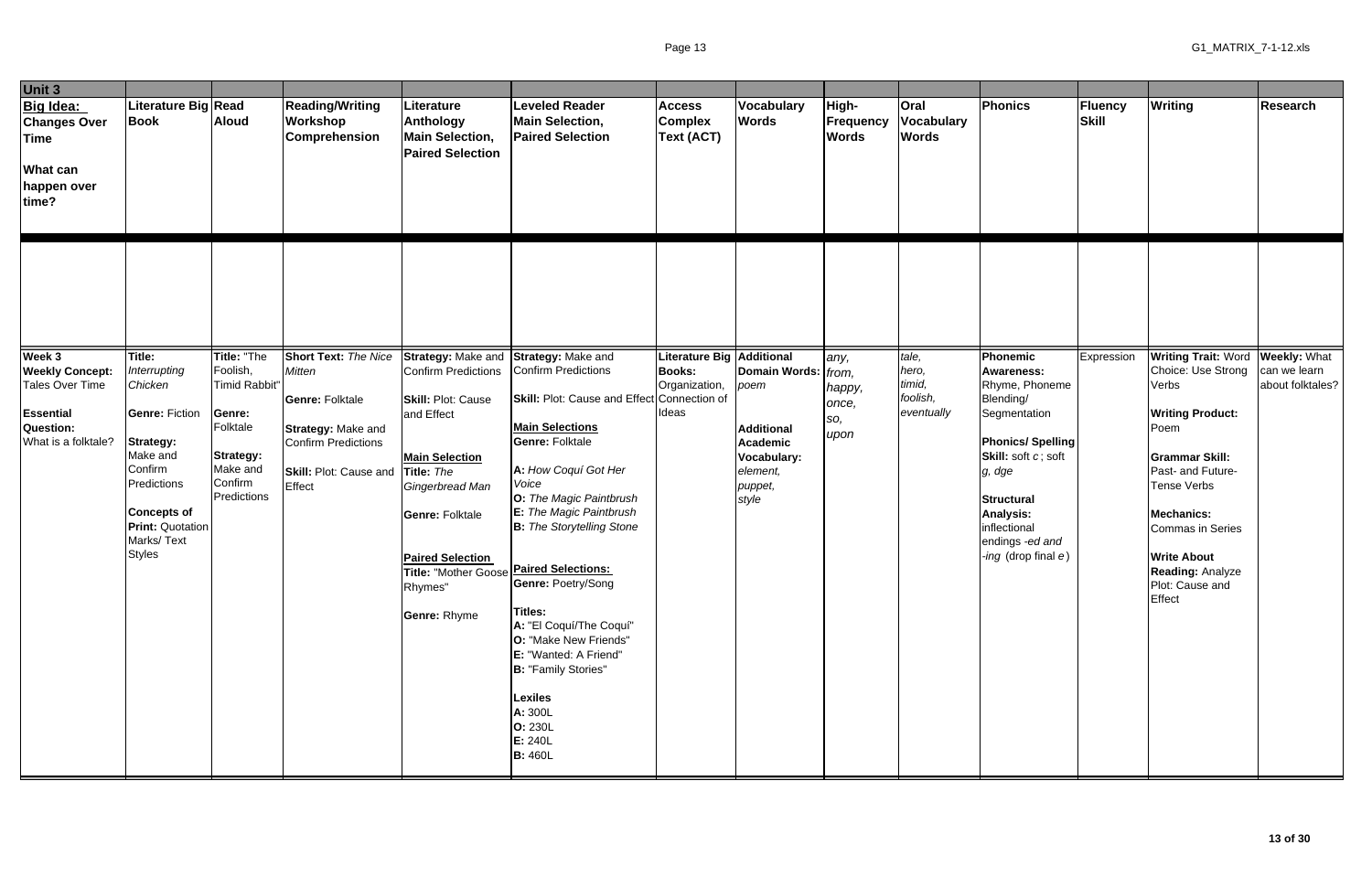| Unit 3                                                                                                    |                                                                                                                                        |                                                    |                                                                                                                          |                                                                                                                                                                                                                                                                                                                       |                                                                                                                                                                                                                                                                                                                                                                                                                                                      |                                                      |                                                                                                                                                     |                                    |                                                  |                                                                                                                                                                                                     |                         |                                                                                                                                                                                                                                                              |                                      |
|-----------------------------------------------------------------------------------------------------------|----------------------------------------------------------------------------------------------------------------------------------------|----------------------------------------------------|--------------------------------------------------------------------------------------------------------------------------|-----------------------------------------------------------------------------------------------------------------------------------------------------------------------------------------------------------------------------------------------------------------------------------------------------------------------|------------------------------------------------------------------------------------------------------------------------------------------------------------------------------------------------------------------------------------------------------------------------------------------------------------------------------------------------------------------------------------------------------------------------------------------------------|------------------------------------------------------|-----------------------------------------------------------------------------------------------------------------------------------------------------|------------------------------------|--------------------------------------------------|-----------------------------------------------------------------------------------------------------------------------------------------------------------------------------------------------------|-------------------------|--------------------------------------------------------------------------------------------------------------------------------------------------------------------------------------------------------------------------------------------------------------|--------------------------------------|
| Big Idea:<br><b>Changes Over</b><br><b>Time</b><br><b>What can</b><br>happen over<br>time?                | Literature Big Read<br><b>Book</b>                                                                                                     | <b>Aloud</b>                                       | <b>Reading/Writing</b><br>Workshop<br><b>Comprehension</b>                                                               | Literature<br>Anthology<br><b>Main Selection,</b><br><b>Paired Selection</b>                                                                                                                                                                                                                                          | <b>Leveled Reader</b><br><b>Main Selection,</b><br><b>Paired Selection</b>                                                                                                                                                                                                                                                                                                                                                                           | <b>Access</b><br><b>Complex</b><br><b>Text (ACT)</b> | Vocabulary<br><b>Words</b>                                                                                                                          | High-<br>Frequency<br><b>Words</b> | <b>Oral</b><br><b>Vocabulary</b><br><b>Words</b> | Phonics                                                                                                                                                                                             | Fluency<br>Skill        | <b>Writing</b>                                                                                                                                                                                                                                               | <b>Research</b>                      |
| Week 4<br><b>Weekly Concept:</b>                                                                          | Title: The Last<br>Train                                                                                                               | Title:<br>"Pioneers"                               | Short Text: Life at<br>Home                                                                                              | <b>Strategy: Reread</b>                                                                                                                                                                                                                                                                                               | <b>Strategy: Reread</b>                                                                                                                                                                                                                                                                                                                                                                                                                              | Literature Big Additional<br><b>Books: Prior</b>     | Domain Words: boy,                                                                                                                                  | ago,                               | century,<br>past,                                | <b>Phonemic</b><br><b>Awareness:</b>                                                                                                                                                                | Appropriate<br>Phrasing | <b>Writing Trait: Ideas: Weekly:</b><br>Give Reasons for an                                                                                                                                                                                                  | How has our                          |
| Now and Then<br><b>Essential</b><br><b>Question:</b><br>How is life different<br>than it was long<br>ago? | <b>Genre: Fiction</b><br><b>Strategy:</b><br>Reread<br><b>Concepts of</b><br><b>Print: Reading</b><br>Sentences<br><b>Across Pages</b> | Genre:<br>Nonfiction<br><b>Strategy:</b><br>Reread | <b>Genre: Nonfiction</b><br><b>Strategy: Reread</b><br><b>Skill: Connections</b><br>Within Text: Compare<br>and Contrast | <b>Skill: Connections</b><br><b>Within Text:</b><br>Compare and<br>Contrast<br><b>Main Selection</b><br>Title: Long Ago and<br><b>Now</b><br><b>Genre: Nonfiction</b><br><b>Paired Selection</b><br>Title: "From Horse to <b>Paired Selections</b><br>Plane"<br><b>Genre: Nonfiction</b><br>Text Feature:<br>Captions | <b>Skill: Connections Within</b><br>Text: Compare and<br>Contrast<br><b>Main Selections</b><br><b>Genre: Nonfiction</b><br>A: Schools Then and Now<br><b>O:</b> Schools Then and Now<br>E: Schools Then and Now<br><b>B:</b> Schools Then and Now<br><b>Genre: Nonfiction</b><br><b>Titles:</b><br>A: "School Days"<br>O: "School Days"<br>E: "School Days"<br>B: "School Days"<br>Lexiles<br>A: 170L<br><b>O: 220L</b><br>E: 270L<br><b>B:</b> 380L | Knowledge,<br>Vocabulary                             | transportation,<br>engines,<br>invented<br><b>Additional</b><br><b>Academic</b><br>Vocabulary:<br>confusion,<br>frontier,<br>proofreader's<br>marks | girl,<br>how,<br>old,<br>people    | present,<br>future,<br>entertainment             | Phoneme<br>Segmentation/<br>Isolation/ Blending<br><b>Phonics/Spelling</b><br>Skill: long o: o_e;<br>long $u: u \_e$ ; long<br>$e: e\_e$<br><b>Structural</b><br><b>Analysis: CVCe</b><br>syllables |                         | Opinion<br><b>Writing Product:</b><br>Opinion About a<br>Topic<br><b>Grammar Skill:</b><br>Is and Are<br><b>Mechanics:</b><br>Commas in Dates<br><b>Write About</b><br><b>Reading: Analyze</b><br><b>Connections Within</b><br>Text: Compare and<br>Contrast | way of life<br>changed over<br>time? |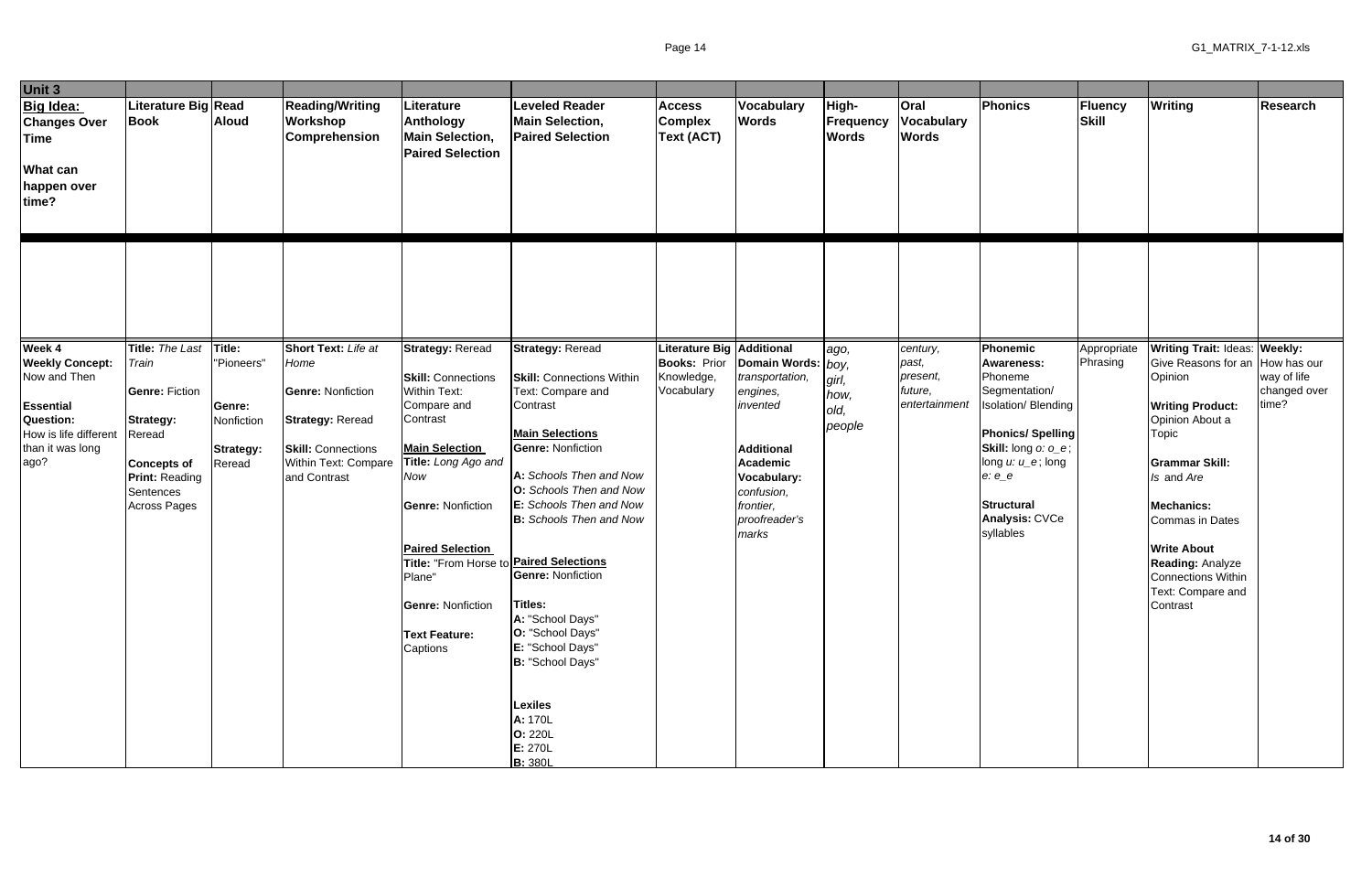| Unit 3                                                                                                                           |                                                                                                                                             |                                                                                |                                                                                                                               |                                                                                                                                                                                                                                                    |                                                                                                                                                                                                                                                                                                                                                                                                                                                                                  |                                                     |                                                                                    |                                                    |                                                                        |                                                                                                                                                                                                                                                                                 |                         |                                                                                                                                                                                                                                                                                                                                                         |                                                                                                                                                                                                                  |
|----------------------------------------------------------------------------------------------------------------------------------|---------------------------------------------------------------------------------------------------------------------------------------------|--------------------------------------------------------------------------------|-------------------------------------------------------------------------------------------------------------------------------|----------------------------------------------------------------------------------------------------------------------------------------------------------------------------------------------------------------------------------------------------|----------------------------------------------------------------------------------------------------------------------------------------------------------------------------------------------------------------------------------------------------------------------------------------------------------------------------------------------------------------------------------------------------------------------------------------------------------------------------------|-----------------------------------------------------|------------------------------------------------------------------------------------|----------------------------------------------------|------------------------------------------------------------------------|---------------------------------------------------------------------------------------------------------------------------------------------------------------------------------------------------------------------------------------------------------------------------------|-------------------------|---------------------------------------------------------------------------------------------------------------------------------------------------------------------------------------------------------------------------------------------------------------------------------------------------------------------------------------------------------|------------------------------------------------------------------------------------------------------------------------------------------------------------------------------------------------------------------|
| Big Idea:<br><b>Changes Over</b><br><b>Time</b><br><b>What can</b><br>happen over<br>time?                                       | Literature Big Read<br>Book                                                                                                                 | <b>Aloud</b>                                                                   | <b>Reading/Writing</b><br>Workshop<br><b>Comprehension</b>                                                                    | Literature<br>Anthology<br><b>Main Selection,</b><br><b>Paired Selection</b>                                                                                                                                                                       | <b>Leveled Reader</b><br><b>Main Selection,</b><br><b>Paired Selection</b>                                                                                                                                                                                                                                                                                                                                                                                                       | <b>Access</b><br><b>Complex</b><br>Text (ACT)       | Vocabulary<br><b>Words</b>                                                         | High-<br><b>Frequency</b><br><b>Words</b>          | Oral<br><b>Vocabulary</b><br><b>Words</b>                              | Phonics                                                                                                                                                                                                                                                                         | Fluency<br><b>Skill</b> | <b>Writing</b>                                                                                                                                                                                                                                                                                                                                          | <b>Research</b>                                                                                                                                                                                                  |
|                                                                                                                                  | Title: Where                                                                                                                                |                                                                                | Short Text: A Look at Strategy: Reread                                                                                        |                                                                                                                                                                                                                                                    | <b>Strategy: Reread</b>                                                                                                                                                                                                                                                                                                                                                                                                                                                          |                                                     |                                                                                    |                                                    |                                                                        | <b>Phonemic</b>                                                                                                                                                                                                                                                                 |                         |                                                                                                                                                                                                                                                                                                                                                         |                                                                                                                                                                                                                  |
| Week 5<br><b>Weekly Concept:</b><br>From Farm to Table Come From?<br><b>Essential</b><br>Question:<br>How do we get our<br>food? | Does Food<br>Genre:<br>Nonfiction<br><b>Strategy:</b><br>Reread<br><b>Concepts of</b><br><b>Print: Special</b><br><b>Text</b><br>Treatments | Title: "The<br>Little Red<br>Hen"<br>Genre:<br>Folktale<br>Strategy:<br>Reread | <b>Breakfast</b><br><b>Genre: Nonfiction</b><br><b>Strategy: Reread</b><br><b>Skill: Connections</b><br>Within Text: Sequence | <b>Skill: Connections</b><br><b>Within Text:</b><br>Sequence<br><b>Main Selection</b><br>You<br><b>Genre: Nonfiction</b><br><b>Paired Selection</b><br>Title: "A Food Chart<br><b>Genre: Nonfiction</b><br>Text Feature: Chart  B: "A Dairy Treat" | Skill: Connections Within Text: Purpose,<br>Sequence<br><b>Main Selections</b><br><b>Genre: Nonfiction</b><br>Title: From Cows to  A: Apples from Farm to Table<br>O: Apples from Farm to Table<br>E: Apples from Farm to Table<br><b>B:</b> Apples from Farm to Table<br><b>Paired Selections</b><br><b>Genre: Nonfiction</b><br>Titles:<br>A: "A Dairy Treat"<br>O: "A Dairy Treat"<br>E: "A Dairy Treat"<br><b>Lexiles</b><br>A: 330L<br>O: 550L<br>E: 430L<br><b>B:</b> 580L | Literature Big Additional<br><b>Books:</b><br>Genre | Academic<br>Vocabulary:<br>advantages and<br>disadvantages,<br>process,<br>product | after,<br>buy,<br>done,<br>every,<br>soon,<br>work | delicious,<br>nutritious,<br>responsibility,<br>enormous,<br>delighted | <b>Awareness:</b><br>Phoneme<br>Segmentation/<br><b>Blending/Deletion</b><br><b>Phonics/Spelling</b><br><b>Skill: variant</b><br>vowel spellings<br>with digraphs: oo,<br><b>Structural</b><br>Analysis:<br>inflectional<br>endings -ed and<br>-ing (double final<br>consonant) | Intonation              | <b>Writing Trait: Ideas: Weekly: Where</b><br>Give Reasons for an does food come<br>Opinion<br><b>Writing Product:</b><br>Opinion About a<br>Topic<br><b>Grammar Skill:</b><br>Contractions with<br>Not<br><b>Mechanics:</b><br>Apostrophes in<br>Contractions<br><b>Write About</b><br><b>Reading: Analyze</b><br>Connections Within<br>Text: Sequence | from? How is<br>food produced?<br><b>Unit Level:</b><br><b>Research Skill:</b><br><b>Using Different</b><br>Resources<br><b>Unit Project:</b><br>Self-select and<br>develop from<br>weekly research<br>projects. |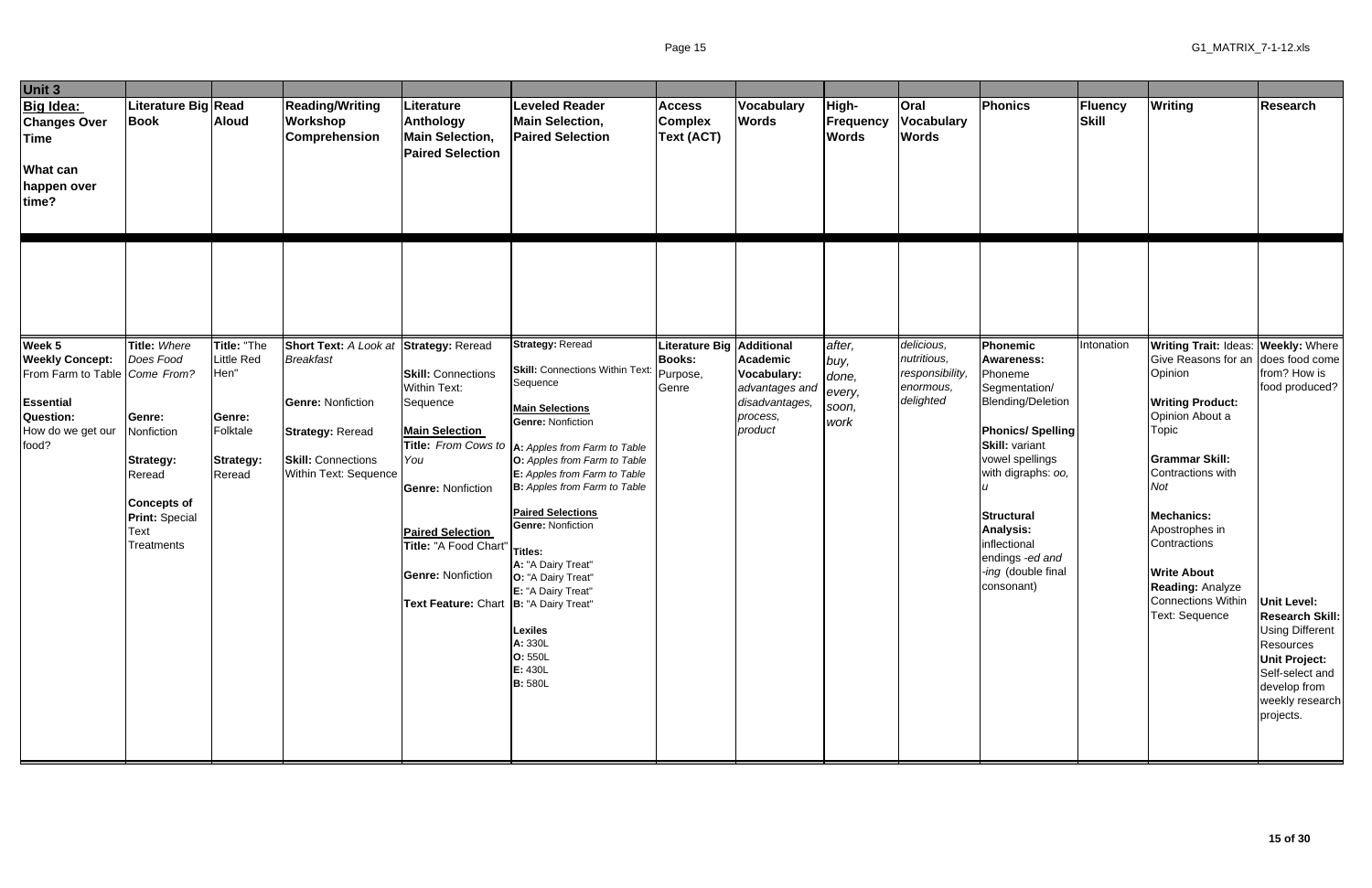| Unit 4                                                                                                                              |                                                                                                                       |                                                                                                                                                                                                                   |                                                                                                                                                                                                                                                                                                                                         |                                                                                                                                                                                                                                                                                                                                                                                                                                                           |                                                      |                                                                                                                                                                                                                                                                                          |                                                       |                                                                  |                                                                                                                                                                                                                                           |                  |                                                                                                                                                                                                                                                                              |                                                   |
|-------------------------------------------------------------------------------------------------------------------------------------|-----------------------------------------------------------------------------------------------------------------------|-------------------------------------------------------------------------------------------------------------------------------------------------------------------------------------------------------------------|-----------------------------------------------------------------------------------------------------------------------------------------------------------------------------------------------------------------------------------------------------------------------------------------------------------------------------------------|-----------------------------------------------------------------------------------------------------------------------------------------------------------------------------------------------------------------------------------------------------------------------------------------------------------------------------------------------------------------------------------------------------------------------------------------------------------|------------------------------------------------------|------------------------------------------------------------------------------------------------------------------------------------------------------------------------------------------------------------------------------------------------------------------------------------------|-------------------------------------------------------|------------------------------------------------------------------|-------------------------------------------------------------------------------------------------------------------------------------------------------------------------------------------------------------------------------------------|------------------|------------------------------------------------------------------------------------------------------------------------------------------------------------------------------------------------------------------------------------------------------------------------------|---------------------------------------------------|
| Big Idea:<br><b>Animals</b><br><b>Everywhere</b><br><b>What animals do</b><br>you know<br>about? What are<br>they like?             | Read<br><b>Aloud</b>                                                                                                  | <b>Reading/Writing</b><br>Workshop<br><b>Comprehension</b>                                                                                                                                                        | Literature<br>Anthology<br><b>Main Selection,</b><br><b>Paired Selection</b>                                                                                                                                                                                                                                                            | <b>Leveled Reader</b><br><b>Main Selection,</b><br><b>Paired Selection</b>                                                                                                                                                                                                                                                                                                                                                                                | <b>Access</b><br><b>Complex</b><br><b>Text (ACT)</b> | Vocabulary<br><b>Words</b>                                                                                                                                                                                                                                                               | High-<br><b>Frequency</b><br><b>Words</b>             | <b>Oral</b><br><b>Vocabulary</b><br><b>Words</b>                 | Phonics                                                                                                                                                                                                                                   | Fluency<br>Skill | <b>Writing</b>                                                                                                                                                                                                                                                               | <b>Research</b>                                   |
|                                                                                                                                     |                                                                                                                       |                                                                                                                                                                                                                   |                                                                                                                                                                                                                                                                                                                                         |                                                                                                                                                                                                                                                                                                                                                                                                                                                           |                                                      |                                                                                                                                                                                                                                                                                          |                                                       |                                                                  |                                                                                                                                                                                                                                           |                  |                                                                                                                                                                                                                                                                              |                                                   |
| Week 1<br><b>Weekly Concept:</b><br><b>Animal Features</b><br><b>Essential</b><br>Question:<br>How do animals'<br>bodies help them? | Title: "The<br>Elephant's<br>Child"<br>Genre:<br>Fantasy<br><b>Strategy:</b><br>Ask and<br>Answer<br><b>Questions</b> | Short Text: A Tale of<br>a Tail: "How the<br><b>Beaver Got Its Flat</b><br>Tail"<br>Lexile: 430L<br><b>Genre: Folktale</b><br><b>Strategy: Ask and</b><br><b>Answer Questions</b><br><b>Skill: Plot: Sequence</b> | Strategy: Ask and<br><b>Answer Questions</b><br><b>Skill:</b> Plot: Sequence Skill: Plot: Sequence<br><b>Main Selection</b><br>Title: How Bat Got<br>Its Wings<br><b>Genre: Folktale</b><br>Lexile: 410L<br><b>Paired Selection</b><br>Title: "Bats! Bats!<br>Bats!"<br><b>Genre: Nonfiction</b><br>Lexile: 400L<br>Text Feature: Chart | <b>Strategy: Ask and Answer</b><br>Questions<br><b>Main Selections</b><br><b>Genre: Folktale</b><br>A: The King of the Animals<br>O: Fly to the Rescue!<br>E: Fly to the Rescue!<br><b>B:</b> Hummingbird's Wings<br><b>Paired Selections</b><br><b>Genre: Nonfiction</b><br>Titles:<br>A: "Lions and Elephants"<br>O: "Animal Traits"<br>E: "Animal Traits"<br>B: "What Is a Hummingbird?"<br>Lexiles<br>A: 350L<br>O: 290L<br>E: 270L<br><b>B:</b> 520L | Literature<br>Anthology:<br>Prior<br>Knowledge       | <b>Vocabulary</b><br>Words: special,<br>splendid<br><b>Additional</b><br><b>Domain Words:</b><br>mammal,<br>bird,<br>hunt<br><b>Additional</b><br><b>Academic</b><br>Vocabulary:<br><i><b>Image,</b></i><br>traditions,<br>unusual<br><b>Vocabulary</b><br>Strategy: Use a<br>Dictionary | about,<br>animal,<br>carry,<br>eight,<br>give,<br>our | feature,<br>appearance,<br>determined,<br>predicament,<br>relief | Phonemic<br><b>Awareness:</b><br>Rhyme, Phoneme<br>Categorization/<br>Blending/<br>Segmentation<br><b>Phonics/Spelling</b><br>Skill: long a: a, ai,<br>av<br><b>Structural</b><br><b>Analysis:</b><br>alphabetical order<br>(two letters) | Intonation       | Writing Trait: Word Weekly:<br>Choice: Figurative<br>Language<br><b>Writing Product:</b><br><b>Story</b><br><b>Grammar Skill:</b><br>Was and Were<br><b>Mechanics:</b><br>Apostrophe with<br>Contractions<br><b>Write About</b><br><b>Reading: Analyze</b><br>Plot: Sequence | What can we<br>learn about<br>animal<br>features? |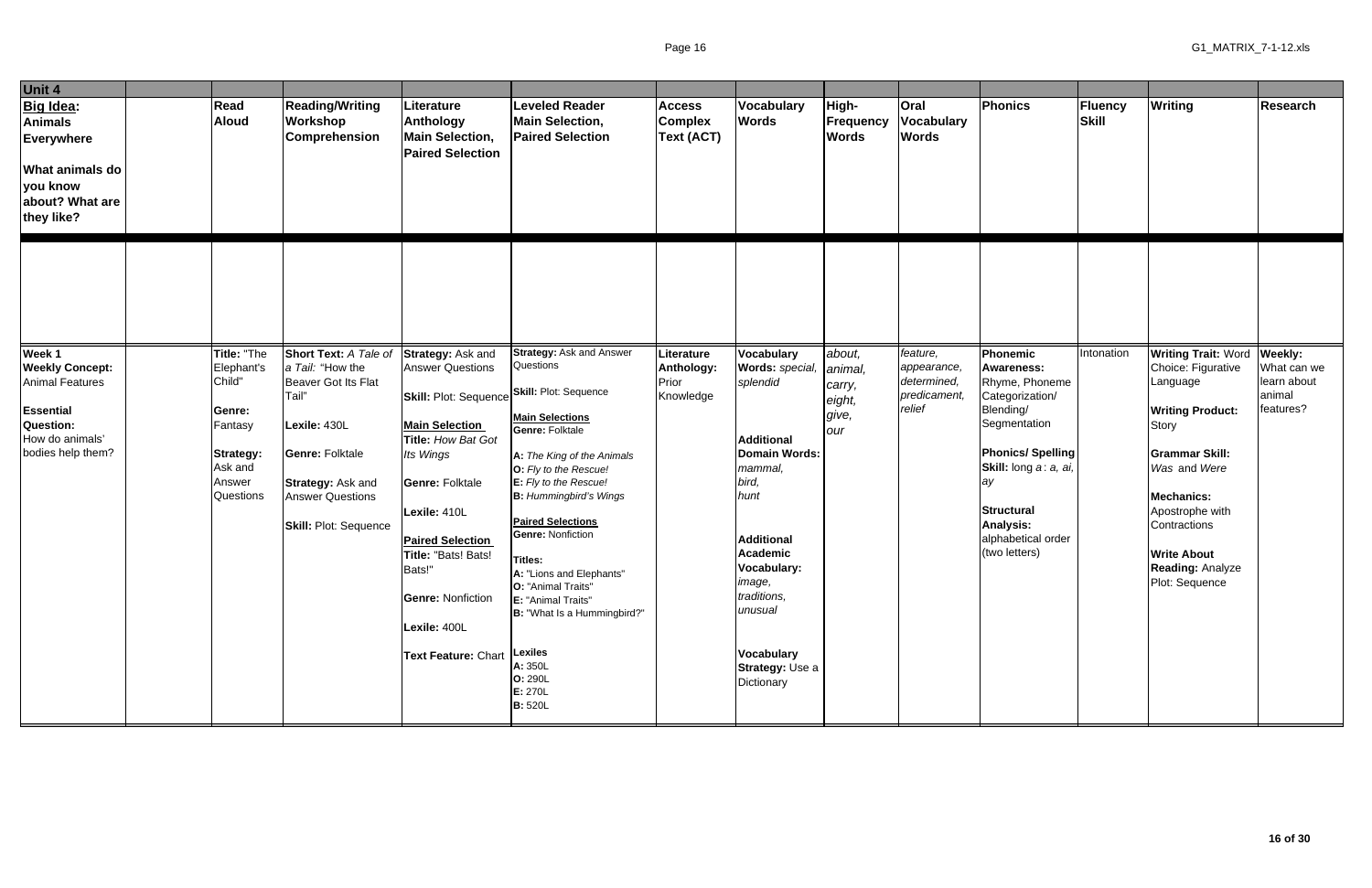| Unit 4                                                                                                                  |                                                                                                                |                                                                                                                                                                                       |                                                                                                                                                                                                                                                                           |                                                                                                                                                                                                                                                                                                                                                                                                                                                                     |                                                         |                                                                                                                                                                                                                                                |                                          |                                                     |                                                                                                                                                                                                                         |                  |                                                                                                                                                                                                                                                                          |                                         |
|-------------------------------------------------------------------------------------------------------------------------|----------------------------------------------------------------------------------------------------------------|---------------------------------------------------------------------------------------------------------------------------------------------------------------------------------------|---------------------------------------------------------------------------------------------------------------------------------------------------------------------------------------------------------------------------------------------------------------------------|---------------------------------------------------------------------------------------------------------------------------------------------------------------------------------------------------------------------------------------------------------------------------------------------------------------------------------------------------------------------------------------------------------------------------------------------------------------------|---------------------------------------------------------|------------------------------------------------------------------------------------------------------------------------------------------------------------------------------------------------------------------------------------------------|------------------------------------------|-----------------------------------------------------|-------------------------------------------------------------------------------------------------------------------------------------------------------------------------------------------------------------------------|------------------|--------------------------------------------------------------------------------------------------------------------------------------------------------------------------------------------------------------------------------------------------------------------------|-----------------------------------------|
| <b>Big Idea:</b><br><b>Animals</b><br>Everywhere<br><b>What animals do</b><br>you know<br>about? What are<br>they like? | <b>Read</b><br><b>Aloud</b>                                                                                    | <b>Reading/Writing</b><br><b>Workshop</b><br><b>Comprehension</b>                                                                                                                     | Literature<br>Anthology<br><b>Main Selection,</b><br><b>Paired Selection</b>                                                                                                                                                                                              | <b>Leveled Reader</b><br><b>Main Selection,</b><br><b>Paired Selection</b>                                                                                                                                                                                                                                                                                                                                                                                          | <b>Access</b><br><b>Complex</b><br><b>Text (ACT)</b>    | Vocabulary<br><b>Words</b>                                                                                                                                                                                                                     | High-<br>Frequency<br><b>Words</b>       | Oral<br><b>Vocabulary</b><br><b>Words</b>           | <b>Phonics</b>                                                                                                                                                                                                          | Fluency<br>Skill | <b>Writing</b>                                                                                                                                                                                                                                                           | <b>Research</b>                         |
| Week 2                                                                                                                  | Title:                                                                                                         | Short Text: A Team                                                                                                                                                                    | <b>Strategy: Ask and</b>                                                                                                                                                                                                                                                  | <b>Strategy: Ask and Answer</b>                                                                                                                                                                                                                                                                                                                                                                                                                                     | Literature                                              | <b>Vocabulary</b>                                                                                                                                                                                                                              | because,                                 | behavior,                                           | Phonemic                                                                                                                                                                                                                | Appropriate      | <b>Writing Trait:</b>                                                                                                                                                                                                                                                    | Weekly:                                 |
| <b>Weekly Concept:</b><br>Animals Together<br><b>Essential</b><br>Question:<br>How do animals<br>help each other?       | "Animals<br>Working<br>Together"<br>Genre:<br>Nonfiction<br><b>Strategy:</b><br>Ask and<br>Answer<br>Questions | of Fish<br>Lexile: 340L<br><b>Genre: Nonfiction</b><br><b>Strategy: Ask and</b><br><b>Answer Questions</b><br>Skill: Main Idea and<br><b>Key Details</b><br>Text Feature:<br>Captions | <b>Answer Questions</b><br><b>Skill:</b> Main Idea and<br><b>Key Details</b><br><b>Main Selection</b><br><b>Genre: Nonfiction</b><br>Lexile: 480L<br><b>Text Feature:</b><br>Captions<br><b>Paired Selection</b><br>Title: "Busy As a<br>Bee"<br><b>Genre: Nonfiction</b> | Questions<br>Skill: Main Idea and Key<br>Details<br><b>Main Selections</b><br><b>Genre: Nonfiction</b><br>A: Penguins All Around<br>Title: Animal Teams   O: Penguins All Around<br>E: Penguins All Around<br><b>B:</b> Penquins All Around<br><b>Paired Selections</b><br><b>Genre: Nonfiction</b><br><b>Titles:</b><br>A: "Animals Work Together!"<br>P: "Animals Work Together!"<br>E: "Animals Work Together!"<br>B: "Animals Work Together!"<br><b>Lexiles</b> | <b>Anthology:</b><br>Purpose,<br>Connection of<br>Ideas | Words: partner,<br>danger<br><b>Additional</b><br><b>Domain Words:</b><br>worker,<br>honey,<br>queen<br><b>Additional</b><br><b>Academic</b><br>Vocabulary:<br>accomplish,<br>cooperate,<br>investigate,<br>logical order<br><b>Vocabulary</b> | blue,<br>into,<br>or,<br>other,<br>small | beneficial,<br>dominant,<br>instinct,<br>endangered | <b>Awareness:</b><br>Phoneme Identity/<br>Segmentation,<br>Rhyme, Phoneme<br>Blending<br><b>Phonics/Spelling</b><br>Skill: long e: e,<br>ee, ea, ie<br><b>Structural</b><br><b>Analysis: prefixes</b><br>re-, un-, pre- | Phrasing         | Organization:<br>Introduce the Topic<br><b>Writing Product:</b><br>Report<br><b>Grammar Skill:</b><br>Has and Have<br><b>Mechanics:</b><br>Capitalization and<br><b>End Punctuation</b><br><b>Write About</b><br><b>Reading: Analyze</b><br>Main Idea and Key<br>Details | How can<br>animals help<br>one another? |
|                                                                                                                         |                                                                                                                |                                                                                                                                                                                       | Lexile: 500L<br><b>Text Feature:</b><br>Captions                                                                                                                                                                                                                          | A: 340L<br>O: 450L<br>E: 340L<br><b>B:</b> 610L                                                                                                                                                                                                                                                                                                                                                                                                                     |                                                         | <b>Strategy:</b><br><b>Context Clues:</b><br>Sentence Clues                                                                                                                                                                                    |                                          |                                                     |                                                                                                                                                                                                                         |                  |                                                                                                                                                                                                                                                                          |                                         |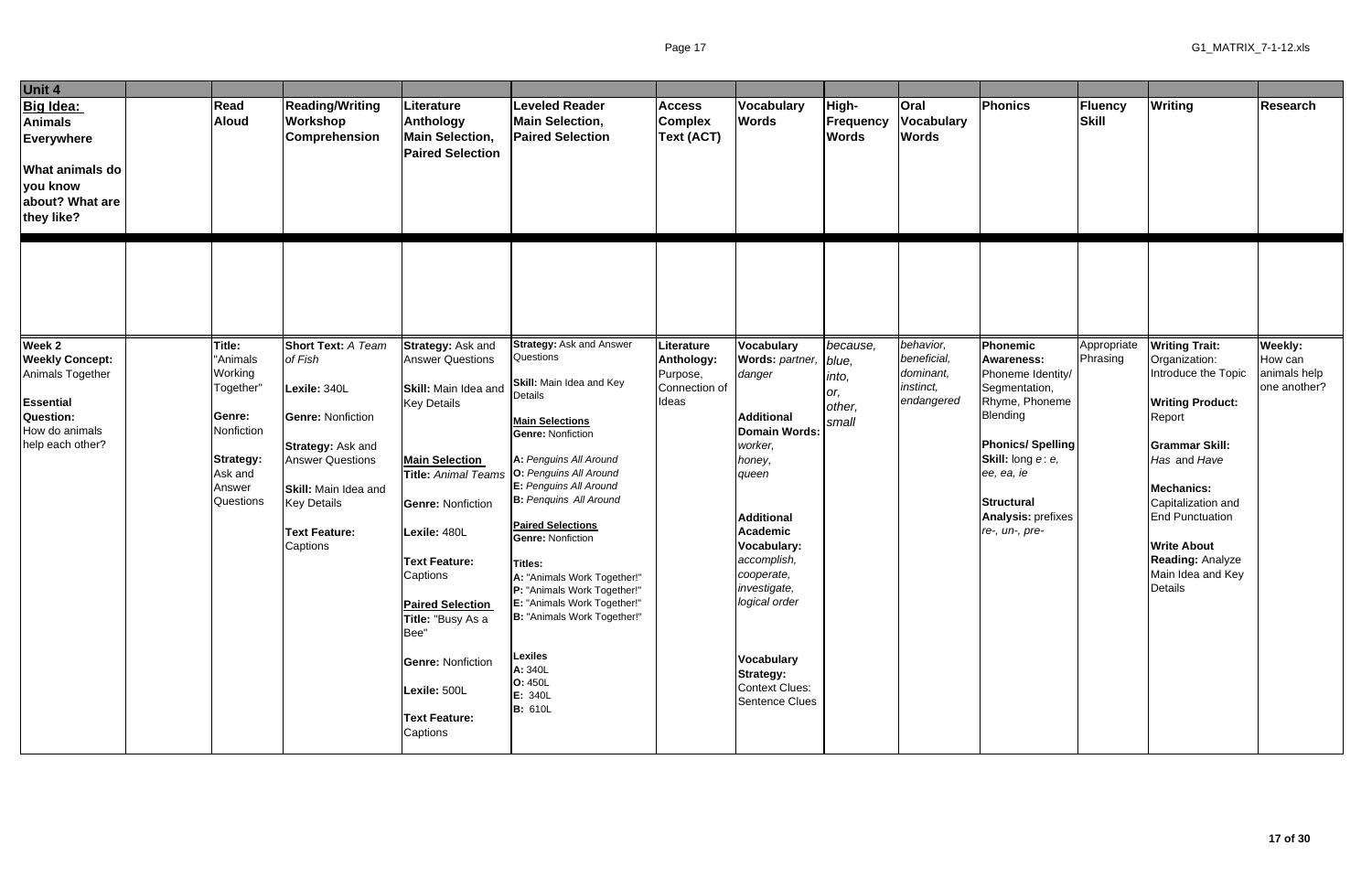| Unit 4                                                                                                    |                                                                            |                                                                                                                                                                          |                                                                                                                                                                                                                                                                                          |                                                                                                                                                                                                                                                                                                                                                             |                                                      |                                                                                                                                                                                                 |                                           |                                           |                                                                                                                                                                         |                  |                                                                                                                                                                                                                           |                               |
|-----------------------------------------------------------------------------------------------------------|----------------------------------------------------------------------------|--------------------------------------------------------------------------------------------------------------------------------------------------------------------------|------------------------------------------------------------------------------------------------------------------------------------------------------------------------------------------------------------------------------------------------------------------------------------------|-------------------------------------------------------------------------------------------------------------------------------------------------------------------------------------------------------------------------------------------------------------------------------------------------------------------------------------------------------------|------------------------------------------------------|-------------------------------------------------------------------------------------------------------------------------------------------------------------------------------------------------|-------------------------------------------|-------------------------------------------|-------------------------------------------------------------------------------------------------------------------------------------------------------------------------|------------------|---------------------------------------------------------------------------------------------------------------------------------------------------------------------------------------------------------------------------|-------------------------------|
| Big Idea:<br>Animals<br>Everywhere<br><b>What animals do</b><br>you know<br>about? What are<br>they like? | Read<br><b>Aloud</b>                                                       | <b>Reading/Writing</b><br>Workshop<br><b>Comprehension</b>                                                                                                               | Literature<br>Anthology<br><b>Main Selection,</b><br><b>Paired Selection</b>                                                                                                                                                                                                             | <b>Leveled Reader</b><br><b>Main Selection,</b><br><b>Paired Selection</b>                                                                                                                                                                                                                                                                                  | <b>Access</b><br><b>Complex</b><br><b>Text (ACT)</b> | Vocabulary<br><b>Words</b>                                                                                                                                                                      | High-<br><b>Frequency</b><br><b>Words</b> | Oral<br><b>Vocabulary</b><br><b>Words</b> | Phonics                                                                                                                                                                 | Fluency<br>Skill | Writing                                                                                                                                                                                                                   | <b>Research</b>               |
| Week 3                                                                                                    | Title:                                                                     | Short Text: Go Wild!                                                                                                                                                     | Strategy: Ask and                                                                                                                                                                                                                                                                        | <b>Strategy: Ask and Answer</b>                                                                                                                                                                                                                                                                                                                             | Literature                                           | Vocabulary                                                                                                                                                                                      | find,                                     | survive,                                  | Phonemic                                                                                                                                                                | Expression       | <b>Writing Trait:</b>                                                                                                                                                                                                     | Weekly:                       |
| <b>Weekly Concept:</b><br>In the Wild                                                                     | "Animals in<br>Winter"                                                     | Lexile: 530L                                                                                                                                                             | <b>Answer Questions</b>                                                                                                                                                                                                                                                                  | Questions<br>Skill: Main Idea and Skill: Main Idea and Key                                                                                                                                                                                                                                                                                                  | Anthology:<br>Organization,<br>Sentence              | Words: search,<br>seek                                                                                                                                                                          | food,<br>more,<br>over,                   | provide,<br>wilderness,<br>communicate,   | <b>Awareness:</b><br>Phoneme<br>Categorization/                                                                                                                         |                  | Organization: Write a How do animals<br>Concluding<br>Sentence                                                                                                                                                            | survive in their<br>habitats? |
| <b>Essential</b><br>Question: How do<br>animals survive in<br>nature?                                     | Genre:<br>Nonfiction<br><b>Strategy:</b><br>Ask and<br>Answer<br>Questions | <b>Genre: Nonfiction</b><br>Strategy: Ask and<br><b>Answer Questions</b><br>Skill: Main Idea and<br><b>Key Details</b><br>Text Feature:<br>Illustrations/<br>Photographs | <b>Key Details</b><br><b>Main Selection</b><br>Title: Vulture View<br>Lexile: 70L<br><b>Genre: Nonfiction</b><br><b>Text Feature:</b><br>Illustrations/<br>Photographs<br><b>Paired Selection</b><br>Title: "When It's<br>Snowing"<br><b>Genre: Poetry</b><br>Lexile: NP (Non-<br>Prose) | Details<br><b>Main Selections</b><br><b>Genre: Nonfiction</b><br>A: Go, Gator!<br>O: Go, Gator!<br>E: Go, Gator!<br>B: Go, Gator!<br><b>Paired Selections</b><br><b>Genre: Poetry</b><br><b>Titles:</b><br>A: "Ducklings"<br>O: "Ducklings"<br>E: "Ducklings"<br><b>B: "Ducklings"</b><br><b>Lexiles</b><br>A: 320L<br>O: 510L<br>E: 270L<br><b>B: 590L</b> | Structure                                            | <b>Additional</b><br>Domain Words:<br>poem<br><b>Additional</b><br><b>Academic</b><br>Vocabulary:<br>diorama,<br>experience,<br>scene,<br>survive<br>Vocabulary<br>Strategy: Word<br>Categories | start,<br>warm                            | superior                                  | Blending, Contrast<br>Sounds, Phoneme<br>Segmentation<br><b>Phonics/Spelling</b><br>Skill: long o: o,<br>oa, ow, oe<br><b>Structural</b><br>Analysis: open<br>syllables |                  | <b>Writing Product:</b><br>Report<br><b>Grammar Skill:</b><br>Go and Do<br><b>Mechanics:</b><br>Capitalize Proper<br><b>Nouns</b><br><b>Write About</b><br><b>Reading: Analyze</b><br>Main Idea and Key<br><b>Details</b> |                               |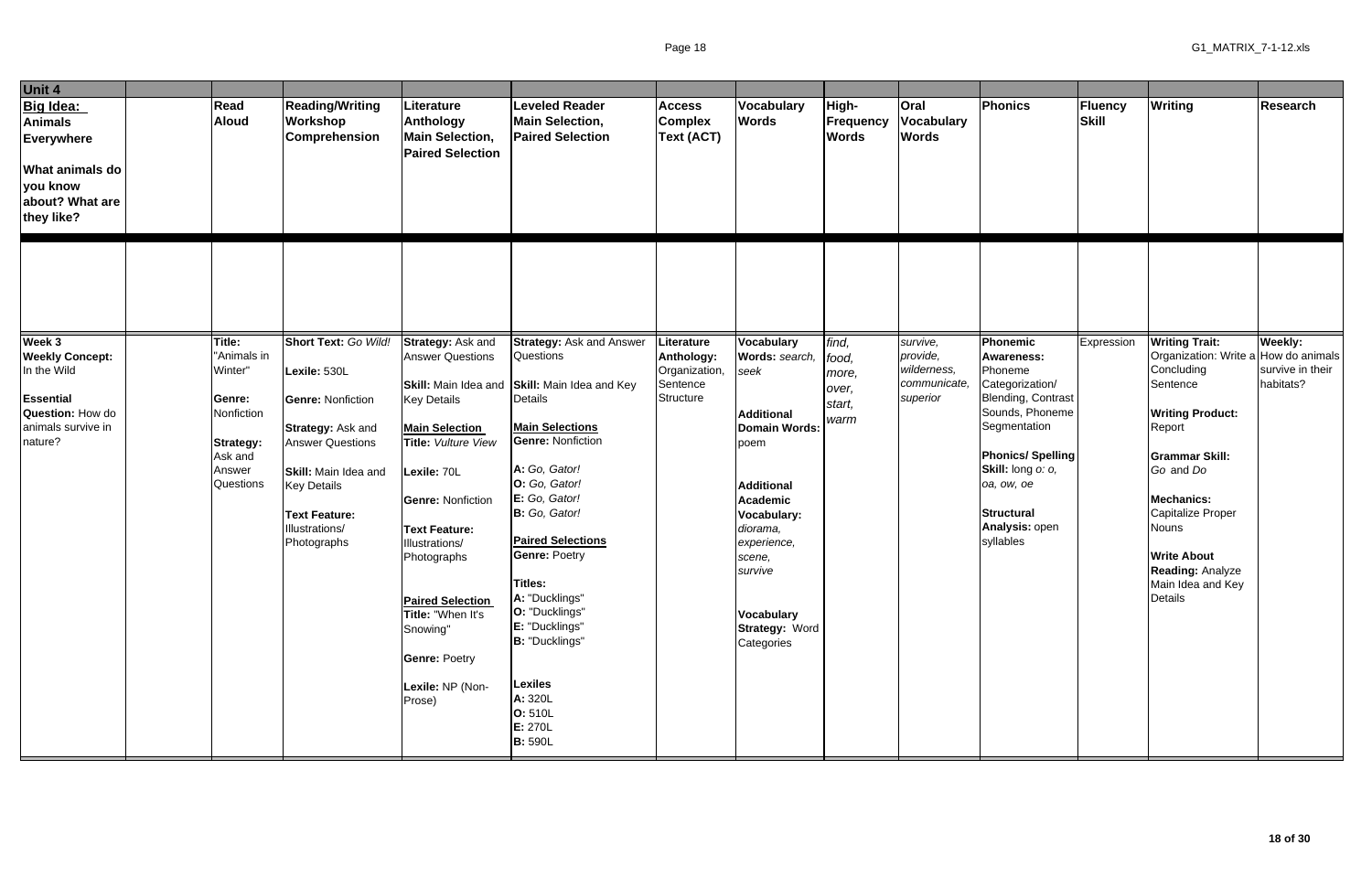| Unit 4                                                                                                                                                             |                                                                                       |                                                                                                                                          |                                                                                                                                                                                                       |                                                                                                                                                                                                                                                   |                                                      |                                                                                                                                                           |                                                        |                                                                 |                                                                                                                                                                                                                                  |                         |                                                                                                                                                                                                                                                         |                                    |
|--------------------------------------------------------------------------------------------------------------------------------------------------------------------|---------------------------------------------------------------------------------------|------------------------------------------------------------------------------------------------------------------------------------------|-------------------------------------------------------------------------------------------------------------------------------------------------------------------------------------------------------|---------------------------------------------------------------------------------------------------------------------------------------------------------------------------------------------------------------------------------------------------|------------------------------------------------------|-----------------------------------------------------------------------------------------------------------------------------------------------------------|--------------------------------------------------------|-----------------------------------------------------------------|----------------------------------------------------------------------------------------------------------------------------------------------------------------------------------------------------------------------------------|-------------------------|---------------------------------------------------------------------------------------------------------------------------------------------------------------------------------------------------------------------------------------------------------|------------------------------------|
| Big Idea:<br><b>Animals</b><br><b>Everywhere</b><br><b>What animals do</b><br>you know<br>about? What are<br>they like?                                            | Read<br><b>Aloud</b>                                                                  | <b>Reading/Writing</b><br>Workshop<br><b>Comprehension</b>                                                                               | Literature<br>Anthology<br><b>Main Selection,</b><br><b>Paired Selection</b>                                                                                                                          | <b>Leveled Reader</b><br><b>Main Selection,</b><br><b>Paired Selection</b>                                                                                                                                                                        | <b>Access</b><br><b>Complex</b><br><b>Text (ACT)</b> | <b>Vocabulary</b><br><b>Words</b>                                                                                                                         | High-<br>Frequency<br><b>Words</b>                     | <b>Oral</b><br>Vocabulary<br><b>Words</b>                       | Phonics                                                                                                                                                                                                                          | Fluency<br>Skill        | <b>Writing</b>                                                                                                                                                                                                                                          | <b>Research</b>                    |
|                                                                                                                                                                    |                                                                                       |                                                                                                                                          |                                                                                                                                                                                                       |                                                                                                                                                                                                                                                   |                                                      |                                                                                                                                                           |                                                        |                                                                 |                                                                                                                                                                                                                                  |                         |                                                                                                                                                                                                                                                         |                                    |
| Week 4<br><b>Weekly Concept:</b><br>Insects!<br><b>Essential</b><br><b>Question:</b><br>What insects do you<br>know about? How<br>are they alike and<br>different? | Title: "Insect<br>Hide and<br>Seek"<br>Genre:<br>Nonfiction<br>Strategy:<br>Visualize | Short Text: Creep<br>Low, Fly High<br>Lexile: 290L<br><b>Genre: Fantasy</b><br><b>Strategy: Visualize</b><br><b>Skill: Point of View</b> | <b>Strategy: Visualize</b><br><b>Skill: Point of View</b><br><b>Main Selection</b><br>Title: Hi! Fly Guy<br>Genre: Fantasy<br>Lexile: 200L<br><b>Paired Selection</b><br>Title: "Meet the<br>Insects" | <b>Strategy: Visualize</b><br><b>Skill: Point of View</b><br><b>Main Selections</b><br><b>Genre: Fantasy</b><br>A: Where Is My Home?<br>O: The Hat<br>E: The Hat<br>B: Come One, Come All<br><b>Paired Selections</b><br><b>Genre: Nonfiction</b> | Literature<br>Anthology:<br>Organization             | Vocabulary<br>Words:<br>beautiful,<br>fancy<br><b>Additional</b><br>Domain Words:<br>body,<br>protects,<br>senses<br><b>Additional</b><br><b>Academic</b> | caught,<br>flew,<br>know,<br>laugh,<br>listen,<br>were | flutter,<br>different,<br>resemble(s)<br>protect(s),<br>imitate | Phonemic<br><b>Awareness:</b><br>Phoneme<br>Categorization/<br>Identity/<br>Segmentation/<br>Substitution<br><b>Phonics/Spelling</b><br>Skill: long i: i, y,<br>igh, ie<br><b>Structural</b><br><b>Analysis:</b><br>inflectional | Appropriate<br>Phrasing | <b>Writing Trait:</b><br>Organization: Write a What can we<br>Concluding<br>Statement<br><b>Writing Product:</b><br>Opinion about a<br><b>Story</b><br><b>Grammar Skill:</b><br>See and Saw<br>Mechanics:<br><b>Underline Titles of</b><br><b>Books</b> | Weekly:<br>learn about<br>insects? |
|                                                                                                                                                                    |                                                                                       |                                                                                                                                          | <b>Genre: Nonfiction</b><br>Lexile: 420L<br><b>Text Feature:</b><br>Headings                                                                                                                          | Titles:<br>A: "Wings"<br>O: "Let's Look at Insects!"<br>E: "Let's Look at Insects!"<br>B: "Compare Insects"<br>Lexiles<br>A: 170L<br>O: 290L<br>E: 230L<br><b>B:</b> 330L                                                                         |                                                      | Words:<br>alike,<br>edit,<br>narrator<br><b>Vocabulary</b><br><b>Strategy:</b><br><b>Context Clues:</b><br><b>Sentence Clues</b>                          |                                                        |                                                                 | endings (change y<br>to $i$ )                                                                                                                                                                                                    |                         | <b>Write About</b><br><b>Reading: Analyze</b><br>Point of View                                                                                                                                                                                          |                                    |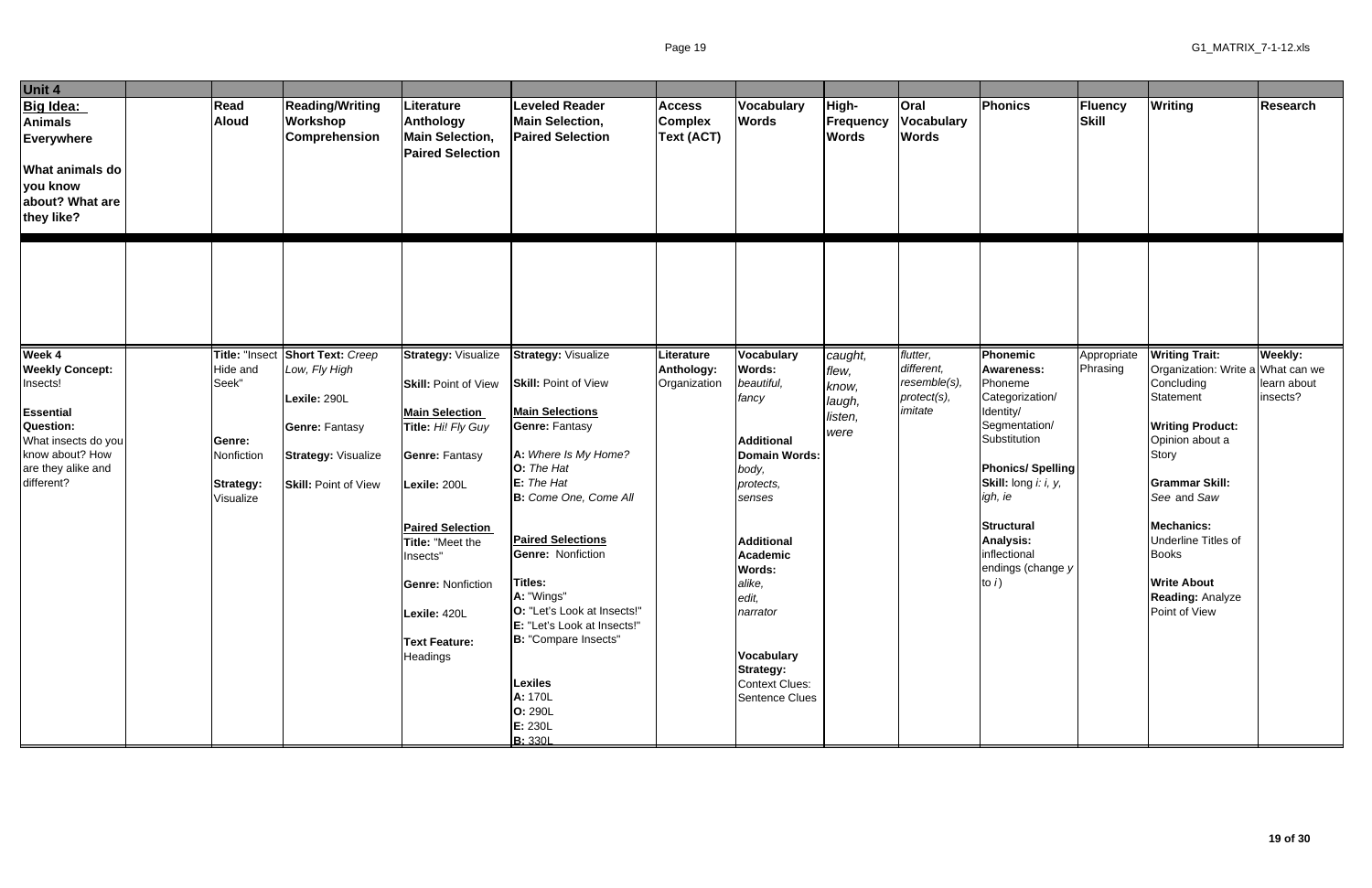| Unit 4                                                                                                                    |                                                          |                                                                                                                                                                                                      |                                                                                                                                                                                                                                                 |                                                                                                                                                                                                                                                                |                                               |                                                                                                                                                                              |                                             |                                            |                                                                                                                                                                                                 |                  |                                                                                                                                                                                                                                                                                                       |                                                                                                                                                                |
|---------------------------------------------------------------------------------------------------------------------------|----------------------------------------------------------|------------------------------------------------------------------------------------------------------------------------------------------------------------------------------------------------------|-------------------------------------------------------------------------------------------------------------------------------------------------------------------------------------------------------------------------------------------------|----------------------------------------------------------------------------------------------------------------------------------------------------------------------------------------------------------------------------------------------------------------|-----------------------------------------------|------------------------------------------------------------------------------------------------------------------------------------------------------------------------------|---------------------------------------------|--------------------------------------------|-------------------------------------------------------------------------------------------------------------------------------------------------------------------------------------------------|------------------|-------------------------------------------------------------------------------------------------------------------------------------------------------------------------------------------------------------------------------------------------------------------------------------------------------|----------------------------------------------------------------------------------------------------------------------------------------------------------------|
| Big Idea:<br>Animals<br>Everywhere<br><b>What animals do</b><br>you know<br>about? What are<br>they like?                 | Read<br><b>Aloud</b>                                     | <b>Reading/Writing</b><br>Workshop<br><b>Comprehension</b>                                                                                                                                           | Literature<br>Anthology<br><b>Main Selection,</b><br><b>Paired Selection</b>                                                                                                                                                                    | <b>Leveled Reader</b><br><b>Main Selection,</b><br><b>Paired Selection</b>                                                                                                                                                                                     | <b>Access</b><br><b>Complex</b><br>Text (ACT) | Vocabulary<br><b>Words</b>                                                                                                                                                   | High-<br>Frequency<br><b>Words</b>          | Oral<br><b>Vocabulary</b><br><b>Words</b>  | Phonics                                                                                                                                                                                         | Fluency<br>Skill | Writing                                                                                                                                                                                                                                                                                               | <b>Research</b>                                                                                                                                                |
| Week 5                                                                                                                    |                                                          | Title: "Ming's Short Text: Time for                                                                                                                                                                  | <b>Strategy: Visualize</b>                                                                                                                                                                                                                      | <b>Strategy: Visualize</b>                                                                                                                                                                                                                                     | Literature                                    | Vocabulary                                                                                                                                                                   | found,                                      | career,                                    | Phonemic                                                                                                                                                                                        | Intonation       | <b>Writing Trait: Word</b>                                                                                                                                                                                                                                                                            | <b>Weekly: How</b>                                                                                                                                             |
| <b>Weekly Concept:</b><br>Working with<br>Animals<br><b>Essential</b><br>Question:<br>How do people work<br>with animals? | Teacher"<br>Genre:<br>Folktale<br>Strategy:<br>Visualize | Kids: From Puppy to<br>Guide Dog<br>Lexile: 680L<br><b>Genre: Nonfiction</b><br><b>Strategy: Visualize</b><br><b>Skill: Connections</b><br>Within Text: Sequence<br><b>Text Feature:</b><br>Captions | <b>Skill: Connections</b><br><b>Within Text:</b><br>Sequence<br><b>Main Selection</b><br>Title: Time for Kids:<br>Koko and Penny<br><b>Genre: Nonfiction</b><br>Lexile: 370L<br><b>Paired Selection</b><br>Title: "Saving<br>Mountain Gorillas" | <b>Skill: Connections Within</b><br>Text: Sequence<br><b>Main Selections</b><br><b>Genre: Nonfiction</b><br>A: Teach a Dog!<br>O: Teach a Dog!<br>E: Teach a Dog!<br><b>B:</b> Teach a Dog!<br><b>Paired Selections</b><br><b>Genre: Nonfiction</b><br>Titles: | Anthology:<br>Organization,<br>Genre          | Words: clever,<br>signal<br><b>Additional</b><br>Academic<br><b>Words:</b><br>graphic<br>organizer, guide<br>dog,<br>series,<br>tasks<br>Vocabulary<br><b>Strategy: Root</b> | hard,<br>near,<br>woman,<br>would,<br>write | soothe,<br>remarkable,<br>advice,<br>trust | <b>Awareness:</b><br>Phoneme<br>Categorization/<br>Deletion/Blending/<br>Addition<br><b>Phonics/Spelling</b><br>Skill: long e: y, ey<br><b>Structural</b><br><b>Analysis:</b><br>compound words |                  | Choice: Words That<br><b>Tell Order</b><br><b>Writing Product:</b><br><b>How-to Sentences</b><br><b>Grammar Skill:</b><br><b>Adverbs That Tell</b><br>When<br><b>Mechanics:</b><br>Commas in a Series<br><b>Write About</b><br><b>Reading: Analyze</b><br><b>Connections Within</b><br>Text: Sequence | do people and<br>animals work<br>together?                                                                                                                     |
|                                                                                                                           |                                                          |                                                                                                                                                                                                      | <b>Genre: Nonfiction</b><br>Lexile: 450L<br><b>Text Feature:</b><br>Captions                                                                                                                                                                    | A: "Working with Dolphins"<br>O: "Working with Dolphins"<br>E: "Working with Dolphins"<br>B: "Working with Dolphins"<br><b>Lexiles</b><br>A: 270L<br>O: 330L<br>E: 220L<br><b>B: 440L</b>                                                                      |                                               | Words                                                                                                                                                                        |                                             |                                            |                                                                                                                                                                                                 |                  |                                                                                                                                                                                                                                                                                                       | <b>Unit Level:</b><br><b>Research Skill:</b><br>Asking<br>Questions<br><b>Unit Project:</b><br>Self-select and<br>develop from<br>weekly research<br>projects. |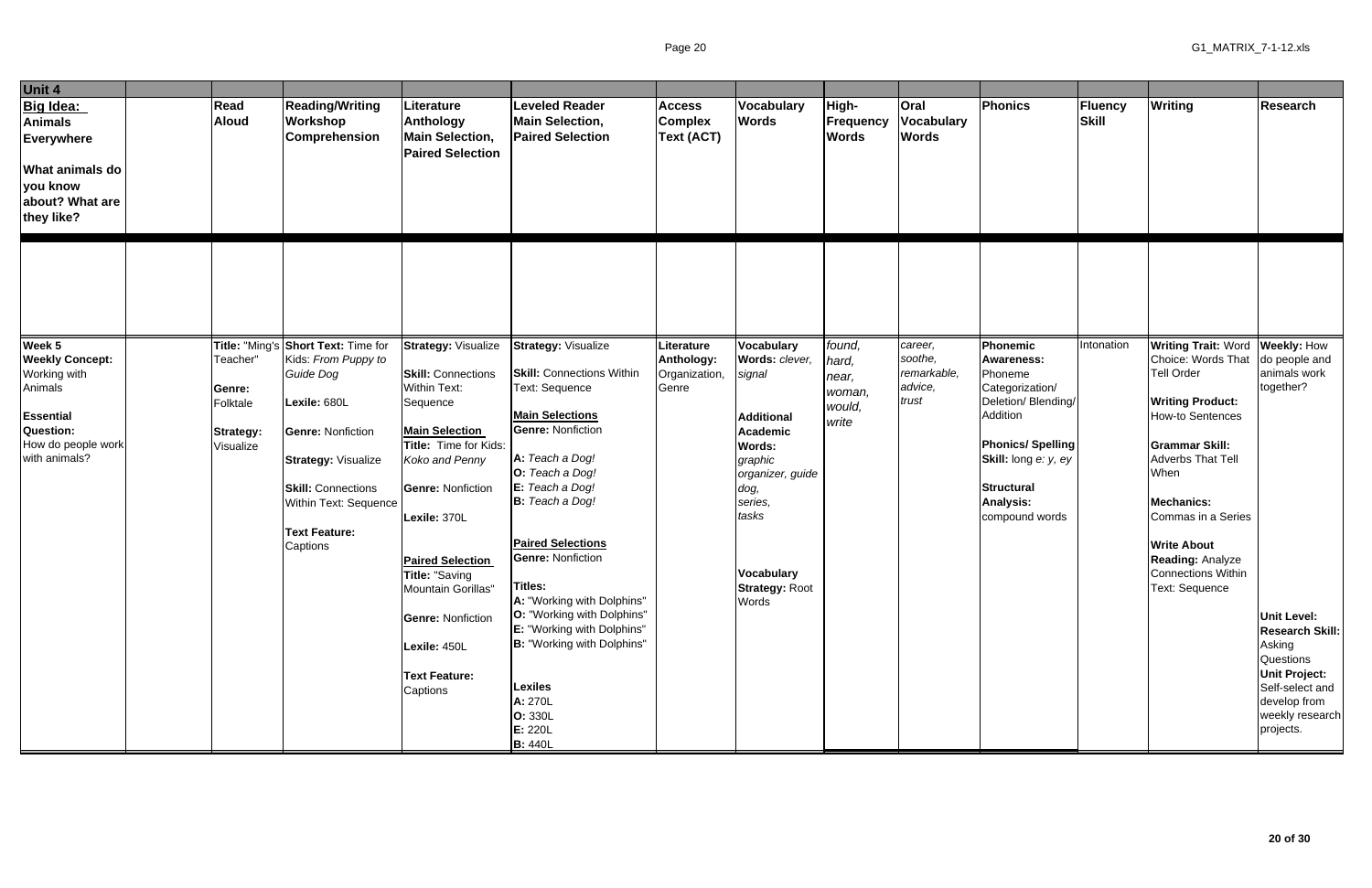| Unit 5                                                                                                                                          |                                                                                                        |                                                                                                                                                                       |                                                                                                                                                                                                                                                                                                                                                 |                                                                                                                                                                                                                                                                                                                                                                                                                     |                                                                     |                                                                                                                                                                                                                                                                                                                      |                                                    |                                                               |                                                                                                                                                                                                                                            |                  |                                                                                                                                                                                                                                                                                                              |                                                                    |
|-------------------------------------------------------------------------------------------------------------------------------------------------|--------------------------------------------------------------------------------------------------------|-----------------------------------------------------------------------------------------------------------------------------------------------------------------------|-------------------------------------------------------------------------------------------------------------------------------------------------------------------------------------------------------------------------------------------------------------------------------------------------------------------------------------------------|---------------------------------------------------------------------------------------------------------------------------------------------------------------------------------------------------------------------------------------------------------------------------------------------------------------------------------------------------------------------------------------------------------------------|---------------------------------------------------------------------|----------------------------------------------------------------------------------------------------------------------------------------------------------------------------------------------------------------------------------------------------------------------------------------------------------------------|----------------------------------------------------|---------------------------------------------------------------|--------------------------------------------------------------------------------------------------------------------------------------------------------------------------------------------------------------------------------------------|------------------|--------------------------------------------------------------------------------------------------------------------------------------------------------------------------------------------------------------------------------------------------------------------------------------------------------------|--------------------------------------------------------------------|
| Big Idea:<br><b>Figure It Out</b><br>How can we<br>make sense of<br>the world<br>around us?                                                     | Read<br><b>Aloud</b>                                                                                   | <b>Reading/Writing</b><br><b>Workshop</b><br>Comprehension                                                                                                            | Literature<br><b>Anthology</b><br><b>Main Selection,</b><br><b>Paired Selection</b>                                                                                                                                                                                                                                                             | <b>Leveled Reader</b><br><b>Main Selection,</b><br><b>Paired Selection</b>                                                                                                                                                                                                                                                                                                                                          | <b>Access</b><br><b>Complex</b><br><b>Text (ACT)</b>                | <b>Vocabulary</b><br><b>Words</b>                                                                                                                                                                                                                                                                                    | High-<br><b>Frequency</b><br><b>Words</b>          | <b>Oral</b><br><b>Vocabulary</b><br><b>Words</b>              | Phonics                                                                                                                                                                                                                                    | Fluency<br>Skill | Writing                                                                                                                                                                                                                                                                                                      | Research                                                           |
|                                                                                                                                                 |                                                                                                        |                                                                                                                                                                       |                                                                                                                                                                                                                                                                                                                                                 |                                                                                                                                                                                                                                                                                                                                                                                                                     |                                                                     |                                                                                                                                                                                                                                                                                                                      |                                                    |                                                               |                                                                                                                                                                                                                                            |                  |                                                                                                                                                                                                                                                                                                              |                                                                    |
| Week 1<br><b>Weekly Concept:</b><br>See It, Sort It<br><b>Essential</b><br><b>Question:</b><br>How can we classify<br>and categorize<br>things? | Title:<br>"Goldilocks"<br>Genre:<br>Folktale<br><b>Strategy:</b><br>Make and<br>Confirm<br>Predictions | Short Text: A Barn<br><b>Full of Hats</b><br>Lexile: 320L<br><b>Genre: Fantasy</b><br>Strategy: Make and<br><b>Confirm Predictions</b><br><b>Skill: Point of View</b> | Strategy: Make and<br>Confirm Predictions<br><b>Skill: Point of View</b><br><b>Main Selection</b><br>Title: A Lost Button<br>(from Frog and Toad<br>Are Friends)<br><b>Genre: Fantasy</b><br>Lexile: 340L<br><b>Paired Selection</b><br>Title: "Sort It Out"<br><b>Genre: Nonfiction</b><br>Lexile: 210L<br><b>Text Feature:</b><br>Photographs | Strategy: Make and<br>Confirm Predictions<br><b>Skill: Point of View</b><br><b>Main Selections</b><br><b>Genre: Fantasy</b><br>A: Nuts for Winter<br>O: Dog Bones<br>E: Dog Bones<br><b>B:</b> Spark's Toys<br><b>Paired Selections</b><br><b>Genre: Nonfiction</b><br>Titles:<br>A: "Sort by Color!"<br>O: "Sorting Balls"<br>E: "Sorting Balls"<br>B: "Sorting Fruit"<br>Lexiles<br>A: 170L<br>O: 360L<br>E: 260L | Literature<br>Anthology:<br>Organization,<br>Connection of<br>Ideas | <b>Vocabulary</b><br>Words: trouble,<br>whole<br><b>Additional</b><br><b>Domain Words:</b><br>alike,<br>different,<br>sort<br><b>Additional</b><br><b>Academic</b><br>Words:<br>categorize,<br>directions,<br>errors,<br>revision<br>Vocabulary<br><b>Strategy:</b><br><b>Context Clues:</b><br>Multiple<br>Meanings | four,<br>large,<br>none,<br>only,<br>put,<br>round | distinguish,<br>classify,<br>organize,<br>entire,<br>startled | Phonemic<br><b>Awareness:</b><br>Contrast Sounds,<br>Phoneme<br>Categorization/<br>Blending/<br>Segmentation<br><b>Phonics/Spelling</b><br>Skill: r-controlled<br>vowel ar<br><b>Structural</b><br><b>Analysis: plurals</b><br>(irregular) | Phrasing         | <b>Writing Trait:</b><br>Sentence Fluency:<br><b>Use Complete</b><br>Sentences<br><b>Writing Product:</b><br>Directions to a Place<br><b>Grammar Skill:</b><br>Words That Join<br><b>Mechanics:</b><br>Capitalize Proper<br>Nouns (places)<br><b>Write About</b><br><b>Reading: Analyze</b><br>Point of View | <b>Weekly: How</b><br>do we classify<br>and categorize<br>objects? |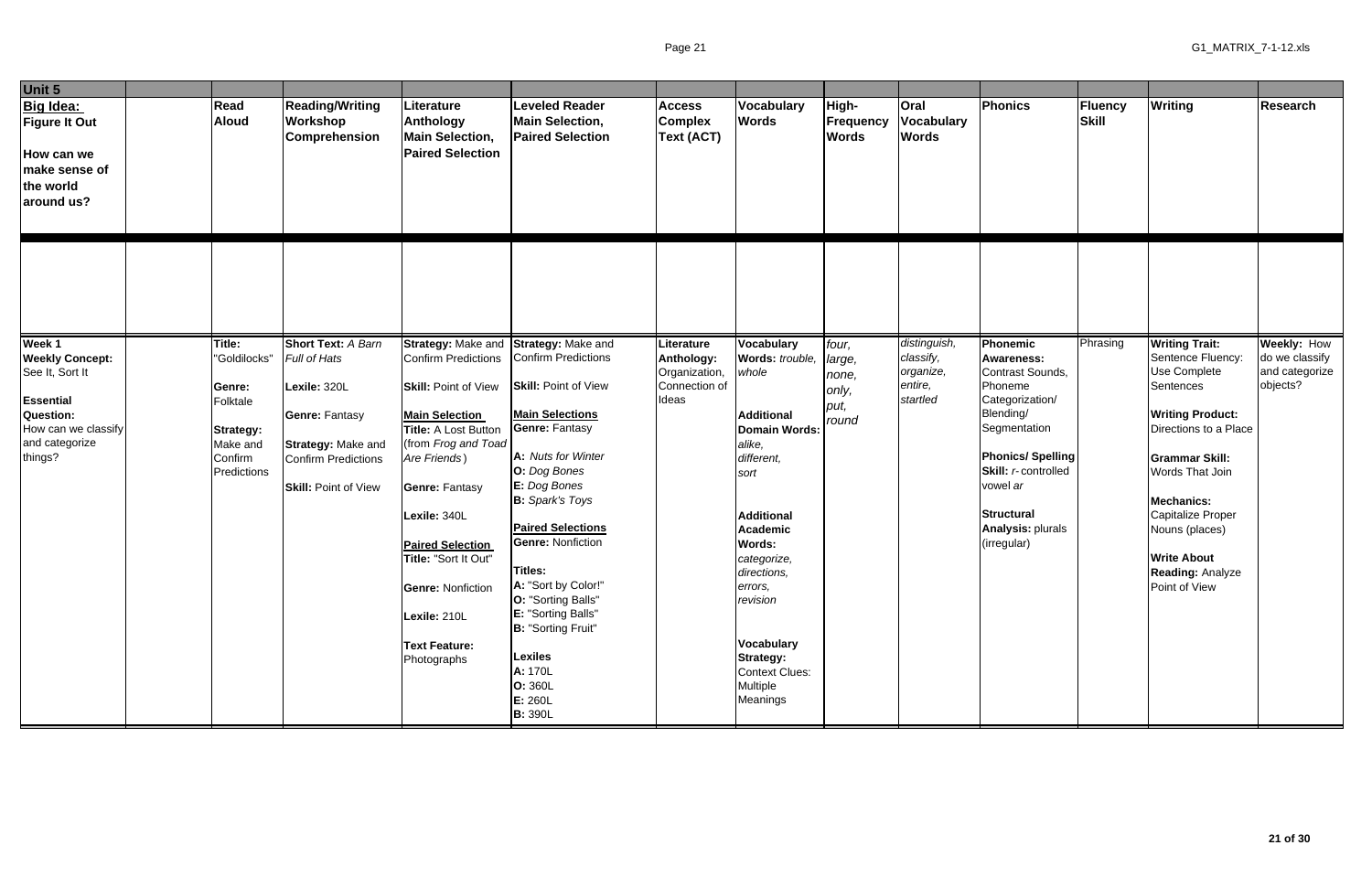| Unit 5                                                                                                         |                                                                                                                                       |                                                                                                                                                                                                |                                                                                                                                                                                                                    |                                                                                                                                                                                                                                                                                                                                                                |                                                                    |                                                                                                                                                                                                          |                                                           |                                                          |                                                                                                                                                                                                                                                         |                  |                                                                                                                                                                                                                                                                                                          |                                |
|----------------------------------------------------------------------------------------------------------------|---------------------------------------------------------------------------------------------------------------------------------------|------------------------------------------------------------------------------------------------------------------------------------------------------------------------------------------------|--------------------------------------------------------------------------------------------------------------------------------------------------------------------------------------------------------------------|----------------------------------------------------------------------------------------------------------------------------------------------------------------------------------------------------------------------------------------------------------------------------------------------------------------------------------------------------------------|--------------------------------------------------------------------|----------------------------------------------------------------------------------------------------------------------------------------------------------------------------------------------------------|-----------------------------------------------------------|----------------------------------------------------------|---------------------------------------------------------------------------------------------------------------------------------------------------------------------------------------------------------------------------------------------------------|------------------|----------------------------------------------------------------------------------------------------------------------------------------------------------------------------------------------------------------------------------------------------------------------------------------------------------|--------------------------------|
| Big Idea:<br><b>Figure It Out</b><br>How can we<br>make sense of<br>the world<br>around us?                    | Read<br>Aloud                                                                                                                         | <b>Reading/Writing</b><br>Workshop<br><b>Comprehension</b>                                                                                                                                     | <b>Literature</b><br>Anthology<br><b>Main Selection,</b><br><b>Paired Selection</b>                                                                                                                                | <b>Leveled Reader</b><br><b>Main Selection,</b><br><b>Paired Selection</b>                                                                                                                                                                                                                                                                                     | <b>Access</b><br><b>Complex</b><br><b>Text (ACT)</b>               | Vocabulary<br><b>Words</b>                                                                                                                                                                               | High-<br>Frequency<br><b>Words</b>                        | Oral<br><b>Vocabulary</b><br><b>Words</b>                | Phonics                                                                                                                                                                                                                                                 | Fluency<br>Skill | <b>Writing</b>                                                                                                                                                                                                                                                                                           | <b>Research</b>                |
| Week 2<br><b>Weekly Concept:</b><br>Up in the Sky<br>Essential<br>Question:<br>What can you see<br>in the sky? | Title: "Why<br>the Sun and<br>Moon Are in<br>the Sky"<br>Genre:<br>Folktale<br><b>Strategy:</b><br>Make and<br>Confirm<br>Predictions | <b>Short Text: A Bird</b><br>Named Fern<br>Lexile: 360L<br><b>Genre: Fantasy</b><br><b>Strategy: Make and</b><br><b>Confirm Predictions</b><br>Skill: Plot: Cause and Genre: Fantasy<br>Effect | Confirm Predictions<br>Skill: Plot: Cause<br>and Effect<br><b>Main Selection</b><br>Title: Kitten's First<br>Full Moon<br>Lexile: 550L<br><b>Paired Selection</b><br>Title: "The Moon"<br><b>Genre: Nonfiction</b> | Strategy: Make and Strategy: Make and<br>Confirm Predictions<br>Skill: Plot: Cause and Effect Ideas,<br><b>Main Selections</b><br><b>Genre: Fantasy</b><br>A: Little Blue's Dream<br>O: Hide and Seek<br>E: Hide and Seek<br><b>B:</b> The Foxes Build a Home<br><b>Paired Selections</b><br><b>Genre: Nonfiction</b><br>Titles:<br>A: "Hello, Little Dipper!" | Literature<br>Anthology:<br>Connection of<br>Sentence<br>Structure | Vocabulary<br>Words: leaped,<br>stretched<br><b>Additional</b><br>Domain Words:<br>earth,<br>telescope,<br>astronaut<br><b>Additional</b><br>Academic<br>Words:<br>enthusiasm,<br>excitement,<br>observe | another,<br>climb,<br>full,<br>great,<br>poor,<br>through | observe,<br>vast,<br>thoughtful,<br>certain,<br>remained | Phonological<br><b>Awareness:</b><br>Rhyme, Phoneme<br>Substitution/<br>Blending/Deletion/<br>Segmentation<br><b>Phonics/Spelling</b><br>Skill: r-controlled<br>vowels er, ir, ur, or<br><b>Structural</b><br><b>Analysis:</b><br>inflectional ending - | Intonation       | <b>Writing Trait: Word Weekly:</b><br>Choice: Describing<br>Adjectives<br><b>Writing Product:</b><br>Description of a<br>Place<br><b>Grammar Skill:</b><br>Adjectives<br><b>Mechanics:</b><br>Capitalization and<br><b>End Marks</b><br><b>Write About</b><br><b>Reading: Analyze</b><br>Plot: Cause and | What can we<br>see in the sky? |
|                                                                                                                |                                                                                                                                       |                                                                                                                                                                                                | Lexile: 400L<br><b>Text Feature:</b><br>Captions                                                                                                                                                                   | O: "Our Sun Is a Star!"<br>E: "Our Sun Is a Star!"<br>B: "Sunrise and Sunset"<br><b>Lexiles</b><br>A: 280L<br>O: 310L<br>E: 310L<br><b>B:</b> 420L                                                                                                                                                                                                             |                                                                    | Vocabulary<br><b>Strategy:</b><br>Shades of<br>Meaning/<br>Intensity                                                                                                                                     |                                                           |                                                          |                                                                                                                                                                                                                                                         |                  | effect                                                                                                                                                                                                                                                                                                   |                                |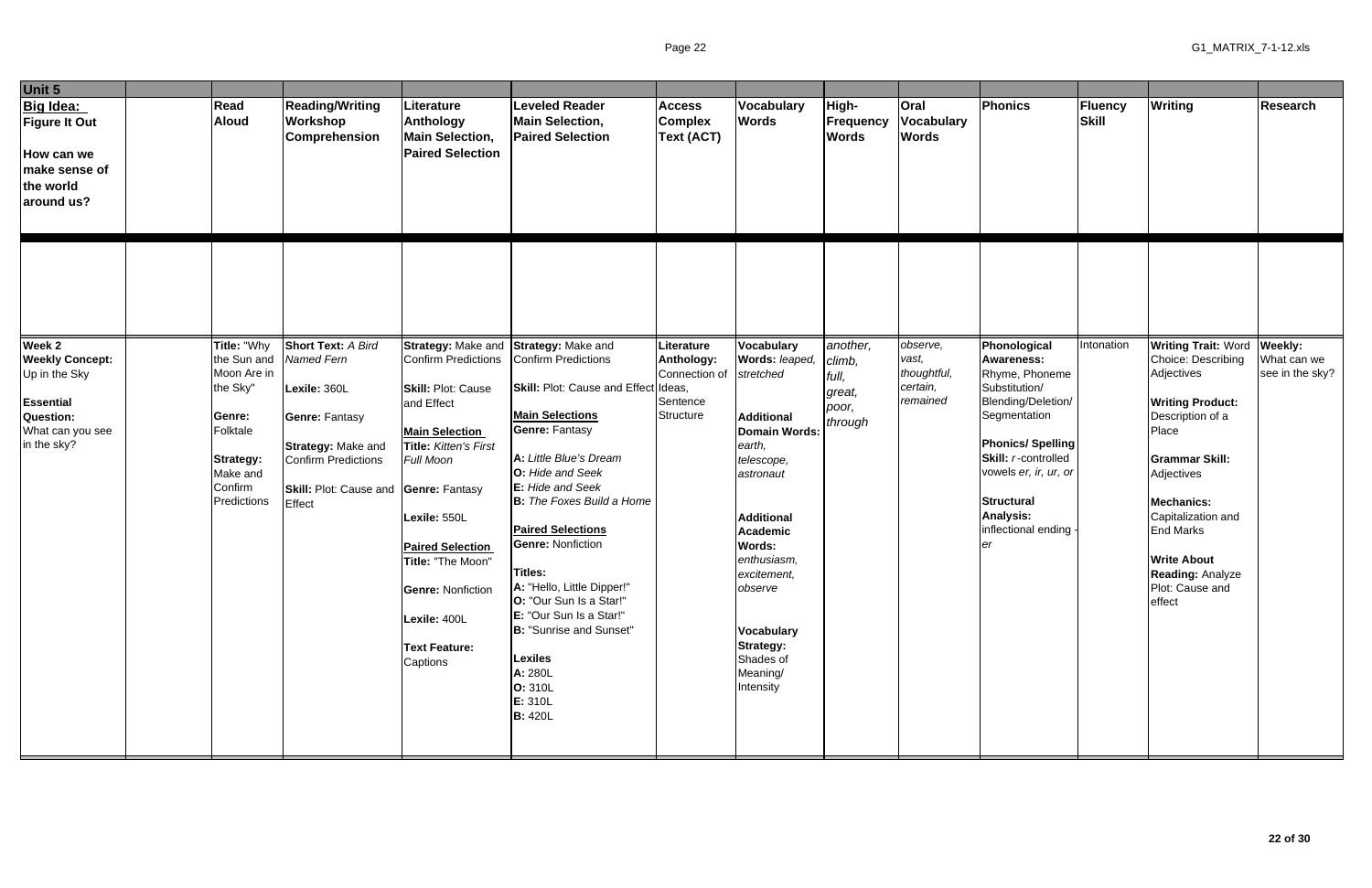| Unit 5                                                                                                                         |                                                                                                                   |                                                                                                                                                                                                                                           |                                                                                                                                                                                                                                                                                                                                       |                                                                                                                                                                                                                                                                                                                                                                                                                                                                                                                                                                    |                                                                |                                                                                                                                                                                                                                 |                                                         |                                                            |                                                                                                                                                                                                                                                    |                                |                                                                                                                                                                                                                                                                                                                                                                                       |                                        |
|--------------------------------------------------------------------------------------------------------------------------------|-------------------------------------------------------------------------------------------------------------------|-------------------------------------------------------------------------------------------------------------------------------------------------------------------------------------------------------------------------------------------|---------------------------------------------------------------------------------------------------------------------------------------------------------------------------------------------------------------------------------------------------------------------------------------------------------------------------------------|--------------------------------------------------------------------------------------------------------------------------------------------------------------------------------------------------------------------------------------------------------------------------------------------------------------------------------------------------------------------------------------------------------------------------------------------------------------------------------------------------------------------------------------------------------------------|----------------------------------------------------------------|---------------------------------------------------------------------------------------------------------------------------------------------------------------------------------------------------------------------------------|---------------------------------------------------------|------------------------------------------------------------|----------------------------------------------------------------------------------------------------------------------------------------------------------------------------------------------------------------------------------------------------|--------------------------------|---------------------------------------------------------------------------------------------------------------------------------------------------------------------------------------------------------------------------------------------------------------------------------------------------------------------------------------------------------------------------------------|----------------------------------------|
| Big Idea:<br><b>Figure It Out</b><br>How can we<br>make sense of<br>the world<br>around us?                                    | Read<br><b>Aloud</b>                                                                                              | <b>Reading/Writing</b><br>Workshop<br>Comprehension                                                                                                                                                                                       | Literature<br>Anthology<br><b>Main Selection,</b><br><b>Paired Selection</b>                                                                                                                                                                                                                                                          | <b>Leveled Reader</b><br><b>Main Selection,</b><br><b>Paired Selection</b>                                                                                                                                                                                                                                                                                                                                                                                                                                                                                         | <b>Access</b><br><b>Complex</b><br>Text (ACT)                  | Vocabulary<br><b>Words</b>                                                                                                                                                                                                      | High-<br><b>Frequency</b><br><b>Words</b>               | <b>Oral</b><br><b>Vocabulary</b><br><b>Words</b>           | Phonics                                                                                                                                                                                                                                            | <b>Fluency</b><br><b>Skill</b> | <b>Writing</b>                                                                                                                                                                                                                                                                                                                                                                        | <b>Research</b>                        |
|                                                                                                                                |                                                                                                                   |                                                                                                                                                                                                                                           |                                                                                                                                                                                                                                                                                                                                       |                                                                                                                                                                                                                                                                                                                                                                                                                                                                                                                                                                    |                                                                |                                                                                                                                                                                                                                 |                                                         |                                                            |                                                                                                                                                                                                                                                    |                                |                                                                                                                                                                                                                                                                                                                                                                                       |                                        |
| Week 3<br><b>Weekly Concept:</b><br><b>Great Inventions</b><br>Essential<br>Question:<br>What inventions do<br>you know about? | <b>Title: "Great</b><br>Inventions"<br>Genre:<br>Nonfiction<br><b>Strategy:</b><br>Ask and<br>Answer<br>Questions | <b>Short Text: The Story</b><br>of a Robot Inventor<br>Lexile: 420L<br><b>Genre: Nonfiction/</b><br>Biography<br><b>Strategy: Ask and</b><br><b>Answer Questions</b><br><b>Skill: Connections</b><br>Within Text: Problem<br>and Solution | Strategy: Ask and<br><b>Answer Questions</b><br><b>Skill: Connections</b><br>and Solution<br><b>Main Selection</b><br>Title: Thomas<br>Edison, Inventor<br><b>Genre: Nonfiction/</b><br>Biography<br>Lexile: 510L<br><b>Paired Selection</b><br>Title: "Windshield<br>Wipers" and<br>"Scissors"<br><b>Genre: Poetry</b><br>Lexile: NP | <b>Strategy: Ask and Answer</b><br>Questions<br><b>Skill: Connections Within</b><br>Within Text: Problem Text: Problem and Solution<br><b>Main Selections</b><br><b>Genre: Biography</b><br>A: The Wright Brothers<br>O: The Wright Brothers<br><b>E:</b> The Wright Brothers<br><b>B:</b> The Wright Brothers<br><b>Paired Selections</b><br><b>Genre: Poetry</b><br>Titles:<br>A: "Fly Away, Butterfly"<br>O: "Fly Away, Butterfly"<br>E: "Fly Away, Butterfly"<br>B: "Fly Away, Butterfly"<br><b>Lexiles</b><br>A: 410L<br>O: 500L<br>E: 430L<br><b>B: 660L</b> | Literature<br>Anthology:<br>Genre,<br>Purpose,<br>Organization | Vocabulary<br>Words: idea,<br>unusual<br><b>Additional</b><br>Domain Words:<br>poem<br><b>Additional</b><br><b>Academic</b><br><b>Words:</b><br>alliteration,<br>change,<br>robot<br>Vocabulary<br><b>Strategy:</b><br>Prefixes | began,<br>better,<br>guess,<br>learn,<br>right,<br>sure | curious,<br>improve,<br>complicated,<br>imagine,<br>device | <b>Phonemic</b><br><b>Awareness:</b><br>Phoneme<br>Categorization/<br>Substitution/<br><b>Blending/Addition</b><br><b>Phonics/Spelling</b><br>Skill: r-controlled<br>vowels or, ore, oar<br><b>Structural</b><br><b>Analysis:</b><br>abbreviations | Appropriate<br>Phrasing        | <b>Writing Trait: Word Weekly: What</b><br>Choice: Time-Order<br>Words<br><b>Writing Product:</b><br><b>Personal Narrative</b><br><b>Grammar Skill:</b><br>Adjectives That<br>Compare<br>$(-er and -est)$<br><b>Mechanics:</b><br>Capitalize Days,<br>Months, and<br>Holidays<br><b>Write About</b><br>Reading: Analyze<br><b>Connections Within</b><br>Text: Problem and<br>Solution | can we learn<br>about an<br>invention? |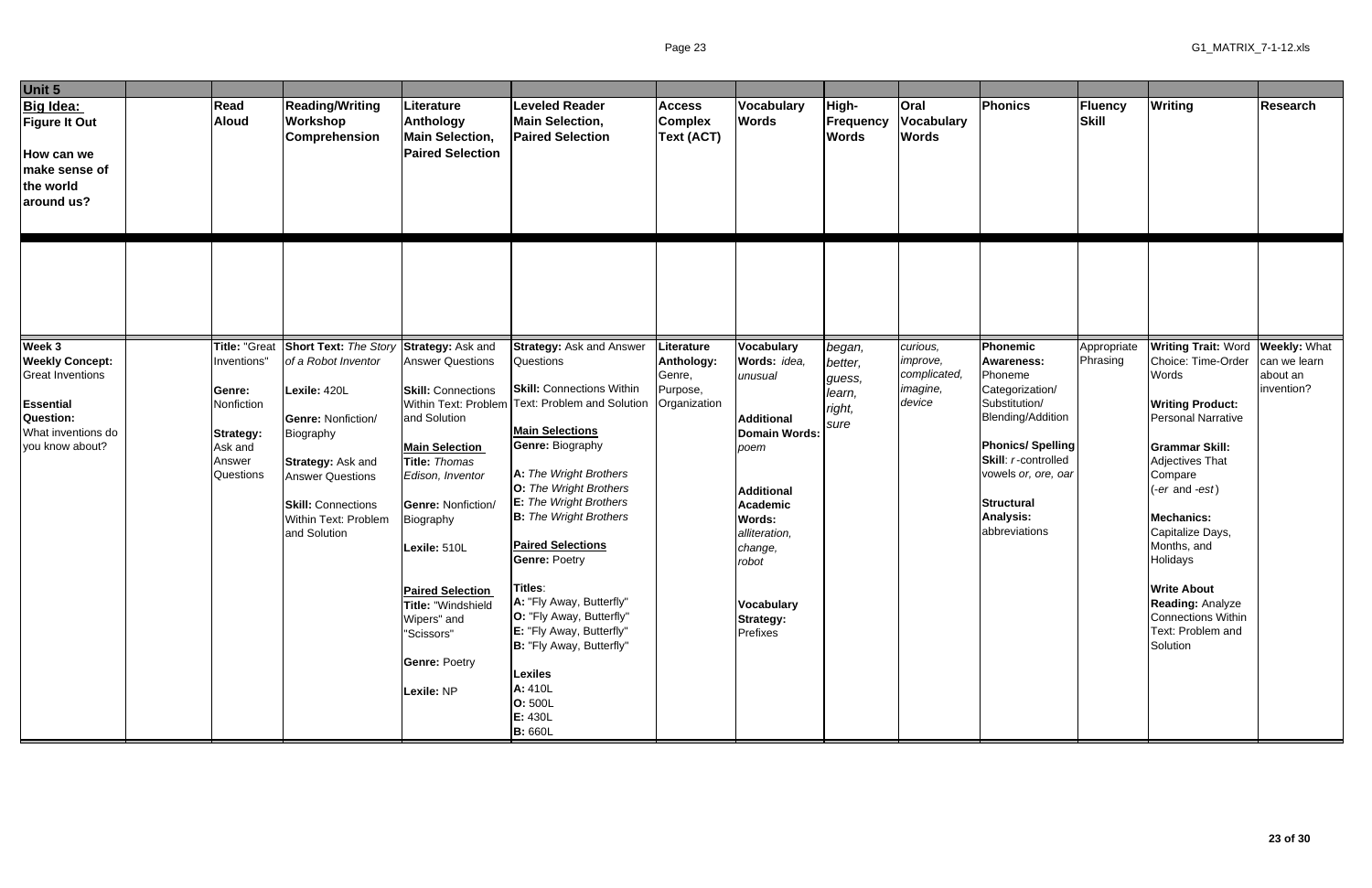| Unit 5                                                                                                                                              |                                                                                                            |                                                                                                                                                                                                    |                                                                                                                                                                                                                                                                                                                                                  |                                                                                                                                                                                                                                                                                                                                                                                                                                                                                                                                               |                                                                    |                                                                                                                                                                                                                                                                                                             |                                                             |                                                        |                                                                                                                                                                                                                                        |                  |                                                                                                                                                                                                                                                                                                                                                 |                                                                                              |
|-----------------------------------------------------------------------------------------------------------------------------------------------------|------------------------------------------------------------------------------------------------------------|----------------------------------------------------------------------------------------------------------------------------------------------------------------------------------------------------|--------------------------------------------------------------------------------------------------------------------------------------------------------------------------------------------------------------------------------------------------------------------------------------------------------------------------------------------------|-----------------------------------------------------------------------------------------------------------------------------------------------------------------------------------------------------------------------------------------------------------------------------------------------------------------------------------------------------------------------------------------------------------------------------------------------------------------------------------------------------------------------------------------------|--------------------------------------------------------------------|-------------------------------------------------------------------------------------------------------------------------------------------------------------------------------------------------------------------------------------------------------------------------------------------------------------|-------------------------------------------------------------|--------------------------------------------------------|----------------------------------------------------------------------------------------------------------------------------------------------------------------------------------------------------------------------------------------|------------------|-------------------------------------------------------------------------------------------------------------------------------------------------------------------------------------------------------------------------------------------------------------------------------------------------------------------------------------------------|----------------------------------------------------------------------------------------------|
| <b>Big Idea:</b><br><b>Figure It Out</b><br>How can we<br>make sense of<br>the world<br>around us?                                                  | Read<br><b>Aloud</b>                                                                                       | <b>Reading/Writing</b><br>Workshop<br><b>Comprehension</b>                                                                                                                                         | Literature<br>Anthology<br><b>Main Selection,</b><br><b>Paired Selection</b>                                                                                                                                                                                                                                                                     | <b>Leveled Reader</b><br><b>Main Selection,</b><br><b>Paired Selection</b>                                                                                                                                                                                                                                                                                                                                                                                                                                                                    | <b>Access</b><br><b>Complex</b><br><b>Text (ACT)</b>               | <b>Vocabulary</b><br><b>Words</b>                                                                                                                                                                                                                                                                           | High-<br>Frequency<br><b>Words</b>                          | Oral<br><b>Vocabulary</b><br><b>Words</b>              | Phonics                                                                                                                                                                                                                                | Fluency<br>Skill | <b>Writing</b>                                                                                                                                                                                                                                                                                                                                  | <b>Research</b>                                                                              |
|                                                                                                                                                     |                                                                                                            |                                                                                                                                                                                                    |                                                                                                                                                                                                                                                                                                                                                  |                                                                                                                                                                                                                                                                                                                                                                                                                                                                                                                                               |                                                                    |                                                                                                                                                                                                                                                                                                             |                                                             |                                                        |                                                                                                                                                                                                                                        |                  |                                                                                                                                                                                                                                                                                                                                                 |                                                                                              |
| Week 4<br><b>Weekly Concept:</b><br>Sounds All Around<br><b>Essential</b><br><b>Question:</b><br>What sounds can<br>you hear? How are<br>they made? | Title: "The<br>Squeaky<br>Bed"<br>Genre:<br>Folktale<br><b>Strategy:</b><br>Ask and<br>Answer<br>Questions | <b>Short Text: Now,</b><br>What's That Sound?<br>Lexile: 240L<br><b>Genre: Realistic</b><br>Fiction<br><b>Strategy: Ask and</b><br><b>Answer Questions</b><br>Skill: Plot: Problem<br>and Solution | <b>Strategy: Ask and</b><br><b>Answer Questions</b><br><b>Skill: Plot: Problem</b><br>and Solution<br><b>Main Selection</b><br>Title: Whistle for<br>Willie<br><b>Genre: Realistic</b><br>Fiction<br>Lexile: 520L<br><b>Paired Selection</b><br>Strum!"<br><b>Genre: Nonfiction</b><br>Lexile: 290L<br><b>Text Feature:</b><br><b>Directions</b> | <b>Strategy: Ask and Answer</b><br>Questions<br>Skill: Plot: Problem and<br>Solution<br><b>Main Selections</b><br><b>Genre: Realistic Fiction</b><br>A: Thump, Jangle, Crash<br>O: Down on the Farm<br>E: Down on the Farm<br>B: Going on a Bird Walk<br><b>Paired Selections</b><br>Genre: How-to<br>Titles:<br>Title: "Shake! Strike!   A: "How to Make Maracas"<br>O: "How to Make a Rain Stick"<br>E: "How to Make a Rain Stick"<br>B: "How to Make a Wind<br>Chime"<br><b>Lexiles</b><br>A: 180L<br>O: 390L<br>E: 170L<br><b>B:</b> 420L | Literature<br>Anthology:<br>Organization,<br>Sentence<br>Structure | <b>Vocabulary</b><br>Words:<br>suddenly,<br>scrambled<br><b>Additional</b><br><b>Domain Words:</b><br>pitch,<br>volume,<br>instrument<br><b>Additional</b><br><b>Academic</b><br>Words:<br>emphasis,<br>favorite,<br>realistic,<br>sound effect<br><b>Vocabulary</b><br><b>Strategy:</b><br><b>Suffixes</b> | color,<br>early,<br>instead,<br>nothing,<br>loh,<br>thought | volume,<br>senses,<br>squeaky,<br>nervous,<br>distract | Phonemic<br><b>Awareness:</b><br>Phoneme<br>Substitution/<br>Isolation/Blending<br><b>Phonics/Spelling</b><br><b>Skill: diphthongs</b><br>ou, ow<br><b>Structural</b><br>Analysis:<br>comparative<br>inflectional<br>endings -er, -est | Expression       | <b>Writing Trait:</b><br>Sentence Fluency:<br>Use Complete<br>Sentences<br><b>Writing Product:</b><br>Opinion About a<br><b>Story</b><br><b>Grammar Skill:</b><br>Using a, an, and the<br><b>Mechanics:</b><br>Capitalize/<br><b>Underline Book</b><br><b>Titles</b><br><b>Write About</b><br>Reading: Analyze<br>Plot: Problem and<br>Solution | Weekly:<br>What can we<br>learn abou the<br>sounds we<br>hear,<br>specifically the<br>radio? |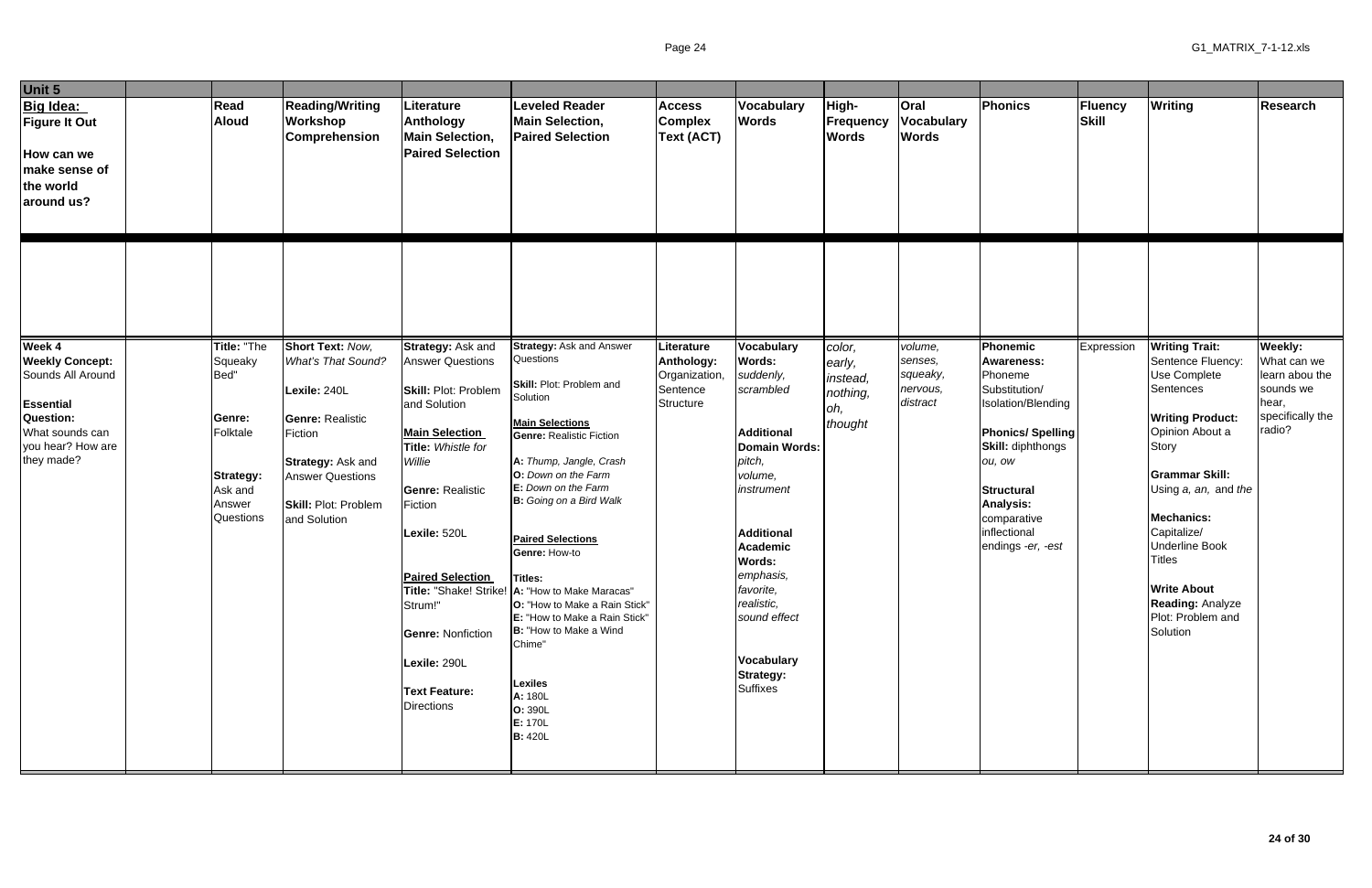| Unit 5                                                                                                        |                                                                                                                                                               |                                                                                                                                                                                                                                       |                                                                                                                                                                                                                                                                                                                                            |                                                                                                                                                                                                                                                                                                                                                                                                                                                                      |                                                      |                                                                                                                                                                                                                     |                                               |                                                              |                                                                                                                                                                                                                              |                                        |                                                                                                                                                                                                                                                                                                                                                     |                                                                                                                                                                                                       |
|---------------------------------------------------------------------------------------------------------------|---------------------------------------------------------------------------------------------------------------------------------------------------------------|---------------------------------------------------------------------------------------------------------------------------------------------------------------------------------------------------------------------------------------|--------------------------------------------------------------------------------------------------------------------------------------------------------------------------------------------------------------------------------------------------------------------------------------------------------------------------------------------|----------------------------------------------------------------------------------------------------------------------------------------------------------------------------------------------------------------------------------------------------------------------------------------------------------------------------------------------------------------------------------------------------------------------------------------------------------------------|------------------------------------------------------|---------------------------------------------------------------------------------------------------------------------------------------------------------------------------------------------------------------------|-----------------------------------------------|--------------------------------------------------------------|------------------------------------------------------------------------------------------------------------------------------------------------------------------------------------------------------------------------------|----------------------------------------|-----------------------------------------------------------------------------------------------------------------------------------------------------------------------------------------------------------------------------------------------------------------------------------------------------------------------------------------------------|-------------------------------------------------------------------------------------------------------------------------------------------------------------------------------------------------------|
| Big Idea:<br><b>Figure It Out</b><br>How can we<br>make sense of<br>the world<br>around us?                   | Read<br>Aloud                                                                                                                                                 | <b>Reading/Writing</b><br>Workshop<br>Comprehension                                                                                                                                                                                   | Literature<br>Anthology<br><b>Main Selection,</b><br><b>Paired Selection</b>                                                                                                                                                                                                                                                               | <b>Leveled Reader</b><br><b>Main Selection,</b><br><b>Paired Selection</b>                                                                                                                                                                                                                                                                                                                                                                                           | <b>Access</b><br><b>Complex</b><br><b>Text (ACT)</b> | Vocabulary<br><b>Words</b>                                                                                                                                                                                          | High-<br><b>Frequency</b><br><b>Words</b>     | <b>Oral</b><br><b>Vocabulary</b><br><b>Words</b>             | Phonics                                                                                                                                                                                                                      | Fluency<br><b>Skill</b>                | Writing                                                                                                                                                                                                                                                                                                                                             | <b>Research</b>                                                                                                                                                                                       |
|                                                                                                               |                                                                                                                                                               |                                                                                                                                                                                                                                       |                                                                                                                                                                                                                                                                                                                                            |                                                                                                                                                                                                                                                                                                                                                                                                                                                                      |                                                      |                                                                                                                                                                                                                     |                                               |                                                              |                                                                                                                                                                                                                              |                                        |                                                                                                                                                                                                                                                                                                                                                     |                                                                                                                                                                                                       |
| Week 5<br><b>Weekly Concept:</b><br>Build It!<br><b>Essential</b><br>Question:<br>How do things get<br>built? | Title: "The<br>Sheep, the<br>Pig, and the<br>Goose Who<br>Set Up<br>House"<br>Genre:<br>Folktale<br><b>Strategy:</b><br>Ask and<br>Answer<br><b>Questions</b> | Short Text: Time for<br>Kids: The Joy of a<br>Ship<br>Lexile: 560L<br><b>Genre: Nonfiction</b><br><b>Strategy: Ask and</b><br><b>Answer Questions</b><br><b>Skill: Plot: Cause and</b><br>Effect<br><b>Text Features:</b><br>Captions | Strategy: Ask and<br><b>Answer Questions</b><br>Skill: Plot: Cause<br>and Effect<br><b>Main Selection</b><br>Title: Time for Kids:<br><b>Building Bridges</b><br><b>Genre: Nonfiction</b><br>Lexile: 550L<br><b>Paired Selection</b><br>Title: "Small Joy"<br><b>Genre: Nonfiction</b><br>Lexile: 490L<br><b>Text Feature:</b><br>Captions | <b>Strategy: Ask and Answer</b><br>Questions<br><b>Skill: Plot: Cause and Effect</b><br><b>Main Selections</b><br><b>Genre: Nonfiction</b><br>A: What Is a Yurt?<br>O: What Is a Yurt?<br>E: What Is a Yurt?<br>B: What Is a Yurt?<br><b>Paired Selections</b><br><b>Genre: Nonfiction</b><br><b>Titles:</b><br>A: "Treehouses"<br>O: "Treehouses"<br>E: "Treehouses"<br><b>B:</b> "Treehouses"<br><b>Lexiles</b><br>A: 430L<br>O: 440L<br>E: 390L<br><b>B: 620L</b> | Literature<br>Anthology:<br>Purpose                  | Vocabulary<br><b>Words:</b><br>balance, section   fall,<br><b>Additional</b><br><b>Academic</b><br>Vocabulary:<br>demonstrate,<br>magazine,<br>reorder<br>Vocabulary<br><b>Strategy:</b><br>Inflectional<br>Endings | above,<br>build,<br>knew,<br>money,<br>toward | structure,<br>project,<br>contented,<br>intend,<br>marvelous | Phonemic<br><b>Awareness:</b><br>Phoneme<br>Blending/<br>Segmentation/<br>Categorization<br><b>Phonics/Spelling</b><br><b>Skill: diphthongs</b><br>oi, oy<br><b>Structural</b><br><b>Analysis: final</b><br>stable syllables | Intonation,<br>Appropriate<br>Phrasing | <b>Writing Trait:</b><br>Organization: Steps<br>in Order<br><b>Writing Product:</b><br>How-to Article<br><b>Grammar Skill:</b><br>Prepositions/<br>Prepositional<br>Phrases<br><b>Mechanics: Name</b><br>Titles (capitals and<br>periods with Mr.,<br>Mrs., Ms., Dr.)<br><b>Write About</b><br><b>Reading: Analyze</b><br>Plot: Cause and<br>Effect | Weekly:<br>How are things<br>built?<br><b>Unit Level:</b><br><b>Research Skill:</b><br><b>Taking Notes</b><br><b>Unit Project:</b><br>Self-select and<br>develop from<br>weekly research<br>projects. |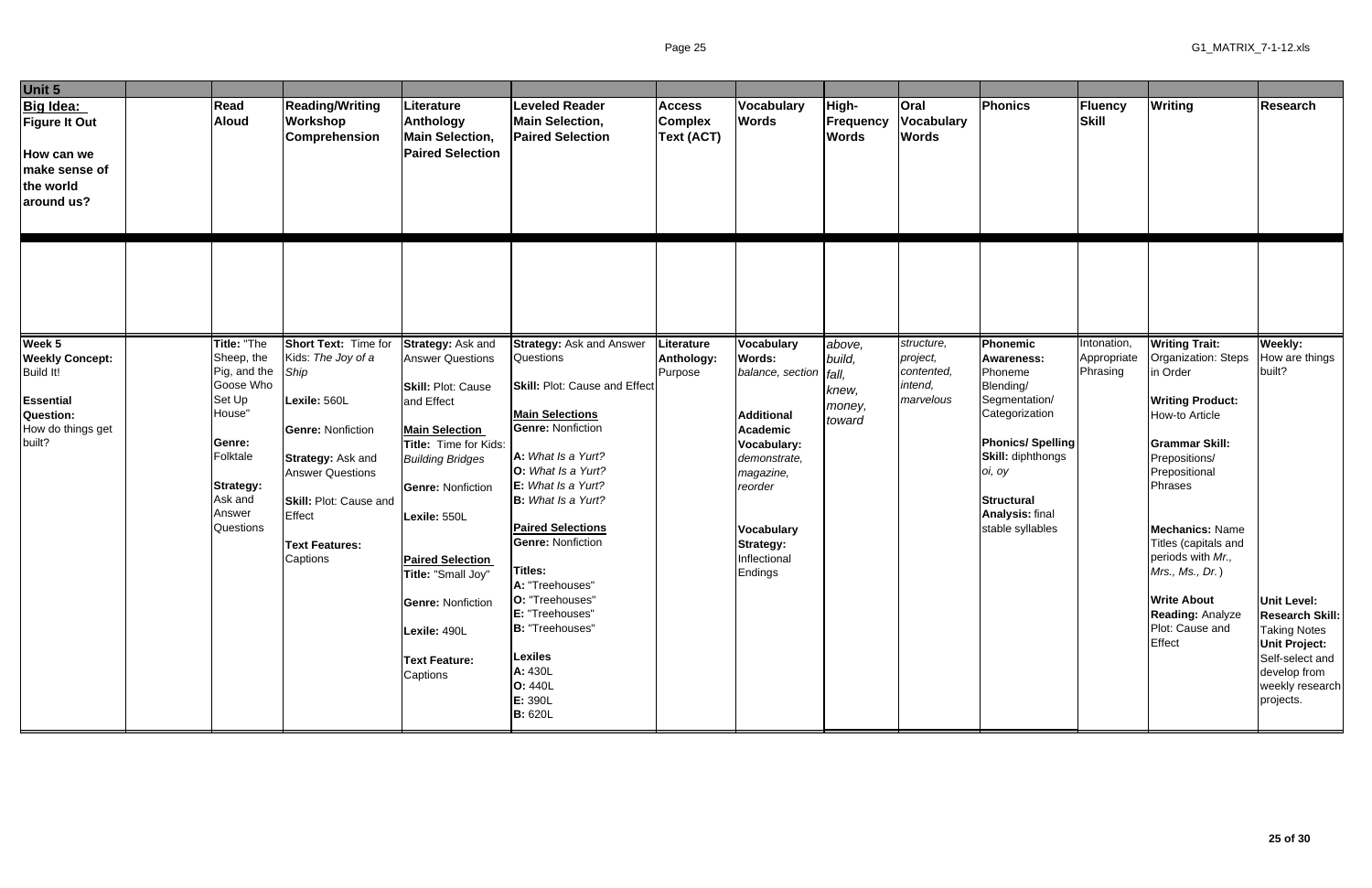| Unit 6                                                                       |                                          |                                                                         |                                                                                                                                                                                                                          |                                                                                                                                                                                                                                                                                                                                                                  |                                                                 |                                                                                                                                                                                                                              |                                    |                                           |                                                                                                                                                                                                                                           |                         |                                                                                                                                                                                                       |                                                          |
|------------------------------------------------------------------------------|------------------------------------------|-------------------------------------------------------------------------|--------------------------------------------------------------------------------------------------------------------------------------------------------------------------------------------------------------------------|------------------------------------------------------------------------------------------------------------------------------------------------------------------------------------------------------------------------------------------------------------------------------------------------------------------------------------------------------------------|-----------------------------------------------------------------|------------------------------------------------------------------------------------------------------------------------------------------------------------------------------------------------------------------------------|------------------------------------|-------------------------------------------|-------------------------------------------------------------------------------------------------------------------------------------------------------------------------------------------------------------------------------------------|-------------------------|-------------------------------------------------------------------------------------------------------------------------------------------------------------------------------------------------------|----------------------------------------------------------|
| Big Idea:<br>Together We<br>Can!<br><b>How does</b><br>teamwork help<br>lus? | Read<br><b>Aloud</b>                     | <b>Reading/Writing</b><br>Workshop<br><b>Comprehension</b>              | Literature<br><b>Anthology</b><br><b>Main Selection,</b><br><b>Paired Selection</b>                                                                                                                                      | <b>Leveled Reader</b><br><b>Main Selection,</b><br><b>Paired Selection</b>                                                                                                                                                                                                                                                                                       | <b>Access</b><br><b>Complex</b><br>Text (ACT)                   | Vocabulary<br><b>Words</b>                                                                                                                                                                                                   | High-<br>Frequency<br><b>Words</b> | Oral<br><b>Vocabulary</b><br><b>Words</b> | Phonics                                                                                                                                                                                                                                   | <b>Fluency</b><br>Skill | Writing                                                                                                                                                                                               | Research                                                 |
| Week 1                                                                       | Title: "The                              | <b>Short Text: Super</b>                                                | <b>Strategy: Reread</b>                                                                                                                                                                                                  | <b>Strategy: Reread</b>                                                                                                                                                                                                                                                                                                                                          | Literature                                                      | Vocabulary                                                                                                                                                                                                                   | answer,                            | fair,                                     | Phonemic                                                                                                                                                                                                                                  | Expression              | <b>Writing Trait:</b>                                                                                                                                                                                 | <b>Weekly: How</b>                                       |
| <b>Weekly Concept:</b><br><b>Taking Action</b><br>Essential                  | Cat's Bell"<br>Genre: Fable Lexile: 430L | Tools                                                                   | <b>Skill: Theme</b><br><b>Main Selection</b>                                                                                                                                                                             | <b>Skill: Theme</b><br><b>Main Selections</b>                                                                                                                                                                                                                                                                                                                    | Anthology:<br>Organization,<br>Connection of<br>Ideas, Specific | <b>Words:</b><br>demand,<br>emergency                                                                                                                                                                                        | brought,<br>busy,<br>door,         | conflict,<br>shift,<br>risk,<br>argument  | <b>Awareness:</b><br>Phoneme<br>Identity/<br>Segmentation/                                                                                                                                                                                |                         | Sentence Fluency:<br><b>Varying Sentence</b><br>Length                                                                                                                                                | can people<br>work together to<br>make things<br>better? |
| Question:<br>How can we work<br>together to make<br>our lives better?        | <b>Strategy:</b><br>Reread               | <b>Genre: Fantasy</b><br><b>Strategy: Reread</b><br><b>Skill: Theme</b> | Title: Click, Clack,<br>Moo: Cows That<br>Type<br><b>Genre: Fantasy</b><br>Lexile: 380L<br><b>Paired Selection</b><br>Title: "March On!"<br><b>Genre: Nonfiction</b><br>Lexile: 510L<br><b>Text Feature:</b><br>Captions | <b>Genre: Fantasy</b><br>A: Two Hungry Elephants<br>O: What a Feast!<br>E: What a Feast!<br><b>B:</b> Beware of the Lion!<br><b>Paired Selections</b><br><b>Genre: Nonfiction</b><br>Titles:<br>A: "Dogs Helping People"<br>O: "Helpers Bring Food"<br>E: "Helpers Bring Food"<br>B: "Pete Seeger"<br>Lexiles<br>A: 290L<br>O: 500L<br>E: 350L<br><b>B: 480L</b> | Vocabulary                                                      | <b>Additional</b><br>Domain Words:<br>rights,<br>protest,<br>improve<br><b>Additional</b><br>Academic<br>Vocabulary:<br>collaborate,<br>disagreement,<br>length,<br>reasonable<br>Vocabulary<br><b>Strategy:</b><br>Synonyms | enough,<br>eyes                    |                                           | Substitution,<br>Rhyme, Syllable<br>Deletion<br><b>Phonics/Spelling</b><br><b>Skill: variant</b><br>vowel spellings<br>with digraphs: oo,<br>u, u_e, ew, ue, ui,<br>ou<br><b>Structural</b><br><b>Analysis:</b> suffixes<br>ful and -less |                         | <b>Writing Product:</b><br>Story<br><b>Grammar Skill:</b><br>Pronouns I, you, he,<br>she, it, we, they<br><b>Mechanics:</b><br>Capitalize /<br><b>Write About</b><br><b>Reading: Analyze</b><br>Theme |                                                          |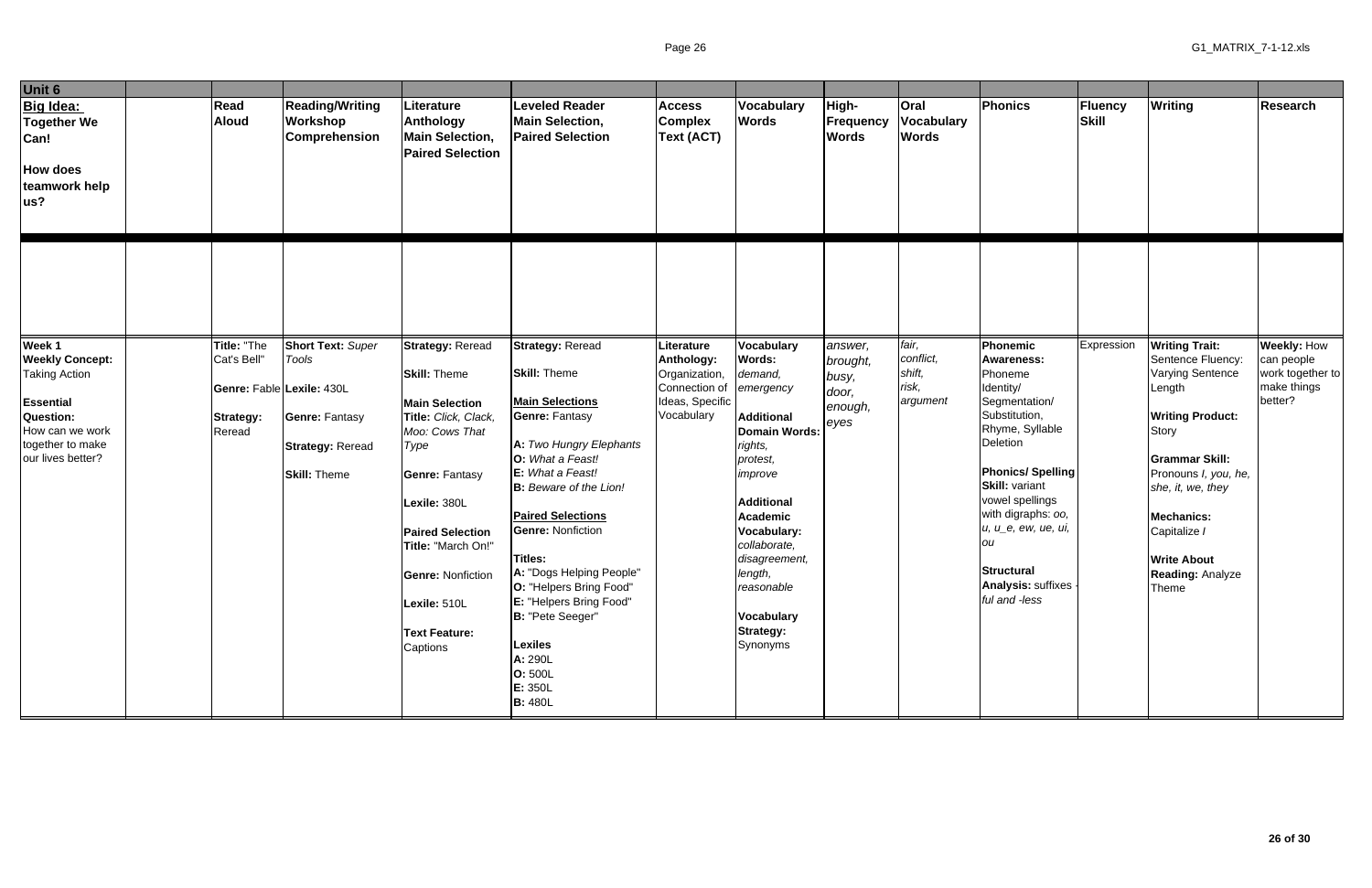| Unit 6                                                                      |                                           |                                                                                                          |                                                                                                                                                                                                   |                                                                                                                                                                                                                                                                                                                                                                                   |                                               |                                                                                                                                                                                                      |                                           |                                                  |                                                                                                                                                                                                                                                   |                         |                                                                                                                                                                                                                                       |                 |
|-----------------------------------------------------------------------------|-------------------------------------------|----------------------------------------------------------------------------------------------------------|---------------------------------------------------------------------------------------------------------------------------------------------------------------------------------------------------|-----------------------------------------------------------------------------------------------------------------------------------------------------------------------------------------------------------------------------------------------------------------------------------------------------------------------------------------------------------------------------------|-----------------------------------------------|------------------------------------------------------------------------------------------------------------------------------------------------------------------------------------------------------|-------------------------------------------|--------------------------------------------------|---------------------------------------------------------------------------------------------------------------------------------------------------------------------------------------------------------------------------------------------------|-------------------------|---------------------------------------------------------------------------------------------------------------------------------------------------------------------------------------------------------------------------------------|-----------------|
| Big Idea:<br><b>Together We</b><br>Can!<br>How does<br>teamwork help<br>us? | <b>Read</b><br><b>Aloud</b>               | <b>Reading/Writing</b><br>Workshop<br><b>Comprehension</b>                                               | Literature<br>Anthology<br><b>Main Selection,</b><br><b>Paired Selection</b>                                                                                                                      | <b>Leveled Reader</b><br><b>Main Selection,</b><br><b>Paired Selection</b>                                                                                                                                                                                                                                                                                                        | <b>Access</b><br><b>Complex</b><br>Text (ACT) | Vocabulary<br><b>Words</b>                                                                                                                                                                           | High-<br><b>Frequency</b><br><b>Words</b> | <b>Oral</b><br><b>Vocabulary</b><br><b>Words</b> | Phonics                                                                                                                                                                                                                                           | Fluency<br><b>Skill</b> | <b>Writing</b>                                                                                                                                                                                                                        | <b>Research</b> |
| Week 2<br><b>Weekly Concept:</b><br>My Team                                 | Title:<br>"Anansi's<br>Sons"              | <b>Short Text: All Kinds</b><br>of Helpers                                                               | <b>Strategy: Reread</b><br><b>Skill: Author's</b>                                                                                                                                                 | <b>Strategy: Reread</b><br><b>Skill: Author's Purpose</b>                                                                                                                                                                                                                                                                                                                         | Literature<br>Anthology:<br>Purpose,          | Vocabulary<br>Words: accept,<br>often                                                                                                                                                                | brother,<br>father,<br>friend,            | inspire,<br>respect,<br>distance,                | <b>Phonemic</b><br><b>Awareness:</b><br>Phoneme                                                                                                                                                                                                   | Intonation              | <b>Writing Trait: Voice: Weekly: What</b><br>Use Your Own Voice are the different                                                                                                                                                     | parts of a      |
| Essential<br>Question:<br>Who helps you?                                    | Genre:<br>Folktale<br>Strategy:<br>Reread | Lexile: 530L<br><b>Genre: Nonfiction</b><br><b>Strategy: Reread</b><br><b>Skill: Author's</b><br>Purpose | Purpose<br><b>Main Selection</b><br>Title: Meet Rosina<br><b>Genre: Nonfiction</b><br>Lexile: 420L<br><b>Paired Selection</b><br>Title: "Abuelita's<br>Lap"<br><b>Genre: Poetry</b><br>Lexile: NP | <b>Main Selections</b><br><b>Genre: Nonfiction</b><br>A: Helping Me, Helping You!<br>O: Helping Me, Helping You!<br>E: Helping Me, Helping You!<br>B: Helping Me, Helping You!<br><b>Paired Selections</b><br><b>Genre: Poetry</b><br><b>Titles:</b><br>A: "Fire!"<br>O: "Fire!"<br>E: "Fire!"<br>B: "Fire!"<br><b>Lexiles</b><br>A: 310L<br>O: 400L<br>E: 290L<br><b>B:</b> 540L | Organization                                  | <b>Additional</b><br><b>Domain Words:</b><br>poem<br><b>Additional</b><br><b>Academic</b><br>Vocabulary:<br>admire,<br>interview,<br>intonation<br><b>Vocabulary</b><br><b>Strategy:</b><br>Antonyms | love,<br>mother,<br>picture               | swiftly,<br>decision                             | Categorization/<br>Reversal/Blending/<br>Segmentation/<br>Substitution<br><b>Phonics/Spelling</b><br><b>Skill: variant</b><br>vowel spellings<br>with digraphs: a,<br>aw, au, augh, al<br><b>Structural</b><br>Analysis: vowel-<br>team syllables |                         | <b>Writing Product:</b><br>Thank-You Note<br><b>Grammar Skill:</b><br>Possessive<br>Pronouns<br><b>Mechanics:</b><br>Capitalize Days,<br>Months, and<br>Holidays<br><b>Write About</b><br><b>Reading: Analyze</b><br>Author's Purpose | newspaper?      |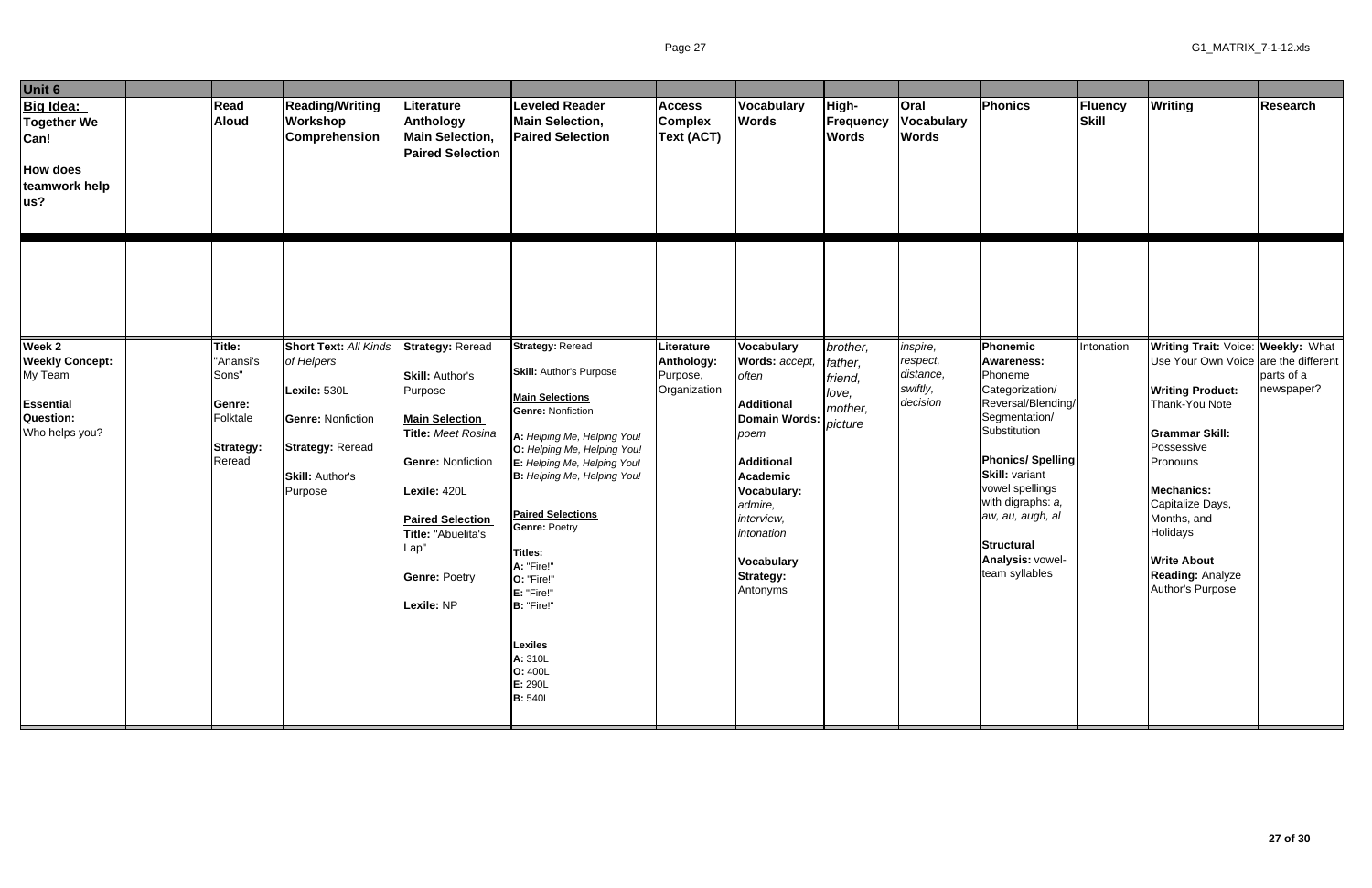| Unit 6                                                                                                                        |                                                                                                               |                                                                                                                                                              |                                                                                                                                                                                                                                                                                                             |                                                                                                                                                                                                                                                                                                                                                                                                                                                                                |                                                      |                                                                                                                                                                                                                                        |                                                             |                                                         |                                                                                                                                                                                                                                  |                         |                                                                                                                                                                                                                                                                                                                                                                 |                           |
|-------------------------------------------------------------------------------------------------------------------------------|---------------------------------------------------------------------------------------------------------------|--------------------------------------------------------------------------------------------------------------------------------------------------------------|-------------------------------------------------------------------------------------------------------------------------------------------------------------------------------------------------------------------------------------------------------------------------------------------------------------|--------------------------------------------------------------------------------------------------------------------------------------------------------------------------------------------------------------------------------------------------------------------------------------------------------------------------------------------------------------------------------------------------------------------------------------------------------------------------------|------------------------------------------------------|----------------------------------------------------------------------------------------------------------------------------------------------------------------------------------------------------------------------------------------|-------------------------------------------------------------|---------------------------------------------------------|----------------------------------------------------------------------------------------------------------------------------------------------------------------------------------------------------------------------------------|-------------------------|-----------------------------------------------------------------------------------------------------------------------------------------------------------------------------------------------------------------------------------------------------------------------------------------------------------------------------------------------------------------|---------------------------|
| Big Idea:<br>Together We<br>Can!<br><b>How does</b><br>teamwork help<br>lus?                                                  | Read<br><b>Aloud</b>                                                                                          | <b>Reading/Writing</b><br>Workshop<br>Comprehension                                                                                                          | Literature<br>Anthology<br><b>Main Selection,</b><br><b>Paired Selection</b>                                                                                                                                                                                                                                | <b>Leveled Reader</b><br><b>Main Selection,</b><br><b>Paired Selection</b>                                                                                                                                                                                                                                                                                                                                                                                                     | <b>Access</b><br><b>Complex</b><br><b>Text (ACT)</b> | Vocabulary<br><b>Words</b>                                                                                                                                                                                                             | High-<br>Frequency<br><b>Words</b>                          | Oral<br><b>Vocabulary</b><br><b>Words</b>               | Phonics                                                                                                                                                                                                                          | Fluency<br><b>Skill</b> | Writing                                                                                                                                                                                                                                                                                                                                                         | Research                  |
|                                                                                                                               |                                                                                                               |                                                                                                                                                              |                                                                                                                                                                                                                                                                                                             |                                                                                                                                                                                                                                                                                                                                                                                                                                                                                |                                                      |                                                                                                                                                                                                                                        |                                                             |                                                         |                                                                                                                                                                                                                                  |                         |                                                                                                                                                                                                                                                                                                                                                                 |                           |
| Week 3<br><b>Weekly Concept:</b><br><b>Weather Together</b><br><b>Essential</b><br>Question:<br>How can weather<br>affect us? | Title: "Paul<br>Bunyan and<br>the Popcorn<br>Blizzard"<br>Genre:<br>Folktale<br><b>Strategy:</b><br>Visualize | <b>Short Text: Wrapped</b><br>in Ice<br>Lexile: 320L<br><b>Genre: Realistic</b><br>Fiction<br><b>Strategy: Visualize</b><br>Skill: Plot: Cause and<br>Effect | <b>Strategy: Visualize</b><br>Skill: Plot: Cause<br>and Effect<br><b>Main Selection</b><br>Title: Rain School<br><b>Genre: Realistic</b><br>Fiction<br>Lexile: 440L<br><b>Paired Selection</b><br>Title: "Rainy<br>Weather"<br><b>Genre: Nonfiction</b><br>Lexile: 470L<br><b>Text Feature:</b><br>Headings | <b>Strategy: Visualize</b><br><b>Skill: Plot: Cause and Effect Prior</b><br><b>Main Selections</b><br><b>Genre: Realistic Fiction</b><br>A: Snow Day<br>O: Heat Wave<br>E: Heat Wave<br><b>B:</b> Rainy Day Fun<br><b>Paired Selections</b><br><b>Genre: Nonfiction</b><br>Titles:<br>A: " A Mountain of Snow"<br>O: "Stay Safe When It's<br>Hot"<br>E: "Stay Safe When It's Hot"<br>B: "Let's Stay Dry!"<br><b>Lexiles</b><br>A: 390L<br>O: 460L<br>E: 370L<br><b>B: 420L</b> | Literature<br>Anthology:<br>Knowledge                | Vocabulary<br>Words: country,<br>gathers<br><b>Additional</b><br>Domain Words:<br>storm,<br>damage,<br>predict<br>Additional<br>Academic<br><b>Vocabulary:</b><br>affect,<br>closing,<br>tornado<br>Vocabulary<br>Strategy:<br>Similes | been,<br>children,<br>month,<br>question,<br>their,<br>year | predict,<br>cycle,<br>creative,<br>frigid,<br>scorching | Phonemic<br><b>Awareness:</b><br>Phoneme<br>Categorization/<br>Segmentation/<br>Substitution<br><b>Phonics/Spelling</b><br><b>Skill:</b> silent letters<br>wr, kn, gn<br><b>Structural</b><br><b>Analysis:</b><br>compound words | Intonation              | <b>Writing Trait: Voice: Weekly:</b><br>Use Your Own Voice What can we<br><b>Writing Product:</b><br>Letter<br><b>Grammar Skill:</b><br>Special Pronouns<br>(anyone, everyone,<br>anything, everything,<br>nothing)<br><b>Mechanics:</b><br><b>Commas in Dates</b><br>and Letters<br><b>Write About</b><br><b>Reading: Analyze</b><br>Plot: Cause and<br>Effect | learn about<br>tornadoes? |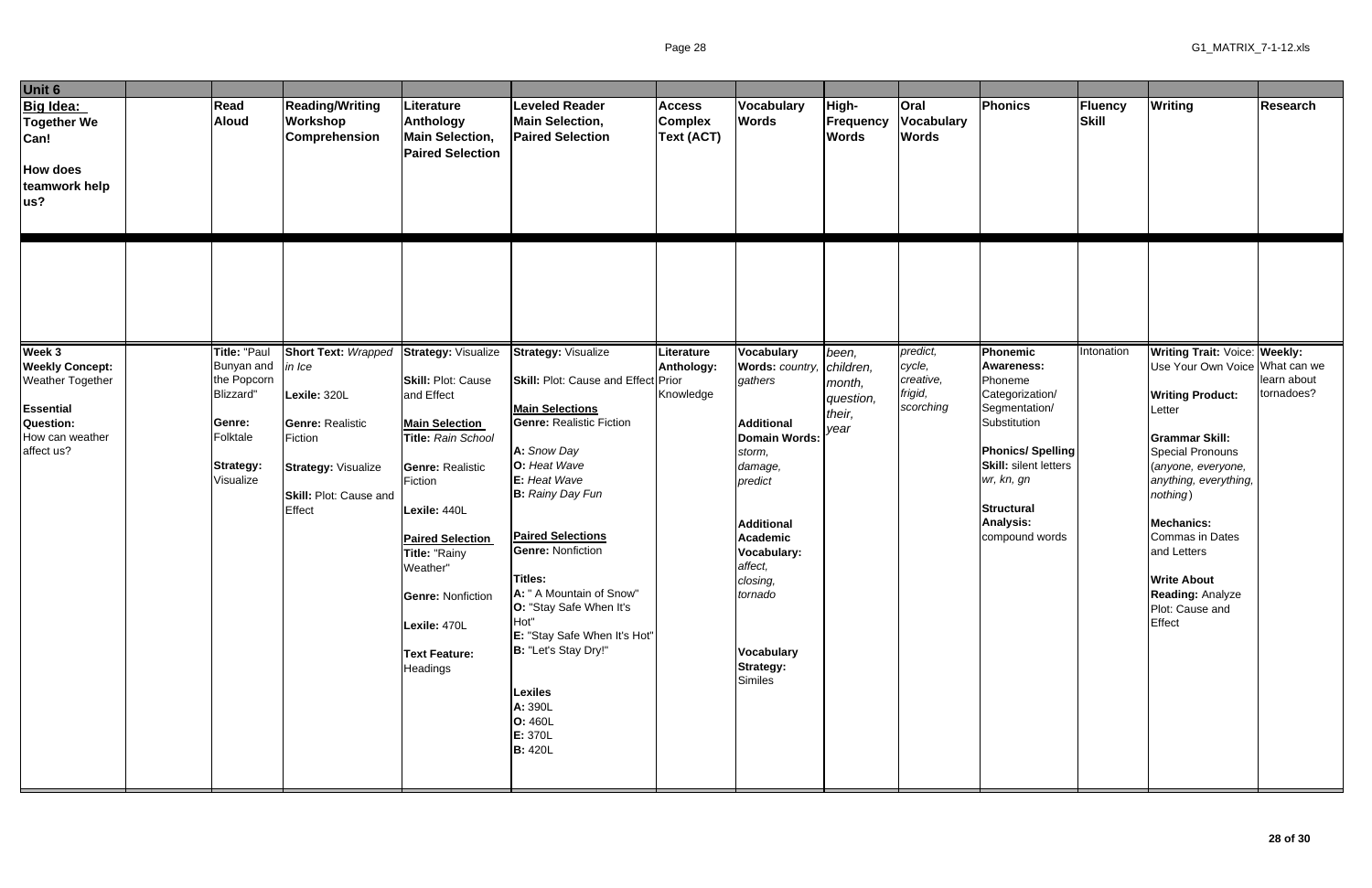| Unit 6                                                                                                                                  |                                                                                  |                                                                                                                                                           |                                                                                                                                                                                                                                                                                                                  |                                                                                                                                                                                                                                                                                                                                                                                                                               |                                                              |                                                                                                                                                                                                                                                                                                          |                                                           |                                                         |                                                                                                                                                                                                                                                                                               |                         |                                                                                                                                                                                                                                                                                  |                                                |
|-----------------------------------------------------------------------------------------------------------------------------------------|----------------------------------------------------------------------------------|-----------------------------------------------------------------------------------------------------------------------------------------------------------|------------------------------------------------------------------------------------------------------------------------------------------------------------------------------------------------------------------------------------------------------------------------------------------------------------------|-------------------------------------------------------------------------------------------------------------------------------------------------------------------------------------------------------------------------------------------------------------------------------------------------------------------------------------------------------------------------------------------------------------------------------|--------------------------------------------------------------|----------------------------------------------------------------------------------------------------------------------------------------------------------------------------------------------------------------------------------------------------------------------------------------------------------|-----------------------------------------------------------|---------------------------------------------------------|-----------------------------------------------------------------------------------------------------------------------------------------------------------------------------------------------------------------------------------------------------------------------------------------------|-------------------------|----------------------------------------------------------------------------------------------------------------------------------------------------------------------------------------------------------------------------------------------------------------------------------|------------------------------------------------|
| <b>Big Idea:</b><br><b>Together We</b><br>Can!<br><b>How does</b><br>teamwork help<br>us?                                               | Read<br><b>Aloud</b>                                                             | <b>Reading/Writing</b><br><b>Workshop</b><br><b>Comprehension</b>                                                                                         | Literature<br>Anthology<br><b>Main Selection,</b><br><b>Paired Selection</b>                                                                                                                                                                                                                                     | <b>Leveled Reader</b><br><b>Main Selection,</b><br><b>Paired Selection</b>                                                                                                                                                                                                                                                                                                                                                    | <b>Access</b><br><b>Complex</b><br><b>Text (ACT)</b>         | Vocabulary<br><b>Words</b>                                                                                                                                                                                                                                                                               | High-<br>Frequency<br><b>Words</b>                        | <b>Oral</b><br><b>Vocabulary</b><br><b>Words</b>        | Phonics                                                                                                                                                                                                                                                                                       | Fluency<br>Skill        | <b>Writing</b>                                                                                                                                                                                                                                                                   | <b>Research</b>                                |
|                                                                                                                                         |                                                                                  |                                                                                                                                                           |                                                                                                                                                                                                                                                                                                                  |                                                                                                                                                                                                                                                                                                                                                                                                                               |                                                              |                                                                                                                                                                                                                                                                                                          |                                                           |                                                         |                                                                                                                                                                                                                                                                                               |                         |                                                                                                                                                                                                                                                                                  |                                                |
| Week 4<br><b>Weekly Concept:</b><br><b>Sharing Traditions</b><br><b>Essential</b><br>Question:<br>What traditions do<br>you know about? | Title: "Let's<br>Dance"<br>Genre:<br>Nonfiction<br><b>Strategy:</b><br>Visualize | <b>Short Text: A Spring</b><br><b>Birthday</b><br>Lexile: 380L<br><b>Genre: Realistic</b><br>Fiction<br><b>Strategy: Visualize</b><br><b>Skill: Theme</b> | <b>Strategy: Visualize</b><br><b>Skill: Theme</b><br><b>Main Selection</b><br><b>Genre: Realistic</b><br>Fiction<br>Lexile: 460L<br><b>Paired Selection</b><br>Title: "Making Paper <i>Paired Selections</i><br>Shapes"<br><b>Genre: Nonfiction</b><br>Lexile: 510L<br><b>Text Feature:</b><br><b>Directions</b> | <b>Strategy: Visualize</b><br><b>Skill: Theme</b><br><b>Main Selections</b><br>Title: Lissy's Friends Genre: Realistic Fiction<br>A: The Quilt<br>O: Latkes for Sam<br>E: Latkes for Sam<br><b>B:</b> Patty Jumps!<br>Genre: How-to<br>Titles:<br>A: "Making a Quilt Square"<br>O: "What Is a Taco?"<br>E: "What Is a Taco?"<br>B: "How to Play Four<br>Square"<br>Lexiles<br>A: 380L<br>O: 410L<br>E: 290L<br><b>B:</b> 440L | Literature<br>Anthology:<br>Genre,<br>Connection of<br>Ideas | <b>Vocabulary</b><br>Words: difficult,<br>nobody<br><b>Additional</b><br><b>Domain Words:</b><br>origami,<br>decorations,<br>holiday<br><b>Additional</b><br><b>Academic</b><br><b>Vocabulary:</b><br>celebrate,<br>greeting,<br>signature<br><b>Vocabulary</b><br><b>Strategy:</b><br>Compound<br>Words | before,<br>front,<br>heard,<br>push,<br>tomorrow,<br>your | tradition,<br>effort,<br>ancient,<br>movement,<br>drama | Phonemic<br><b>Awareness:</b><br>Syllable Addition,<br>Phoneme<br>Segmentation/<br>Blending/<br>Substitution<br><b>Phonics/Spelling</b><br><b>Skill: three-letter</b><br>blends scr, spl,<br>spr, str, thr, shr<br><b>Structural</b><br><b>Analysis:</b><br>inflectional<br>endings -ed, -ing | Appropriate<br>Phrasing | <b>Writing Trait:</b><br>Sentence Fluency:<br><b>Varying Sentence</b><br><b>Types</b><br><b>Writing Product:</b><br>Letter<br><b>Grammar Skill:</b><br>I and Me<br><b>Mechanics:</b><br>Commas in Dates<br>and Letters<br><b>Write About</b><br><b>Reading: Analyze</b><br>Theme | Weekly:<br>Why are<br>traditions<br>important? |